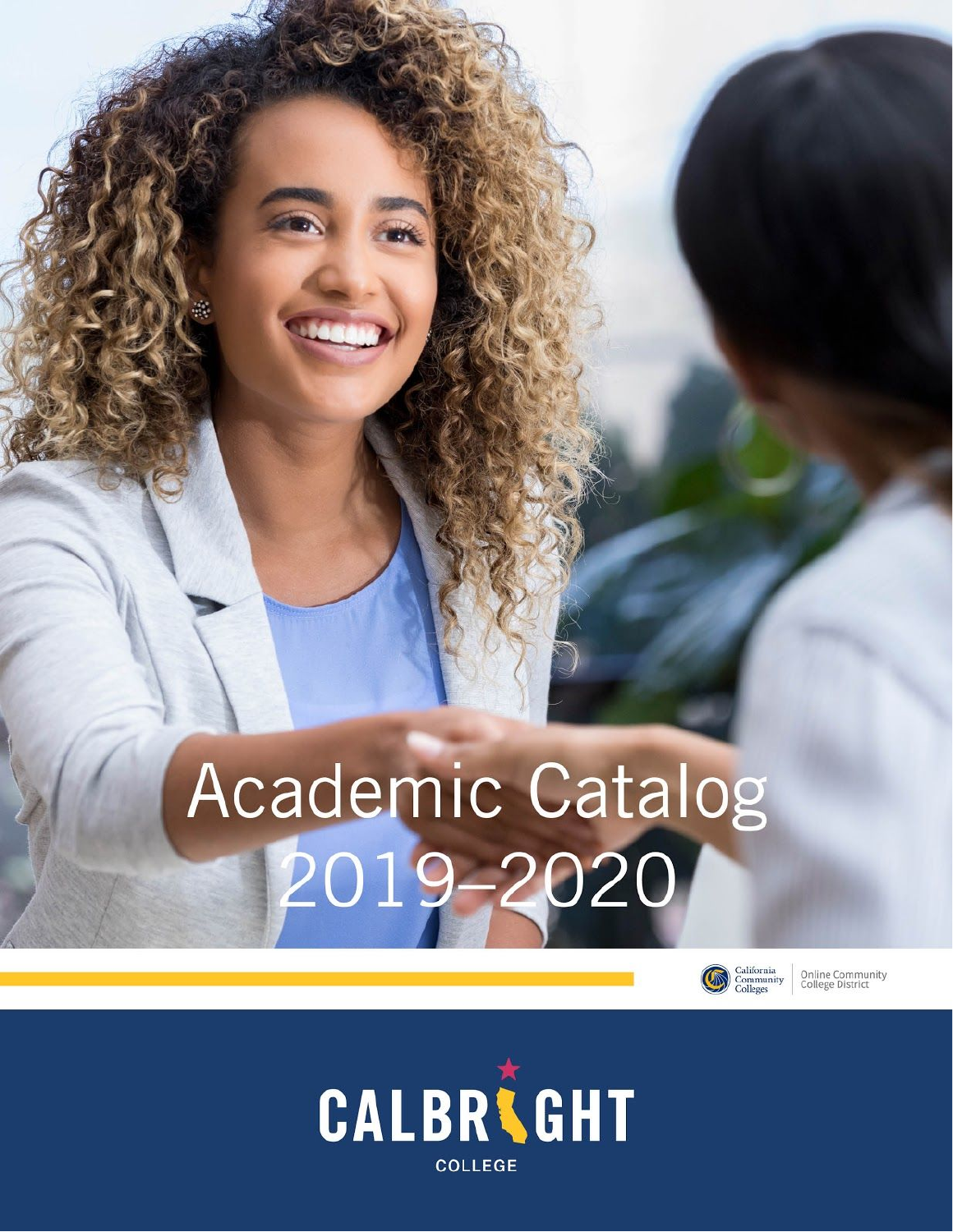# **ADDENDUM 2019-2020**

<span id="page-1-0"></span>The current Calbright College catalog covers the period 2019-2020. Calbright College will not produce a new catalog this year but, rather, this addendum which reflects all changes or corrections through Spring 2020. It is anticipated that a fully revised college catalog will be produced in Fall 2020. Students are strongly encouraged to seek advice from their Academic Advisor. Additional information and publications will be made available to students throughout the year as appropriate.

#### <span id="page-1-1"></span>**Updated Sections**

| <b>Presidents Message</b>                                          | 4  |
|--------------------------------------------------------------------|----|
| <b>Institutional Learning Outcomes</b>                             | 7  |
| <b>College Mission, Values and Goals</b>                           | 6  |
| <b>Industry Experience and Support</b>                             | 14 |
| <b>Calbright Students</b>                                          | 15 |
| <b>Academic Calendar</b>                                           | 17 |
| <b>Academic Policies</b>                                           | 23 |
| <b>Nondiscrimination and Complaints of Discrimination</b>          | 24 |
| <b>Standards of Student Conduct</b>                                | 34 |
| <b>Student Discipline Procedures</b>                               | 38 |
| <b>Student Rights and Grievances</b>                               | 44 |
| Student Equity and Achievement Program Rights and Responsibilities | 50 |
| <b>Student Records, Directory Information, and Privacy</b>         | 53 |
| <b>Campus Directory</b>                                            | 60 |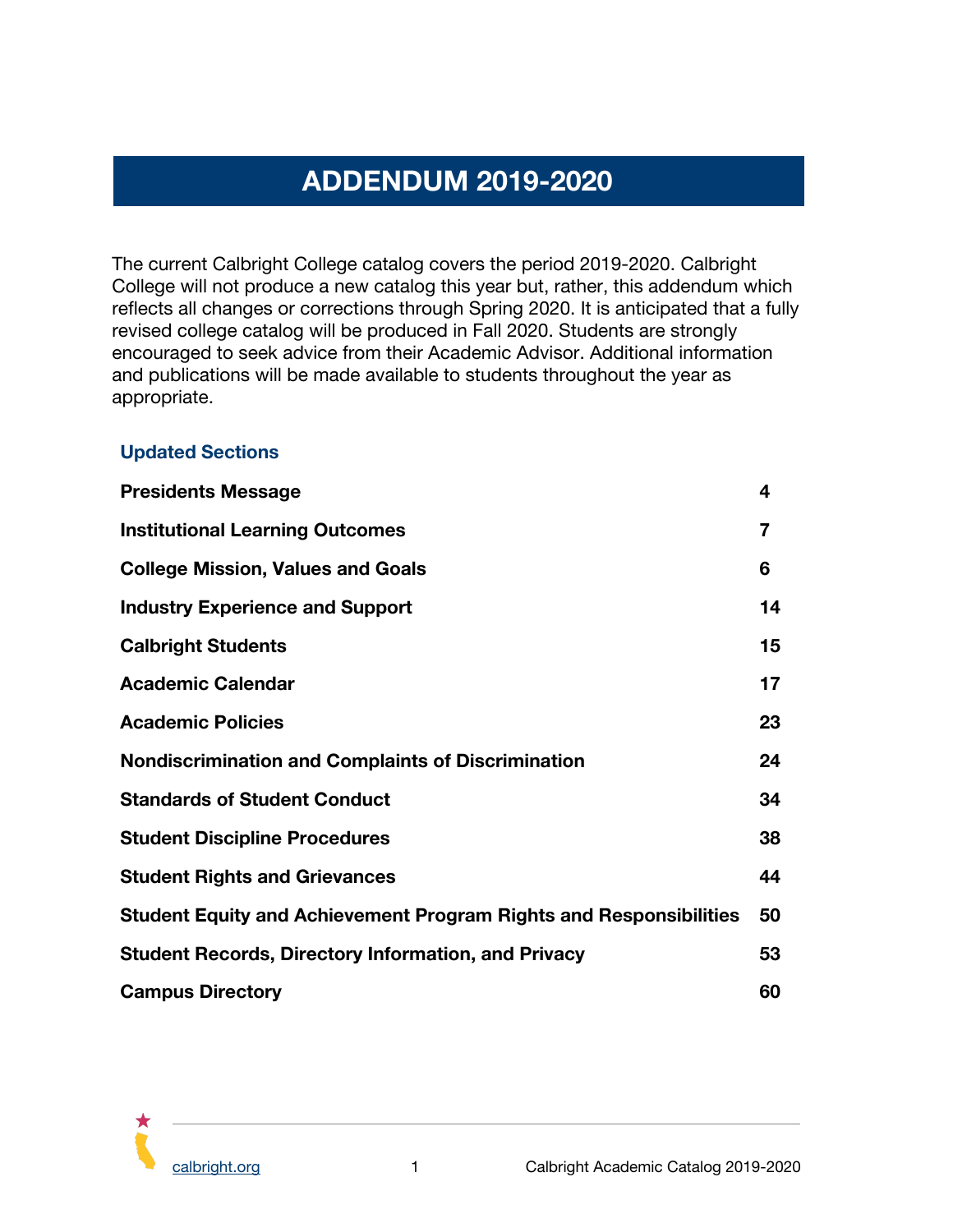# **TABLE OF CONTENTS**

| <b>ADMISSIONS AND REGISTRATION</b>                                                                                                                    | 18                   |
|-------------------------------------------------------------------------------------------------------------------------------------------------------|----------------------|
| <b>ACADEMIC CALENDAR</b>                                                                                                                              | 17                   |
| <b>Library and Tutoring Services</b><br><b>Student Services</b><br><b>Accessibility Services</b><br>Digital Access & Equity                           | 15<br>16<br>16<br>16 |
| <b>CALBRIGHT STUDENTS</b><br><b>Student Success</b>                                                                                                   | 15<br>15             |
| <b>INDUSTRY EXPERIENCE AND SUPPORT</b>                                                                                                                | 14                   |
| <b>Awarding of Certificates</b><br>What Are Noncredit Courses and How Does Noncredit Work?<br>How Do Noncredit Courses Benefit Students at Calbright? | 14<br>14<br>14       |
| Introduction to Information Technology Support (A+)<br>Introduction to Cybersecurity (Security+)                                                      | 12<br>13             |
| <b>ABOUT CALBRIGHT PROGRAM</b><br><b>PATHWAY OPTIONS</b><br><b>Medical Coding for Professional Services</b>                                           | 10<br>10             |
| <b>COMPETENCY (SKILL-BASED) TRAINING</b>                                                                                                              | 9                    |
| <b>CALBRIGHT COLLEGE</b>                                                                                                                              | 9                    |
| <b>INSTITUTIONAL LEARNING OUTCOMES</b>                                                                                                                | $\overline{7}$       |
| <b>COLLEGE MISSION, VALUES &amp; GOALS</b>                                                                                                            | 6                    |
| <b>ACCREDITATION</b>                                                                                                                                  | 6                    |
| <b>HISTORY OF CALBRIGHT COLLEGE</b>                                                                                                                   | 6                    |
| <b>PRESIDENT'S MESSAGE</b>                                                                                                                            | 4                    |
| <b>ADDENDUM 2019-2020</b><br><b>Updated Sections</b>                                                                                                  | 1<br>1               |

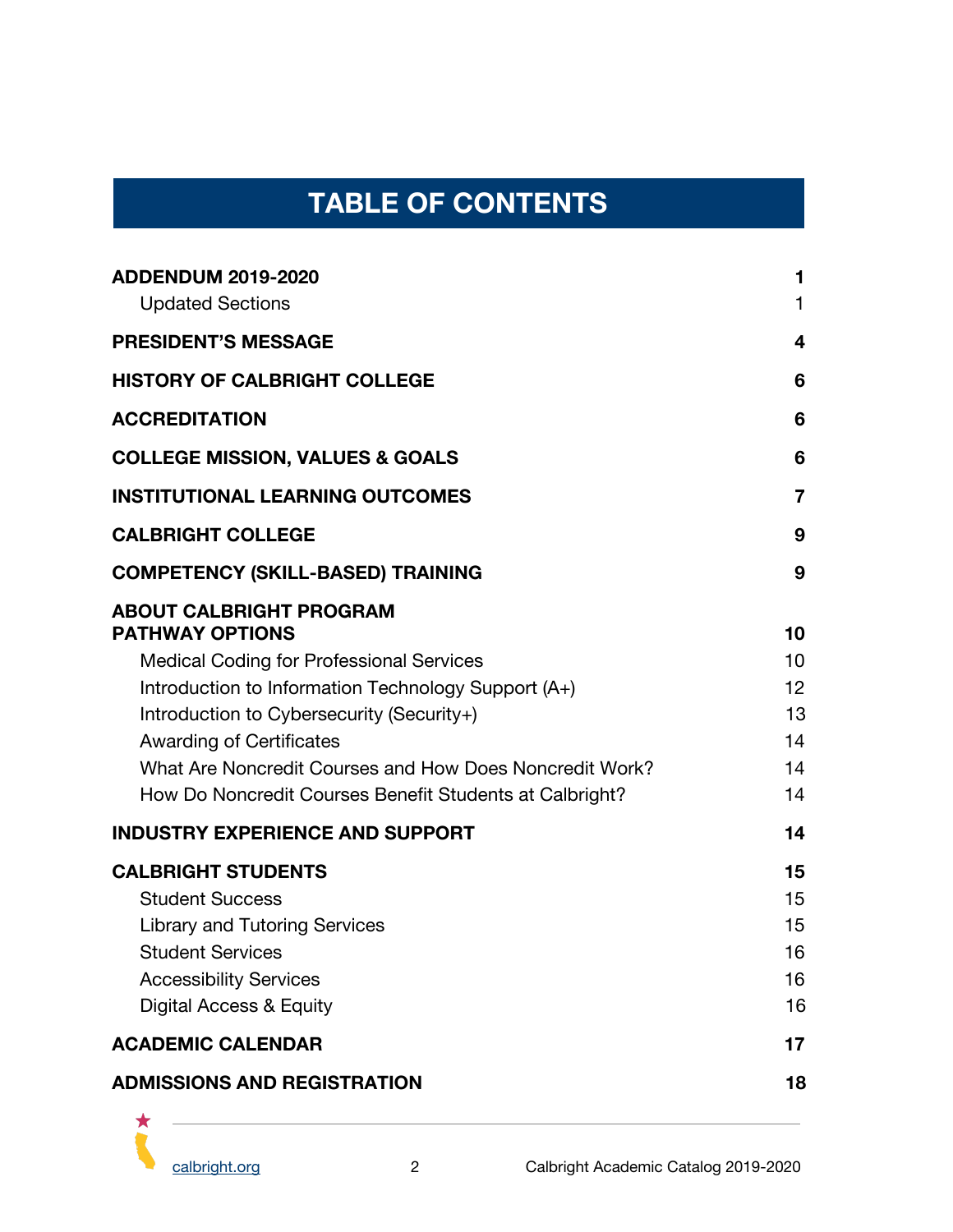| <b>Tuition and Fees</b>                                            | 18 |
|--------------------------------------------------------------------|----|
| <b>Eligibility for Admission</b>                                   | 18 |
| <b>Residence Requirements</b>                                      | 18 |
| <b>California Residents</b>                                        | 18 |
| Military Personnel and Dependents                                  | 18 |
| <b>Military Veterans Residence Status</b>                          | 19 |
| <b>Registration Procedures</b>                                     | 20 |
| <b>Financial Aid</b>                                               | 20 |
| <b>Updating Student Records</b>                                    | 20 |
| <b>COURSE CATALOG DESCRIPTION</b>                                  | 21 |
| <b>APPENDICES</b>                                                  | 23 |
| <b>Academic Policies</b>                                           | 23 |
| Nondiscrimination and Complaints of Discrimination                 | 24 |
| <b>Prohibition of Harassment</b>                                   | 28 |
| <b>Online Education</b>                                            | 32 |
| <b>Standards of Student Conduct</b>                                | 34 |
| <b>Student Discipline Procedures</b>                               | 38 |
| <b>Student Rights and Grievances</b>                               | 44 |
| Safety                                                             | 49 |
| Student Equity and Achievement Program Rights and Responsibilities | 50 |
| Student Records, Directory Information, and Privacy                | 53 |
| <b>CALBRIGHT COLLEGE COMMUNITY</b>                                 | 58 |
| <b>Campus Directory</b>                                            | 59 |
| <b>Instructional Team</b>                                          | 60 |

For the inaugural cohort of students ("beta cohort"), every effort has been made to ensure the accuracy of this catalog. However, it may be necessary for the College to make additions or revisions in response to changes or updates in governmental regulations, or college policies and procedures. The College will make every reasonable effort to adhere to this catalog or to inform students of any significant changes that occur after the publication of this document. Any addenda will be added to the official online catalog PDF.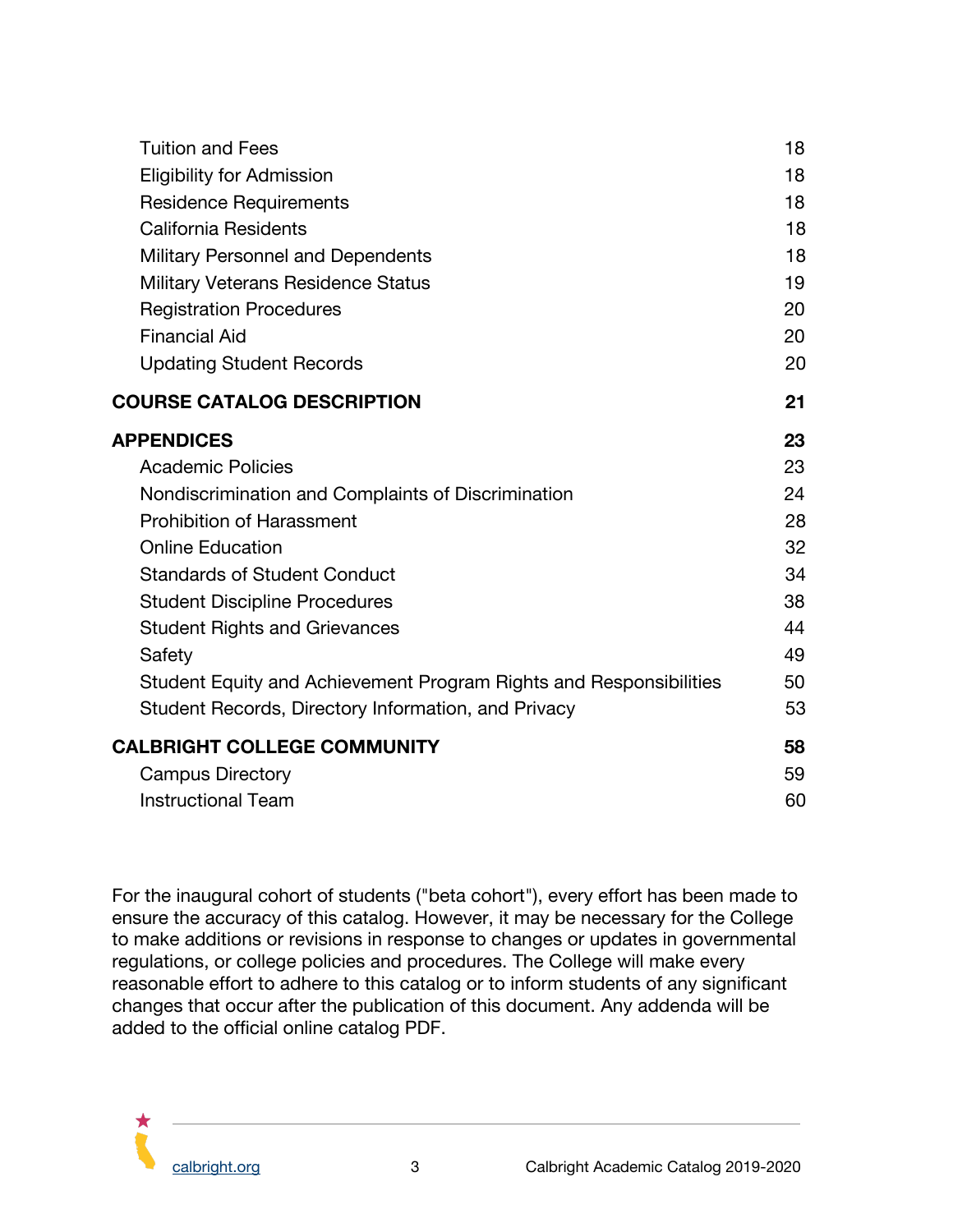

# **PRESIDENT'S MESSAGE**

<span id="page-4-0"></span>

Welcome to Calbright College, and congratulations on taking your first big step toward a better future! I'm Ajita Menon, the interim CEO and College President of Calbright, and my job is to make sure you're prepared for a new career—with all of the opportunity for better pay, full benefits, and promotions that your journey with Calbright affords you.

You belong at Calbright. You are capable of doing extraordinary things, and it's our honor to be able to help you realize your dreams.

Thank you for joining us. Our dedicated student Support Specialists are standing by to answer all of your questions and help you from registration to graduation and beyond. And if you need to get in touch with me, please send an email to **[ceo@calbright.org](mailto:ceo@calbright.org)**.

Onward and upward,

**Henew** 

Ajita Menon Interim CEO & College President

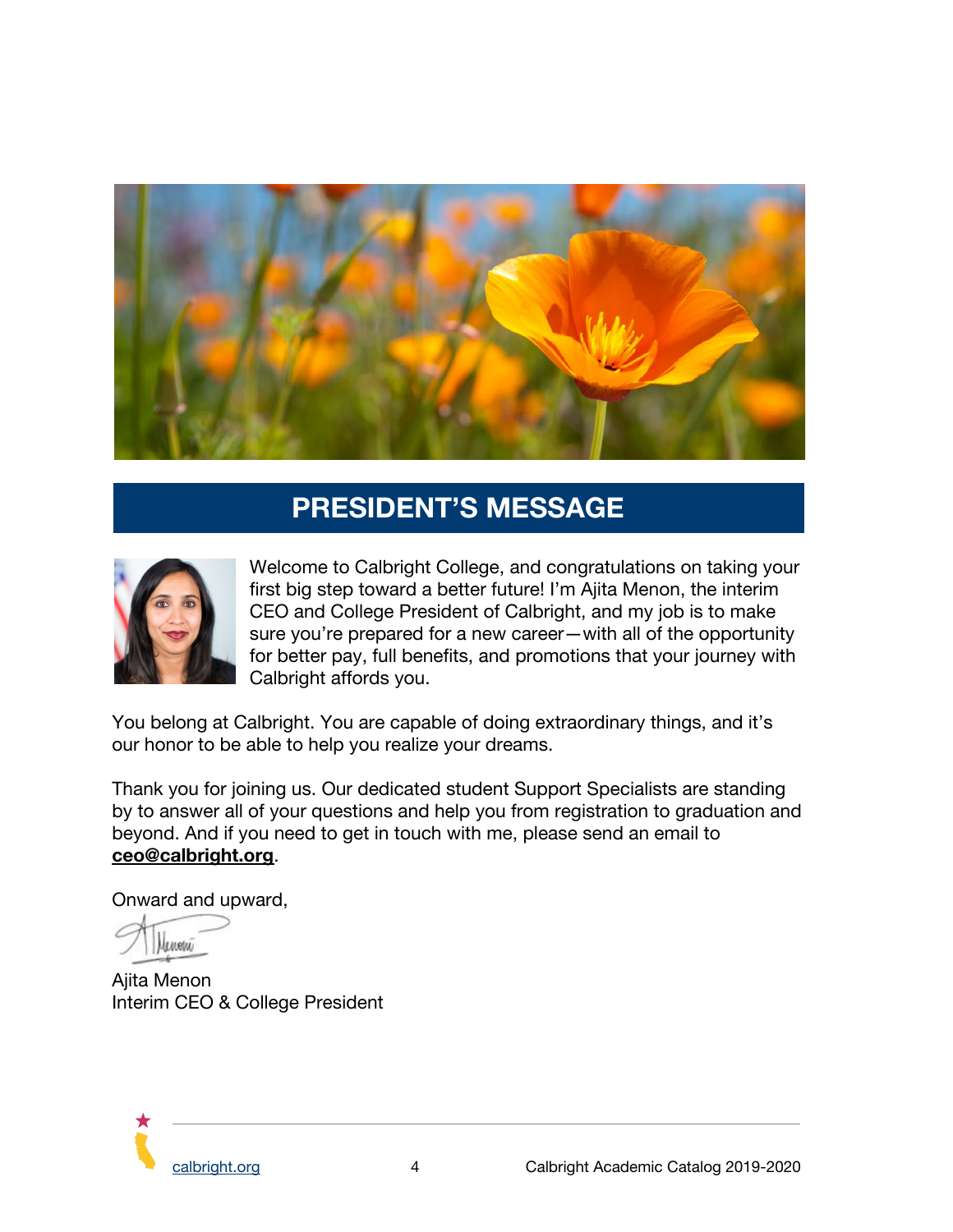California Online Community College District Calbright College 1102 Q Street, Suite 4800 Sacramento, CA 95811 Toll free +1 (833) 956-0225 **[Calbright.org](http://www.calbright.org/) [@GoCalbright](https://www.facebook.com/GoCalbright/)** on social media Refer to **[Calbright.org](http://www.calbright.org/)** for live student support and staff availability and business hours

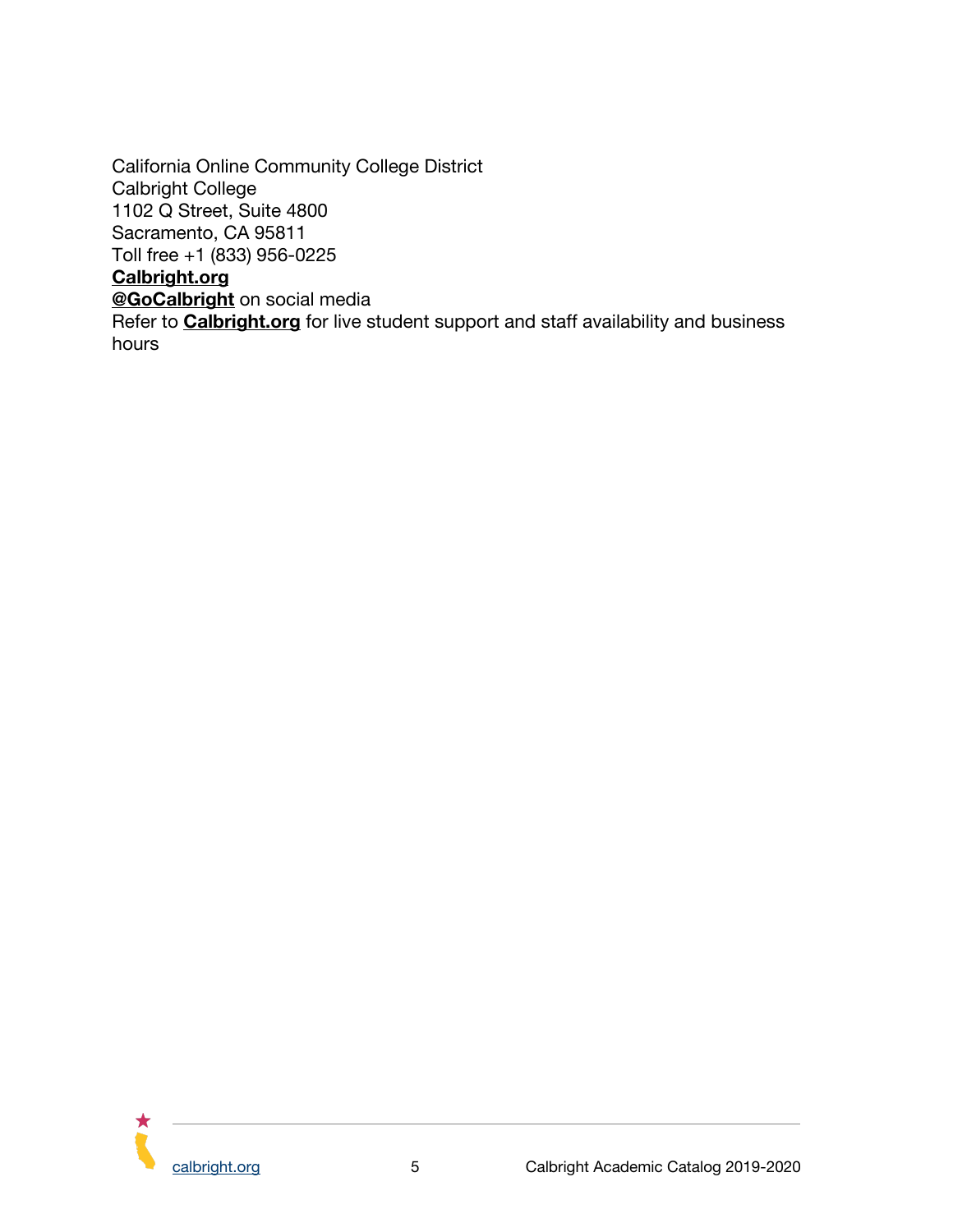# **HISTORY OF CALBRIGHT COLLEGE**

<span id="page-6-1"></span>Calbright College was established to increase access for millions of Californians to Competency (skills-based) Training credentials and certificates which could help address the state-wide issue of income inequality. In 2018, legislation was signed and passed into law to establish the California Online Community College District, officially named Calbright College in June 2019. On October 1, 2019, Calbright opened the application process for its initial student cohort.

Calbright is the 115th California Community College, and its key program elements include:

- Competency-based instructional design
- Applied learning component provided via apprenticeship
- Ongoing, rolling enrollment throughout the term
- Flexible instruction and timelines based on student mastery of competencies
- <span id="page-6-2"></span>● Statewide, online certificate programs

# **ACCREDITATION**

Calbright College is a public higher education institution authorized by the State of California. As a new college, Calbright College is **[not accredited](https://docs.google.com/document/d/15mJnFs_RDCOj5XISUhRDRpoMhaO3oUZBwXjSzvAVrc8/edit?usp=sharing)** at this time. Calbright is currently seeking accreditation through a U.S. Department of Education recognized accrediting association.

# **COLLEGE MISSION, VALUES & GOALS**

#### <span id="page-6-0"></span>**Mission**

Calbright College is committed to student learning and offers industry recognized certifications. Calbright's mission is committed to increase economic mobility for working adults who lack easy access to traditional forms of higher education. The College will offer flexible, affordable skills-based programs that provide tangible economic value for both working adults and hiring managers.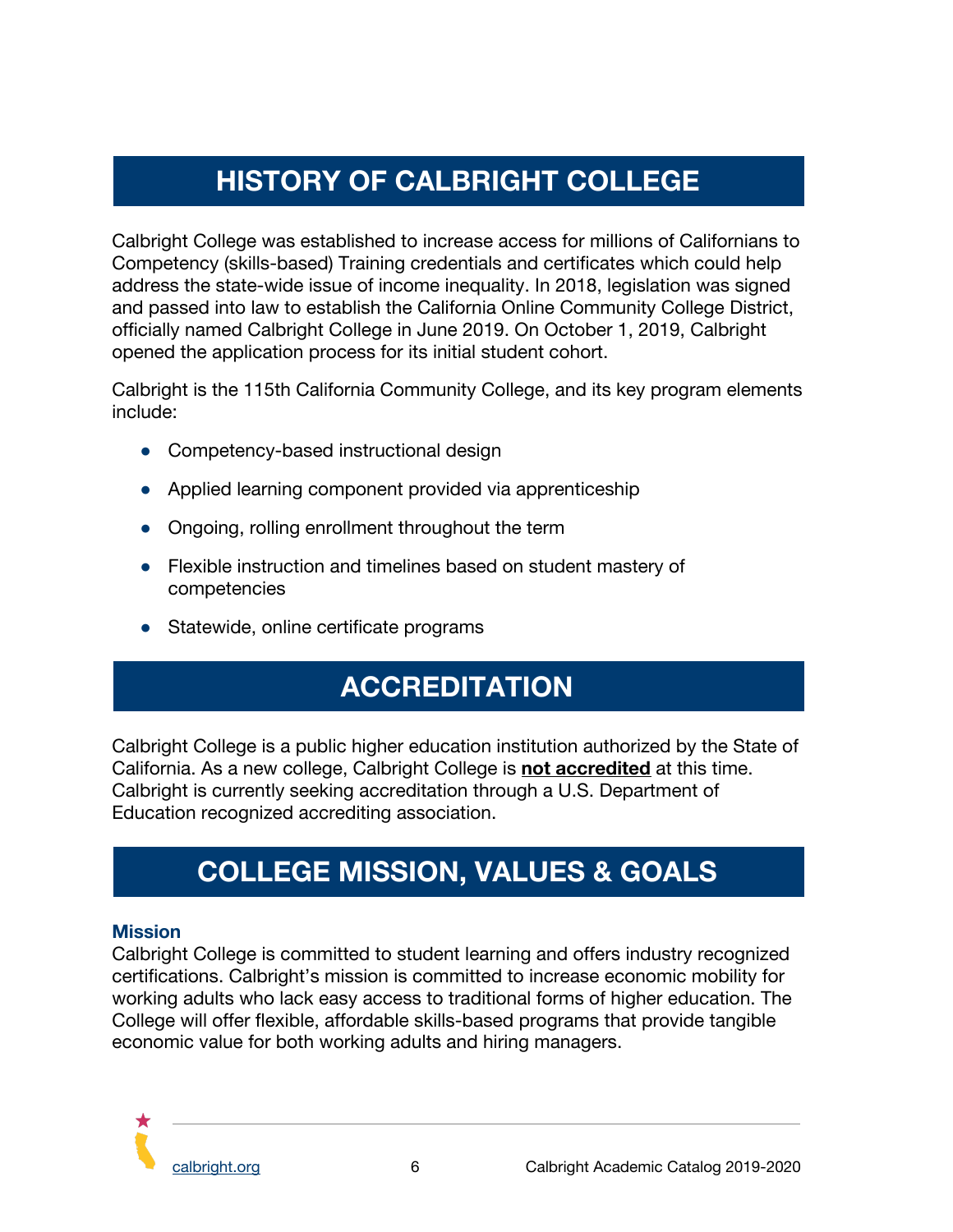#### **Vision**

Calbright College is guided by the values of integrity, partnership, possibility, equity, and dignity in all its internal and external work.

#### **Goals**

#### **Preparing Californians for Tomorrow's Jobs**

Calbright College is here to prepare underemployed Californians who want more stable, upwardly mobile careers.

#### **Promoting Our Students**

Calbright College supports and promotes adult students throughout their education journey, including admissions, enrollment, completion, and job training with an end goal of employment. We aim to provide economic mobility for working adults who lack easy access to traditional forms of higher education.

#### **Positioning Our Students**

Calbright positions students who have demonstrated job competency and readiness for success. We seek potential opportunities for full-time employment, and work to connect students with resources and organizations who can help advance their career goals.

# **INSTITUTIONAL LEARNING OUTCOMES**

<span id="page-7-0"></span>Calbright College ensures that each program offered provides students with the opportunity to gain and strengthen core competencies that cross all fields of study and careers. These competencies, or skills, represent those needed for success in learning, in work, and in civic society. Together, they are Calbright's Institutional Learning Outcomes.

#### **Communication Competency**

- Practice interactive communication through active listening, discussion, and presentation
- Demonstrate clear, logical, and substantially error-free writing

#### **Information Competency**

● Find, identify, organize, and evaluate multiple information resources

#### **Quantitative Competency**

• Interpret quantitative information on specific topics, including how calculations are used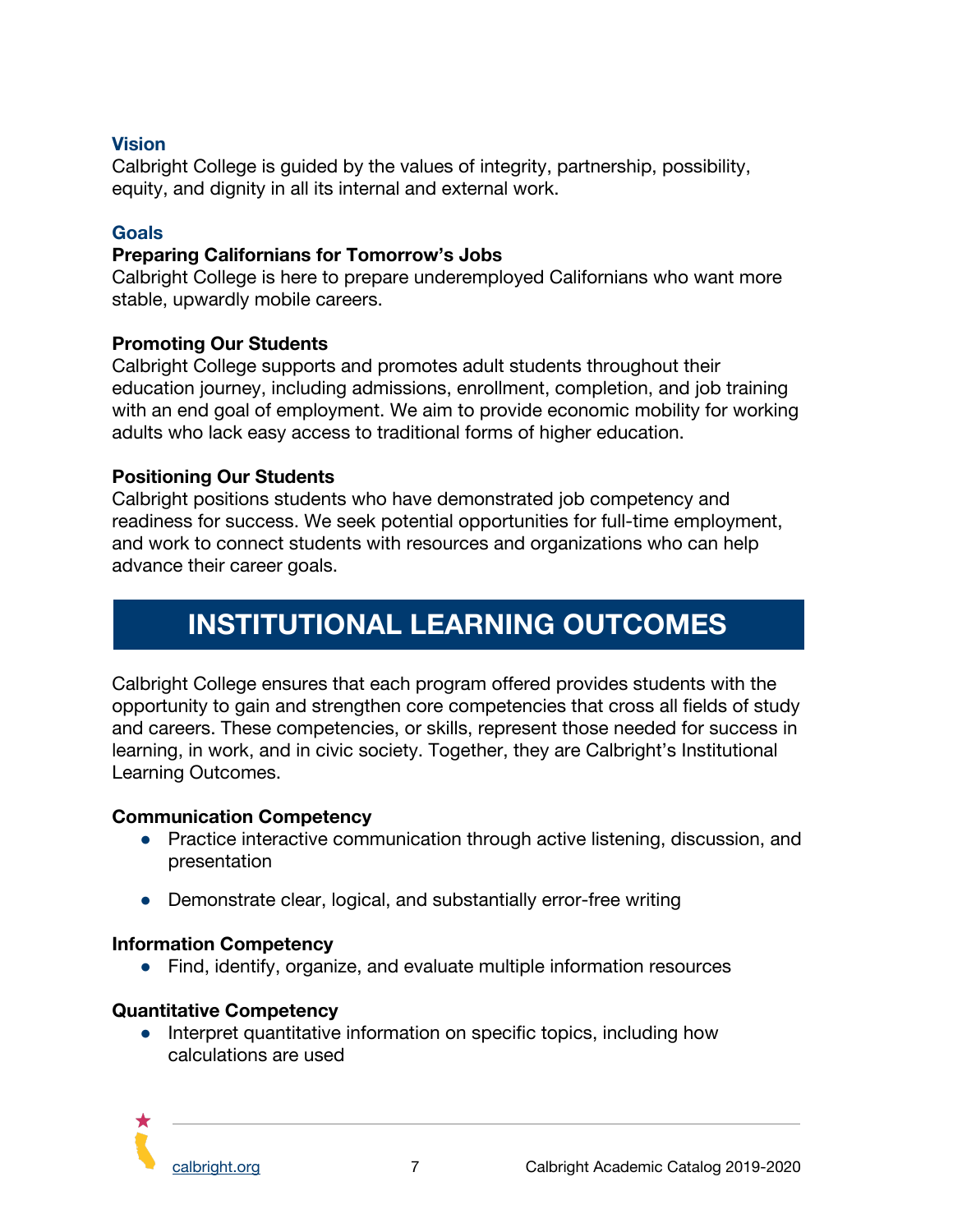- Create and explain graphs or other visuals
- Demonstrate mathematical functions essential to the area of study

## **Analytic Inquiry Skills**

- Identify problems and frame questions within the area of study
- Distinguish and choose appropriate approaches
- Plan and implement complex, multi-part tasks

## **Ethical Reasoning**

- Apply ethical principles and codes of conduct within the area of study
- Use ethical principles to inform decisions around common problems

# **Ability to Engage Diverse Perspectives**

- Describe how different cultural perspectives may impact interpretations of issues
- Explain and evaluate the source of one's own perspective and compare it with other views

## **Applied and Collaborative Learning Skills**

- Demonstrate the ability to work with others to identify, plan, and complete an assignment
- Describe how class learning can be applied to a workplace problem, and how workplace experience relates to class learning

# **Civic and Global Competency**

- Explain the importance of participating in the community, both for civic society and for personal development
- Describe one's own civic and cultural background, including assumptions and predispositions

Calbright's program pathway model is built on a foundation of empathy and equity. Our team studies labor market needs, researching exactly which skills are needed to succeed in today's economy, and builds the learning experience with the goal of career advancement in mind.

We expect students who complete their pathways to be equipped with the skills employers value. Though at an early stage of development, we are currently exploring new ways to provide students with hands-on experience that could enhance demonstration of skills to potential employers.

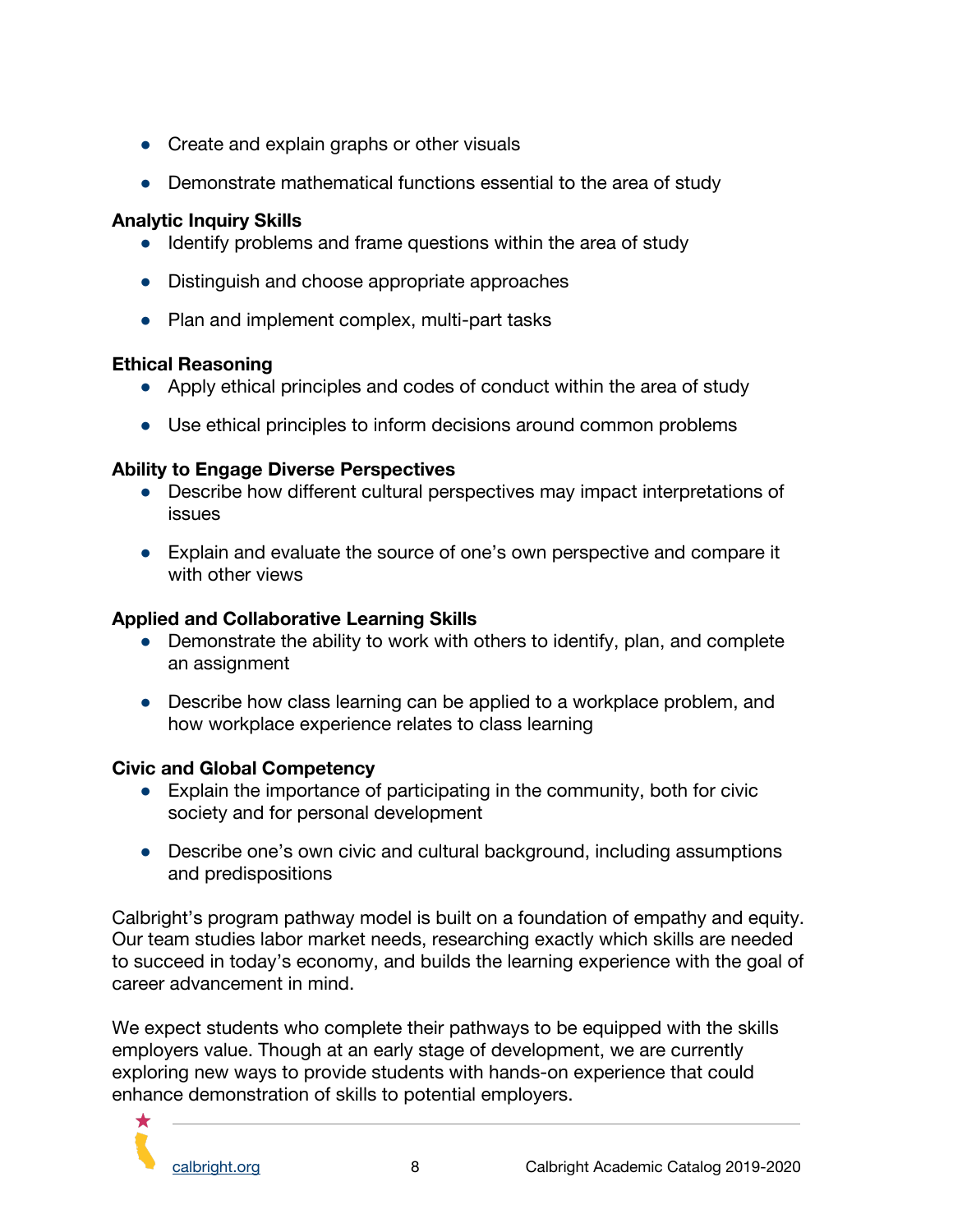At the present, Calbright programs are only available to residents of California who are not currently enrolled in a 2-year or 4-year college.

We offer a full range of supportive and learning services for adult students, from pre-enrollment through completion, to ensure they're prepared for better-paying, upwardly-mobile jobs.

| <b>Employability</b>                                                                                                      | <b>Accessibility</b>                                                                                                         | <b>Accountability</b>                                                                    | <b>Affordability</b>                                                                                                   |
|---------------------------------------------------------------------------------------------------------------------------|------------------------------------------------------------------------------------------------------------------------------|------------------------------------------------------------------------------------------|------------------------------------------------------------------------------------------------------------------------|
| Competencies are<br>designed by<br>employers                                                                              | Flexible options<br>for students                                                                                             | Value clear to<br>students                                                               | No fees for<br>students                                                                                                |
| <b>Ensuring students</b><br>possess<br>competencies,<br>knowledge and<br>skills needed to<br>advance in the<br>workplace. | Using technology<br>with a flexible<br>academic<br>schedule<br>designed to<br>address<br>challenges of<br>attending classes. | Replacing grades<br>with demonstrated<br>mastery of a<br>defined set of<br>competencies. | Increasing access<br>for adult students<br>who seek to<br>maximize their<br>personal and<br>professional<br>potential. |

# <span id="page-9-0"></span>**CALBRIGHT COLLEGE COMPETENCY (SKILL-BASED) TRAINING**

#### <span id="page-9-1"></span>**What Is Competency (skill-based) Training?**

- Calbright College programs are flexible. Students can enroll throughout the term. They can work around their own schedules to complete courses. There are no time specific classes to attend, and deadlines are personalized to meet students' needs.
- As a competency-based institution, if students have prior experience with the subject matter, they can complete the curriculum more quickly; if the subject matter is new the student can take more time to master the skills.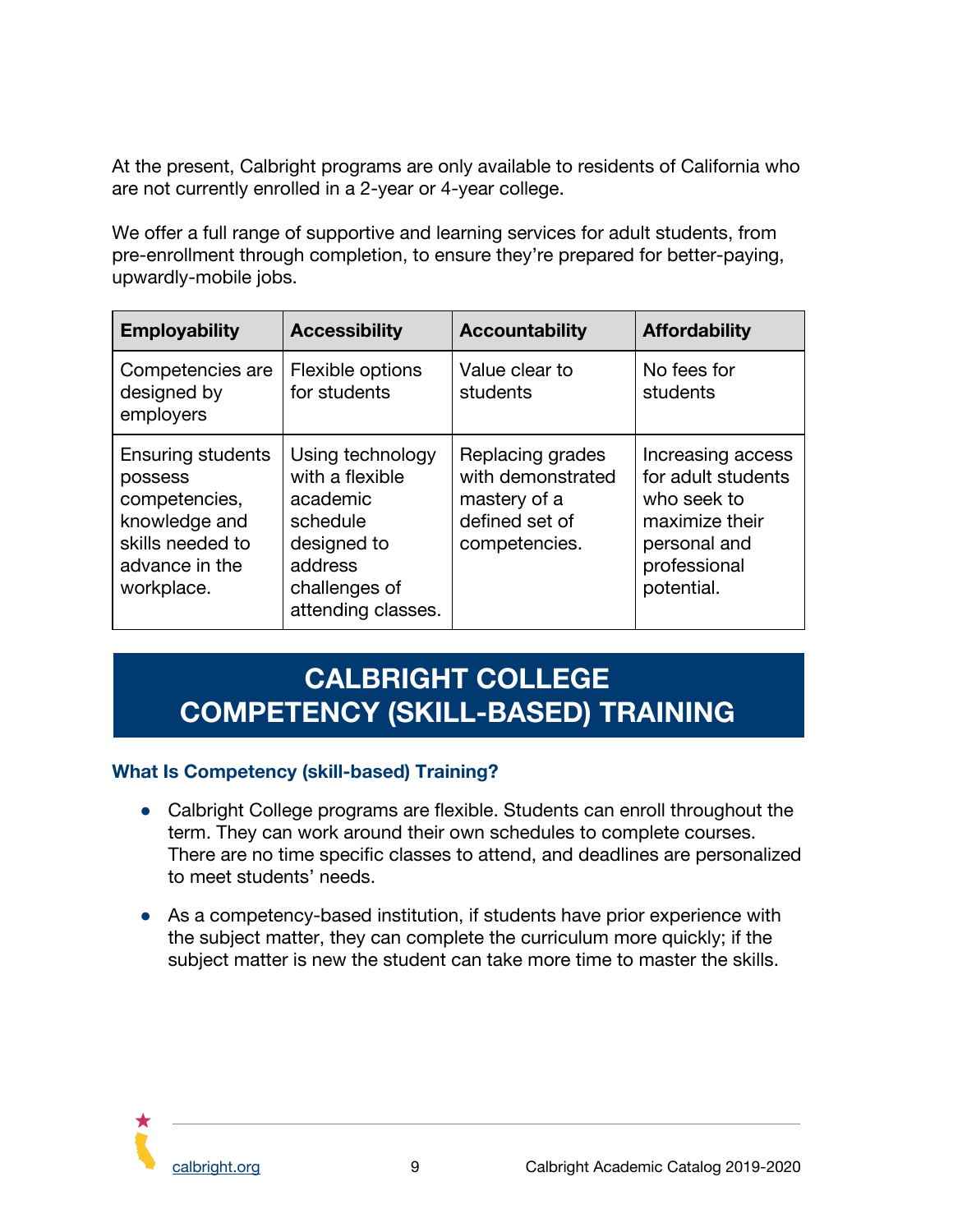# **ABOUT CALBRIGHT PROGRAM PATHWAY OPTIONS**

<span id="page-10-0"></span>

| <b>Job Competency Training</b>                                          | <b>Program Pathways</b>                                                                          |
|-------------------------------------------------------------------------|--------------------------------------------------------------------------------------------------|
| <b>Medical Coding for</b><br><b>Professional Services</b>               | College & Career Essential Skills<br>$\bullet$<br>(Contextualized for Careers in Medical Coding) |
|                                                                         | Medical Coding Job Training (AAPC CPC<br>$\bullet$<br>Certification Preparation)                 |
| Introduction to<br><b>Cybersecurity (Security+)</b>                     | College & Career Essential Skills<br>$\bullet$<br>(Contextualized for Careers in Cybersecurity)  |
|                                                                         | Cybersecurity Job Training (CompTIA<br>$\bullet$<br>Security+ Certification Preparation)         |
| <b>Introduction to</b><br><b>Information Technology</b><br>Support (A+) | College & Career Essential Skills<br>$\bullet$<br>(Contextualized for Careers in I.T. Support)   |
|                                                                         | • I.T. Support Job Training (CompTIA $A+$<br>Certification Preparation)                          |



#### <span id="page-10-1"></span>**Medical Coding for Professional Services**

This competency-based, noncredit, program pathway prepares adult students for employment in the medical coding field. Students will progress through the program pathway by mastering entry-level competencies in medical law and ethics as related to medical billing and coding; medical terminology; pharmacology; anatomy and physiology for healthcare coding; disorders of the human body; diagnostic tests; treatment modalities; and CPT (Current Procedural Terminology), ICD-10-CM (International Classification of Diseases, Tenth Revision, Clinical

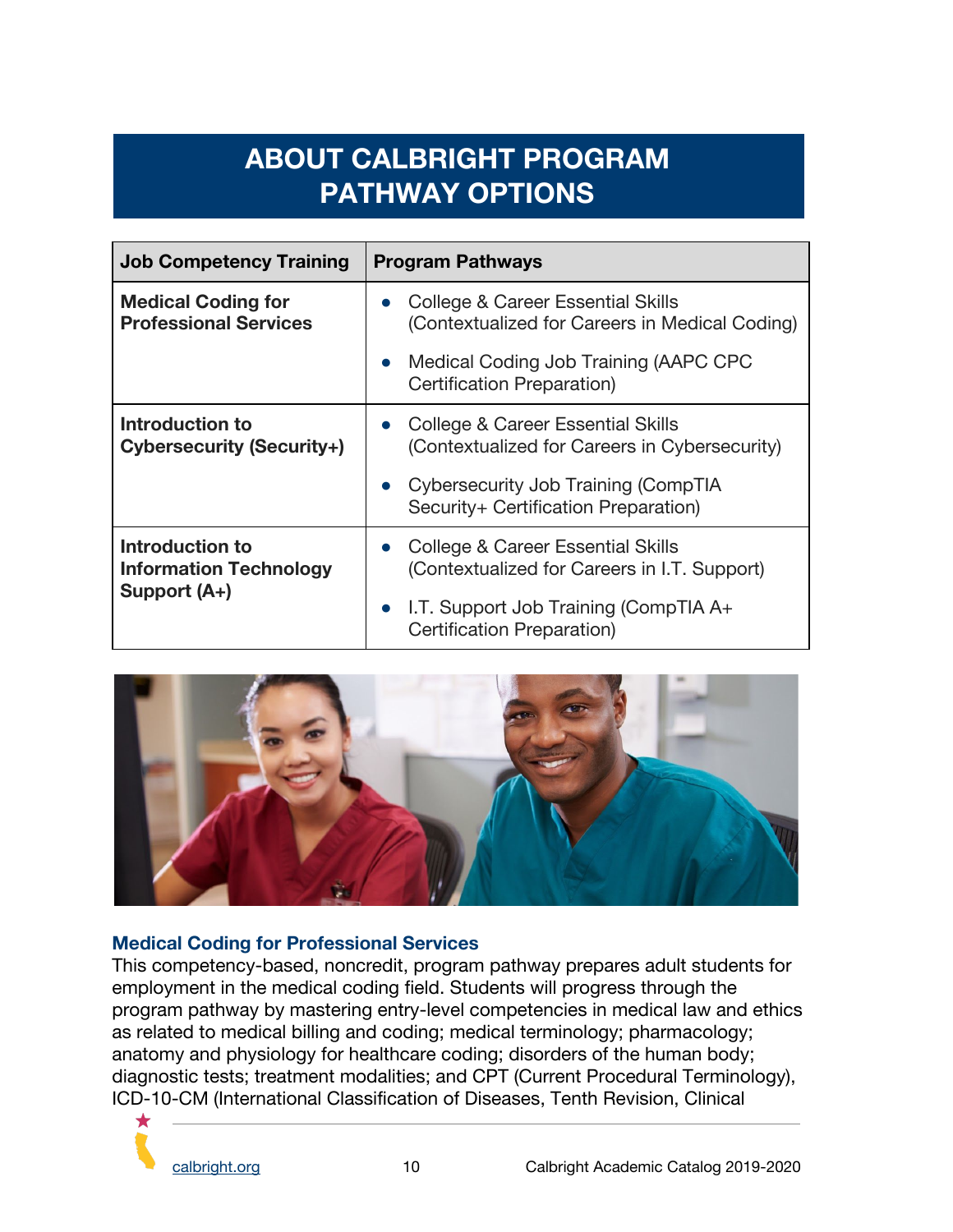Modification), and HCPCS (Healthcare Common Procedure Coding System) Level II coding. Students mastering these competencies will achieve a broad knowledge in reviewing and assigning the correct procedure and diagnosis codes for professional (physician) services. Upon completion, students will be prepared to take a national medical coding exam including, but not limited to, the AAPC CPC\*\* exam to achieve an industry-recognized certification.

\*\*American Academy of Professional Coders Certified Professional Coder

#### **Pathway Program-Level student Learning Outcomes**

- Demonstrate the ability to evaluate legal and ethical issues that apply to healthcare billing and coding.
- Analyze medical documentation and define medical terminology, diseases/disorders, procedures & treatment to identify appropriate CPT®, ICD-10-CM Code Set and HCPCS Level II codes.
- Distinguish the rules and procedures to effectively navigate and code from the CPT®, ICD-10-CM Code Set and HCPCS Level II books.
- Adapt principles of medical coding related to the three main code books: CPT®, ICD-10- CM Code Set and HCPCS Level II.
- Apply skills and knowledge needed as a professional medical coder to take a national certification exam.

| <b>Core Courses</b> | <b>Course Name</b>                                                    |
|---------------------|-----------------------------------------------------------------------|
| WF 500              | College and Career Essential Skills                                   |
| MC 500              | <b>Medical Coding for Professional Services</b><br>(outpatient focus) |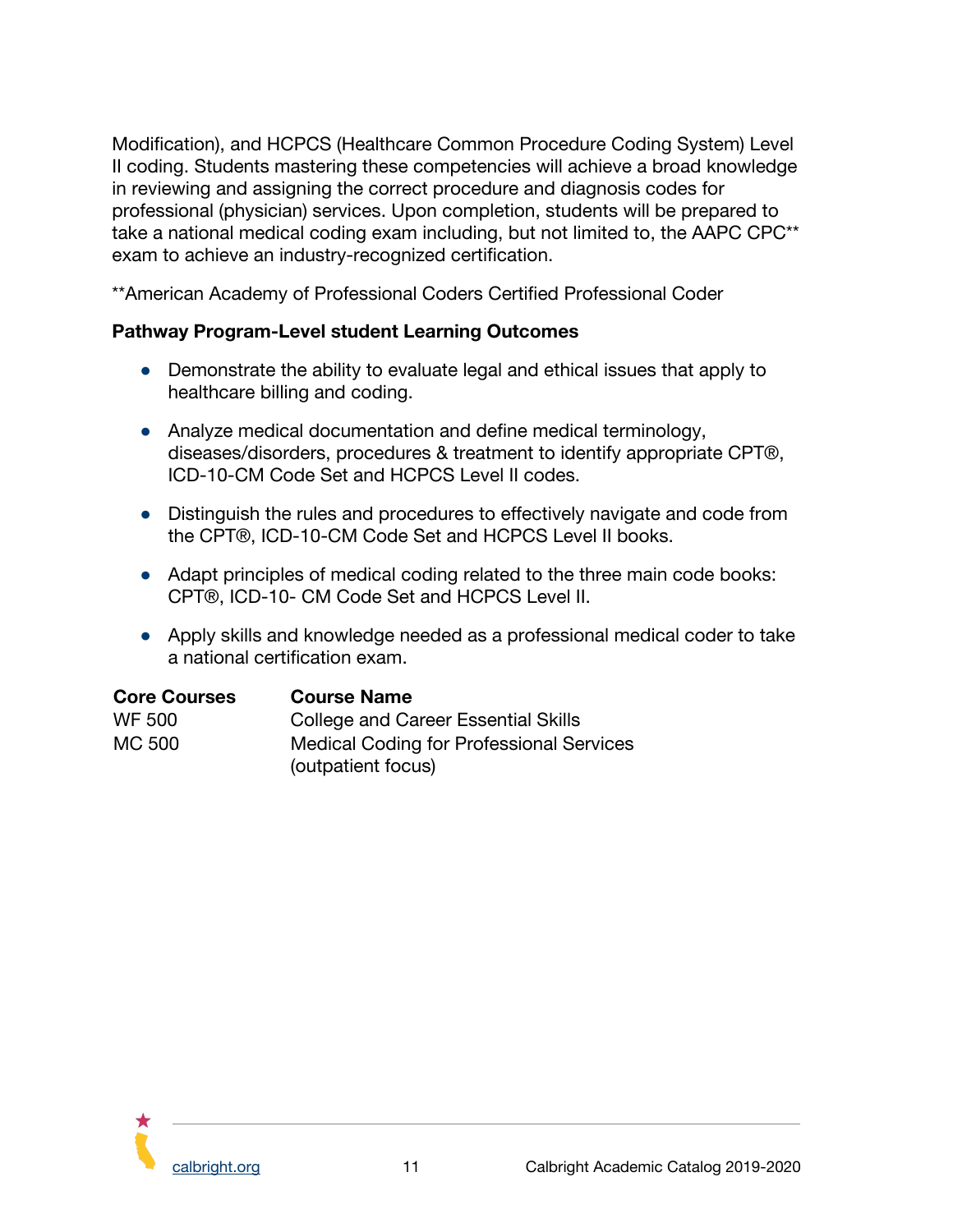

#### <span id="page-12-0"></span>**Introduction to Information Technology Support (A+)**

This competency-based, noncredit, program pathway is designed to prepare students to successfully complete the CompTIA A+ certification, which is an industry recognized certification. It will include study of the content found in the CompTIA A+ Exams (Exam 220-1001 & 220-1002), including practice examinations, as well as application of the material on the job. Subjects include hardware, operating systems, software, mobile devices, basic networking, basic security, operational procedures, printers, and troubleshooting. Students will gain a working familiarity with the concepts of documentation, safety procedures, and Small Office/Home Office (SOHO) technologies. Students will understand how to assemble components based on customer requirements, and also master the installation, configuration, and maintenance of PCs and Mobile devices. The basics of networking and security forensics will also be covered. Other subjects include application of troubleshooting methodology and provision of appropriate customer support. Networking and security forensics will be introduced along with the basics of scripting, virtualization, desktop imaging, and deployment, as well as basic cloud technology and deployment.

#### **Pathway Program-Level student Learning Outcomes**

- Demonstrate the ability to identify issues across a broad range of computing skills, both in software and hardware.
- Implement solutions to common problems and issues raised by customers.
- Apply a wide variety of skills in customer support and troubleshooting, ranging from installation and configuration, to networking, operating systems, mobile devices, and security.

| <b>Core Courses</b> | <b>Course Name</b>                     |
|---------------------|----------------------------------------|
| WF 500              | College and Career Essentials Skills   |
| <b>IT 500</b>       | Introduction to Information Technology |
|                     | Support                                |

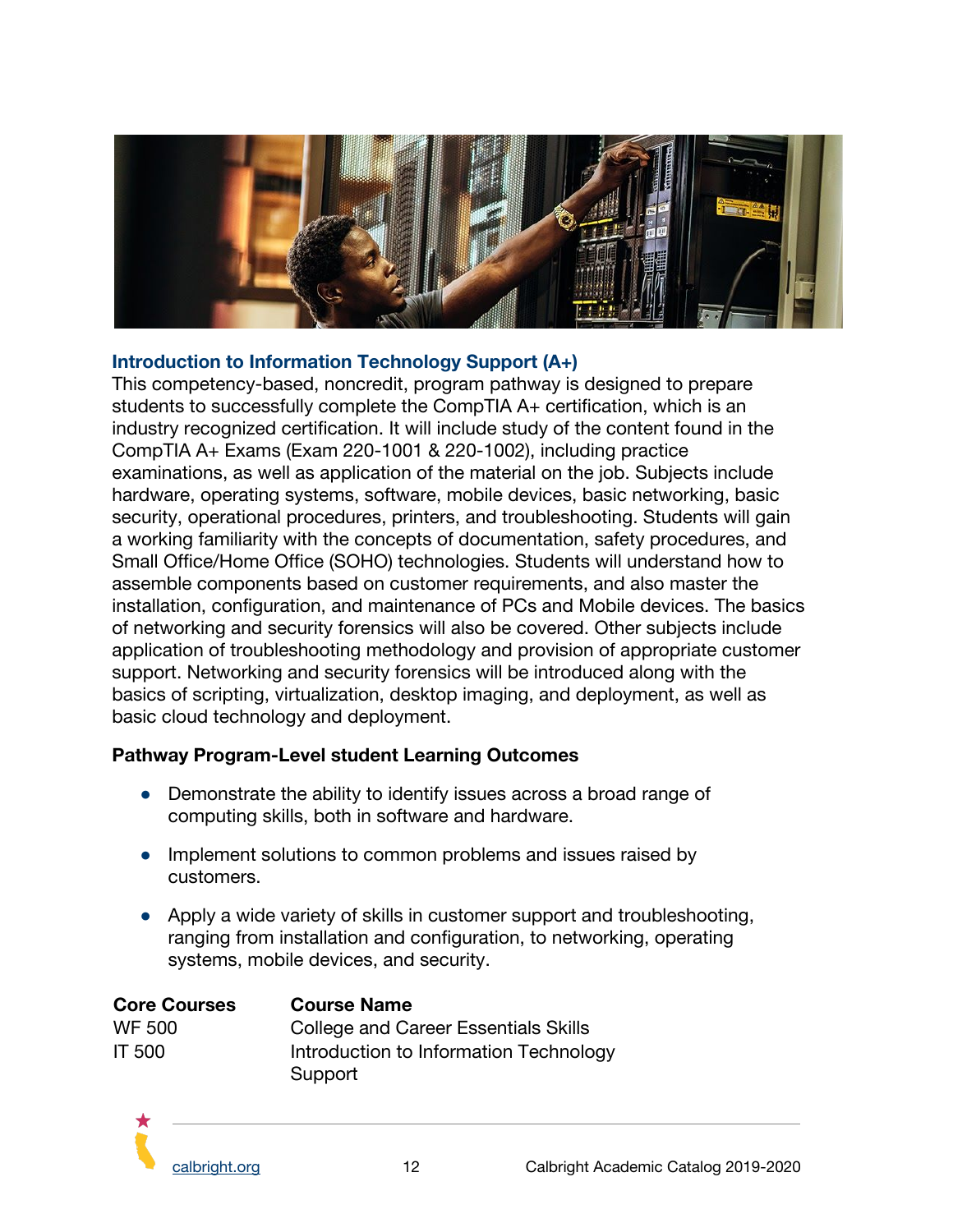

#### <span id="page-13-0"></span>**Introduction to Cybersecurity (Security+)**

This competency-based, noncredit program pathway prepares adult students for employment in the Information Security field. Students will progress through the program pathway by mastering a working knowledge of the fundamental principles and topics of information security and risk management, and demonstrate appropriate diagnostic, risk management, and solution application at the organizational level. This includes hardware, software, processes, communications, applications, and policies and procedures with respect to organizational cybersecurity. Students in this program pathway will be prepared to successfully complete the CompTIA Security+ certification exams (SY0)-501, which is an industry-recognized certification.

#### **Pathway Program-Level student Learning Outcomes**

- Describe key principles of information and risk management at the organizational level.
- Analyze a wide variety of technical issues in Information Security from networking, operating systems, mobile devices to various technical systems.
- Recommend and/or apply appropriate solutions at the policy, procedure communications, applications levels for hardware, software, and processes.

| <b>Core Courses</b> | <b>Course Name</b>                   |
|---------------------|--------------------------------------|
| <b>WF 500</b>       | College and Career Essentials Skills |
| IT 510              | Introduction to Cybersecurity        |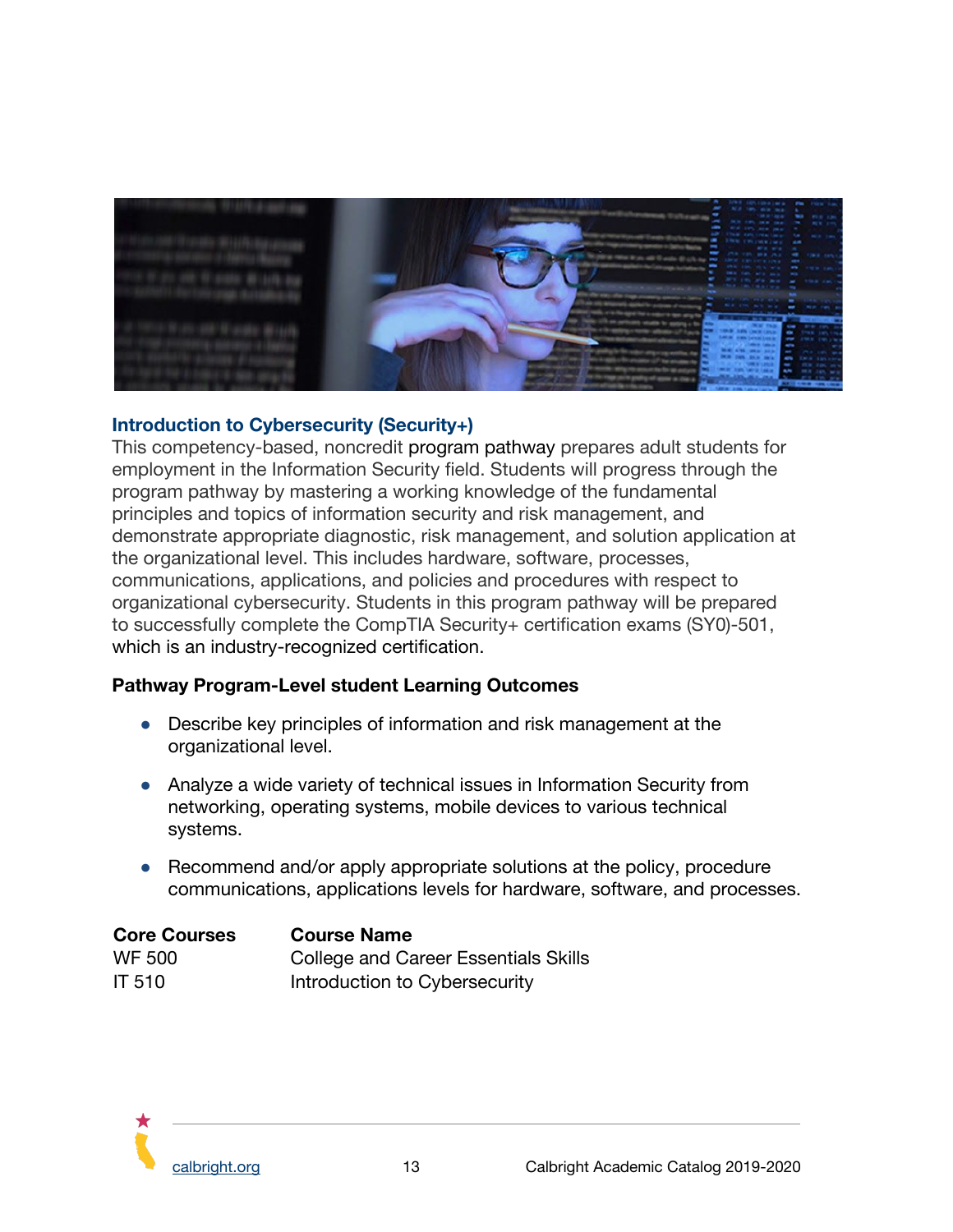## <span id="page-14-1"></span>**Awarding of Certificates**

A Certificate of Competency in a Calbright College noncredit program pathway confirms that the student has demonstrated successful achievement of the program outcomes. The program outcomes represent a set of competencies that prepare the student to progress in a career path and/or undertake degree-applicable or non degree-applicable credit courses. Calbright College will issue the certificate with a list of relevant competencies achieved by the student.

#### **For a Certificate of Competency, a student must:**

- **1.** Complete the courses as prescribed for the program pathway.
- **2.** Complete all applicable assessments, as prescribed in the College catalog with a mark of "P" for pass.

#### <span id="page-14-2"></span>**What Are Noncredit Courses and How Does Noncredit Work?**

Noncredit instruction in California Community Colleges (CCC) offers students of all backgrounds access to learning that prepares them for work, life, and continued education. It offers students access to free courses focused on workforce preparation and short-term career education (CE),\* without the progress timelines and grade expectations associated with typical college credit programs.

#### <span id="page-14-3"></span>**How Do Noncredit Courses Benefit Students at Calbright?**

- Focus on skill attainment, not grades or units.
- Serve as a bridge to other educational/career pathways.
- Provide preparation, practice, and certification in many career fields.
- Offer preparation for entry into degree and certificate credit programs within the California Community College system.

<span id="page-14-0"></span>*\*Adapted from the Program and Course Approval Handbook (6th edition)*

# **INDUSTRY EXPERIENCE AND SUPPORT**

The organizations that partner with Calbright College benefit from an up-skilled workforce and students benefit by being prepared for an upwardly mobile career, achievement of industry-recognized certification, and the practical application of commonly expected employee skills.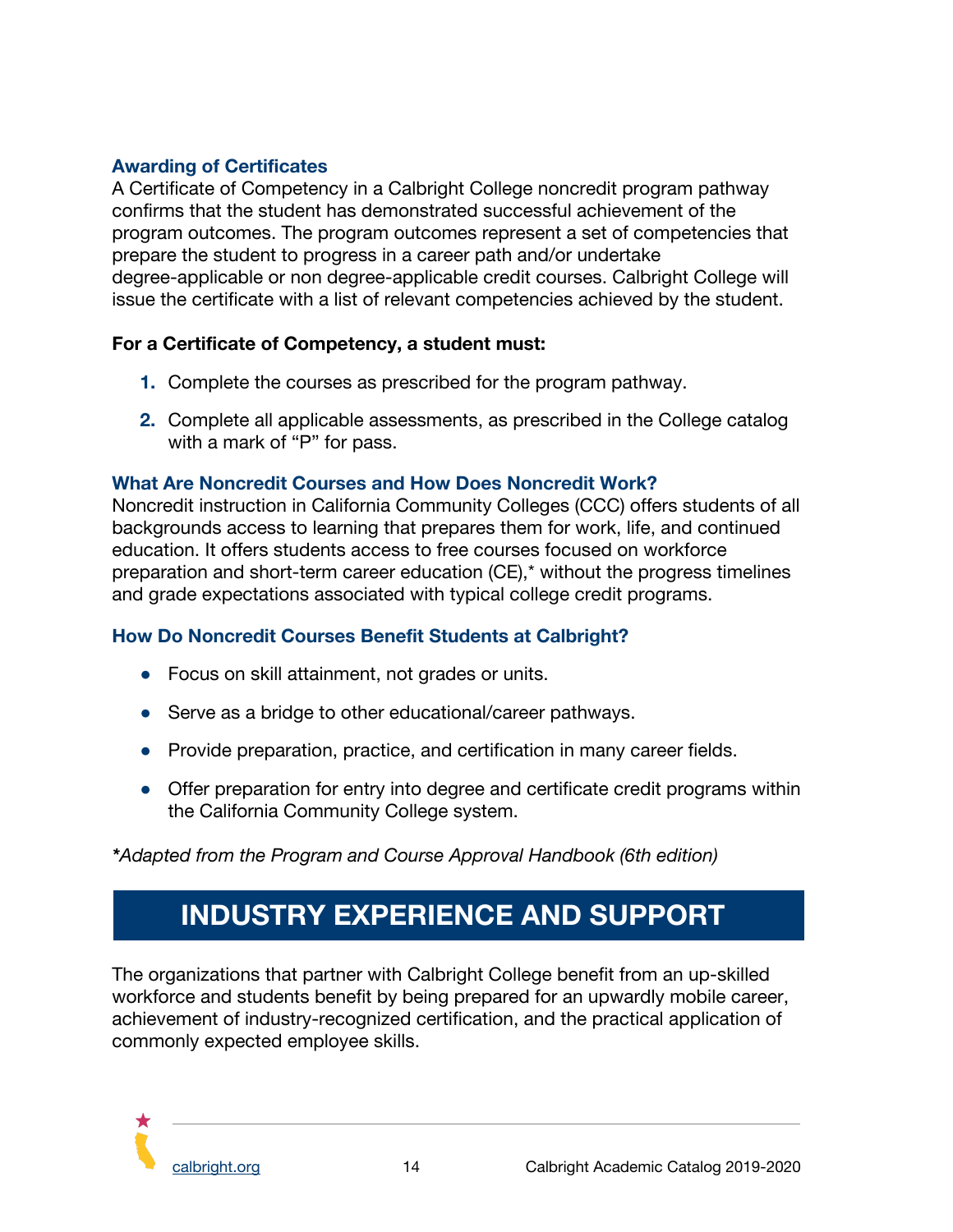# **CALBRIGHT STUDENTS**

#### <span id="page-15-1"></span><span id="page-15-0"></span>**Student Success**

Calbright's Welcome Services team members provide a variety of services for pre-students (applicants) through enrollment. During the application and orientation phase, this will include (but is not limited to) information about our programs, assistance with filling out forms, referral to resources, and encouragement. Welcome Services team will be available via chat, telephone, email, or online video conference.

Students will have the opportunity to clarify their educational goals with an Academic Advisor. Advisors will help provide academic support, and encourage students along their program pathway. Additionally, students will also be assigned a success coach to help students build life skills and establish personal milestones toward completion and job obtainment. All Calbright alumni will have access to coaching services to support their career goals.

Once a student is enrolled in a program pathway, both the instructional and success teams will provide synchronous and asynchronous support to help students master the academic content.

The instructional team will:

• Orient students to online learning and Calbright's educational approach of Competency-based Education.

- Engage with students by providing substantive academically-focused interactions through a variety of methods to ensure that students are engaged and meeting learning outcomes established in the Course Outline of Record.
- Assess and grade completed learning activities and provide substantive feedback to ensure students successfully master required competencies.

Calbright's instructional team will also help students with navigating the Learning Management System (LMS), and connecting with college resources and services such as Admissions and Records, Accessibility Services, Career Services, veteran services, mental health and tutoring.

Beyond personalized student support, the instructional and success team members will provide valuable moral support and encouragement.

#### <span id="page-15-2"></span>**Library and Tutoring Services**

Once students enroll at Calbright, they will have access to various support services via the college's web-based portal, including library resources and tutoring services. Library resources are designed to further support students' studies in their chosen program pathway and will be freely available online; the library will provide access to textbooks at no charge. Tutoring services offered by NetTutor, are

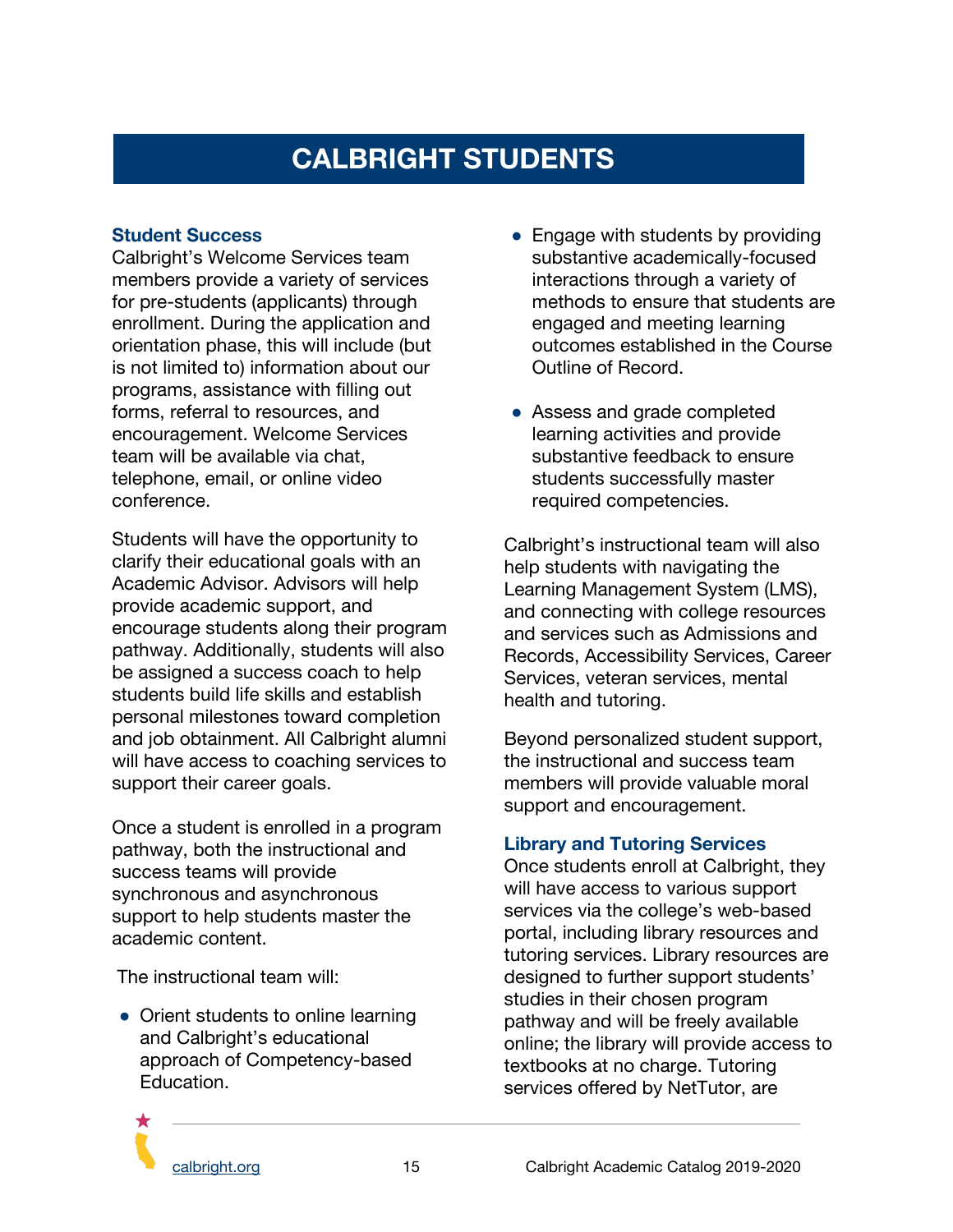available to supplement class instruction with 24/7 tutoring support in reading, writing, math, or subject-specific support.

#### <span id="page-16-0"></span>**Student Services**

The Admissions and Records Department (A&R), performs a variety of functions and services including residency determination and reclassification, registration and program adjustments. A&R also processes grades, transcripts, external, certificates, enrollment verifications and determination of eligibility for veteran's benefits.

#### <span id="page-16-1"></span>**Accessibility Services**

Accessibility Services is dedicated to ensuring equal education access for all students. Accessibility Services provides support services,specialized instruction, and educational accommodations to students with unique learning abilities.

For further information on accessibility services for students, email **[accessibility@calbright.org](mailto:accessibility@calbright.org)** or call **833-956-0225**.

#### <span id="page-16-2"></span>**Digital Access & Equity**

Calbright offers a laptop loan program designed to meet students' technology needs, providing access for all students to the technology required for participation in Calbright programs. Through this program, eligible students may borrow a laptop with internet access and keep it for the entire term.

#### **Terms of Use**

Calbright College Laptop Loan Program Policy provides laptop computers free of charge to all currently registered students. The students are responsible for the laptop computer at all times. The student will be financially responsible for the replacement of all damaged, lost, or stolen computers and/or accessory parts (excluding normal wear and tear). It is your responsibility to take care of this equipment while it is assigned to you, especially keeping all pets and/or food and drinks away from the computer. Any problems with the laptop or accessories must be reported to the Calbright Success Team. Failure to do so will result in punitive actions in accordance with College administrative policies. Failure to return the laptop at the specific date and time may result in fines and other penalties.

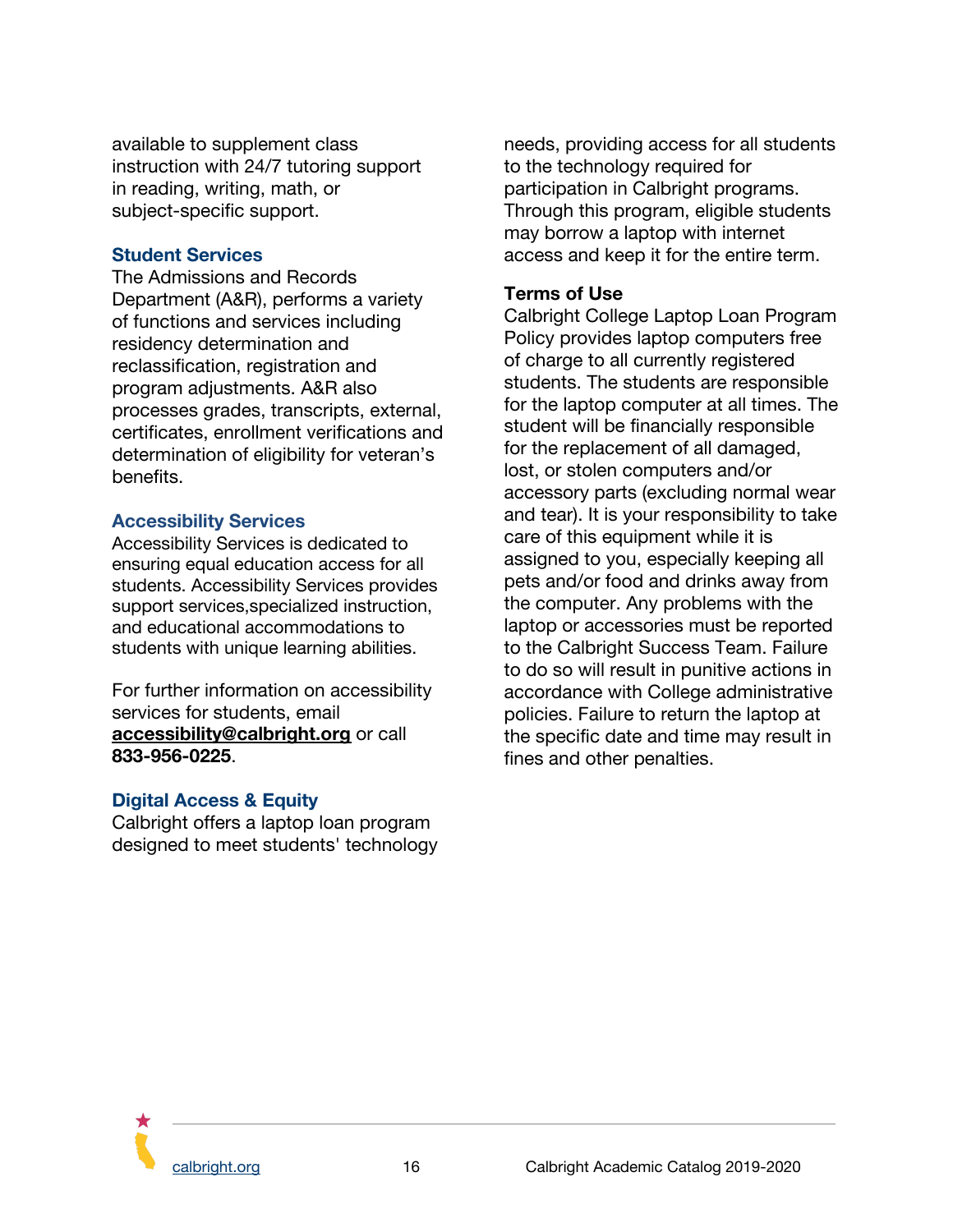# **ACADEMIC CALENDAR**

<span id="page-17-0"></span>Student starts and stops are flexible. Students can start at any time, and have continuous enrollment. This includes access to learning resources, assessments, and the opportunity to complete online performance assessments any time, day or night, without regard to holidays and other significant dates. Students can move quickly through their program pathway or at a slower pace.

Students will have to establish participation in the online course content by submitting at least one assignment within the first 30 days of their enrollment. If a student does not submit at least one assignment within the first 30 days, they may be administratively dropped for non-participation.

| October 1, 2019          | Calbright College's Opening Day. First day to apply for<br>admissions             |
|--------------------------|-----------------------------------------------------------------------------------|
| <b>November 11, 2019</b> | Veterans Day                                                                      |
| <b>November 28, 2019</b> | <b>Thanksgiving Holiday</b>                                                       |
| December 24-31, 2019     | Winter Break (online services will be available)                                  |
| <b>January 2, 2020</b>   | Application and Enrollment is on-going until the initial<br>beta cohort is filled |
| <b>January 18, 2020</b>  | Martin Luther King Jr. Holiday                                                    |
| February 14-17, 2020     | <b>Presidents Day Holiday</b>                                                     |
| May 25, 2020             | <b>Memorial Day</b>                                                               |

#### **2019-2020 Academic Year**

#### **2020-2021 Academic Year**

| <b>July 3, 2020</b>      | Independence Holiday (Observance)                |
|--------------------------|--------------------------------------------------|
| September 7, 2020        | Labor Day                                        |
| <b>November 11, 2020</b> | Veterans Day                                     |
| <b>November 26, 2020</b> | <b>Thanksgiving Holiday</b>                      |
| December 24-31, 2020     | Winter Break (online services will be available) |

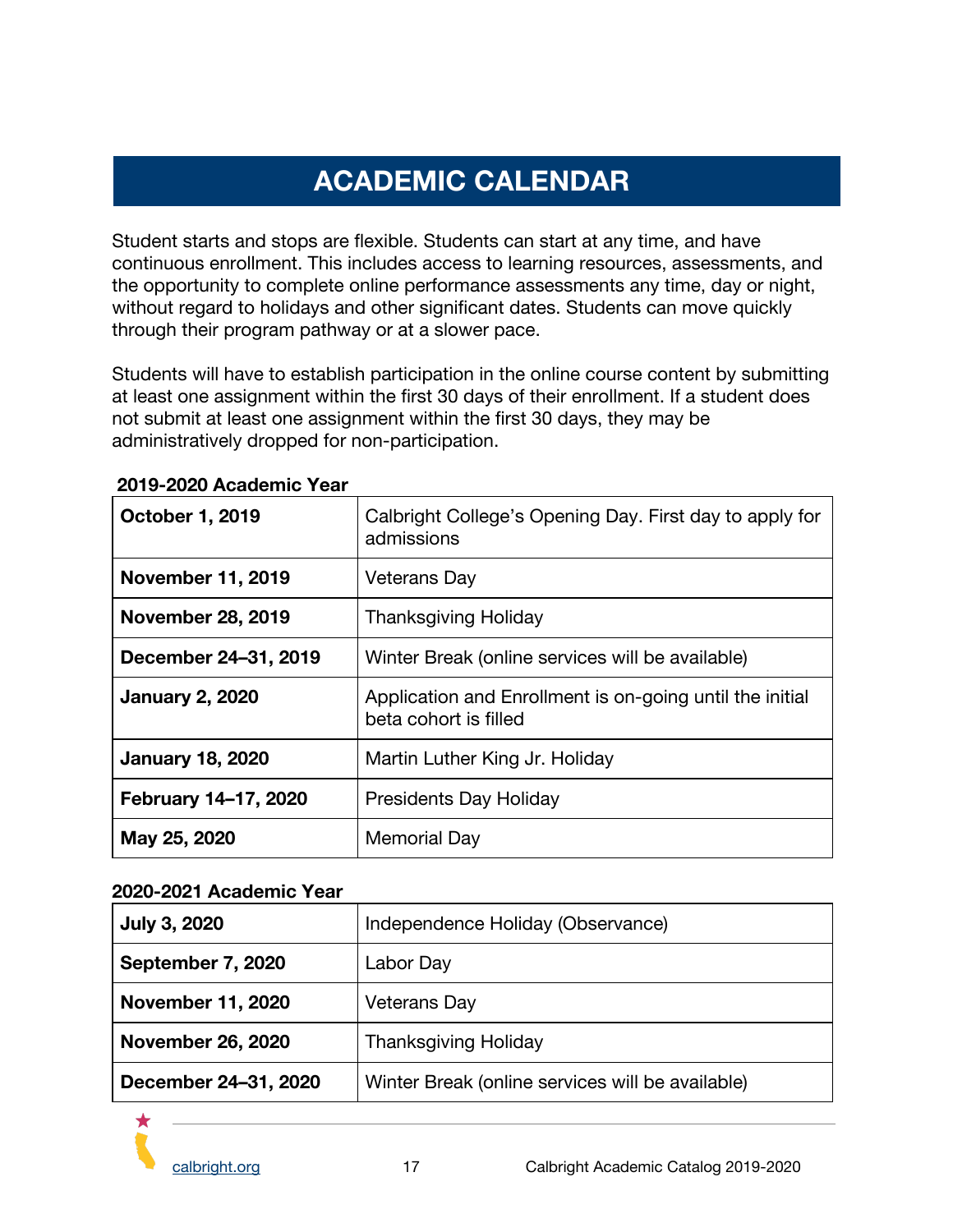# **ADMISSIONS AND REGISTRATION**

#### <span id="page-18-1"></span><span id="page-18-0"></span>**Tuition and Fees**

For 2019-2020, all students admitted to Calbright College will qualify for free tuition and fees, including access to textbooks and use of a laptop computer.

#### <span id="page-18-2"></span>**Eligibility for Admission**

The right of any person to attend Calbright College is conditioned by certain admission and residency qualifications as provided by state and federal law.

Admission to Calbright College is open to any California resident who possesses a high school diploma or equivalent (certificate of proficiency, GED), any California resident adult 18 years of age or older who may benefit from instruction offered, and any California resident who is an apprentice as defined in Section 3077 of the Labor Code.

For 2019-2020, Calbright is not admitting nonresident or international students.

#### <span id="page-18-3"></span>**Residence Requirements**

All questions as to legal residence and the exceptions allowed under California law shall be directed to Admissions and Records. The right of a student to attend any public community college in California is conditioned by certain residency qualifications set forth in the California Education Code. Residence determination is based on state and

federal law, and is subject to change without prior notification.

#### <span id="page-18-4"></span>**California Residents**

To qualify as a California resident, a student must be capable of establishing residency and have legally resided in California for one year and one day prior to the beginning of the term of planned attendance and must have taken actions that express intent to establish California residency.

#### <span id="page-18-5"></span>**Military Personnel and Dependents**

Military personnel and their dependents, military veterans, and their dependents are subject to the same criteria and regulations regarding the establishment of California residency as other nonresident students. The information provided herein refers to the assignment of California residency based on active-duty or discharged veteran status solely for the purposes of determining the tuition and fees for eligible service members, former service members and their dependents.

A student who is a member of the Armed Forces of the United States stationed in this state is entitled to resident classification only for the purpose of determining the amount of tuition and fees.

A student who is a natural or adopted child, stepchild, or spouse who is a dependent of a member of the Armed Forces of the United States stationed in

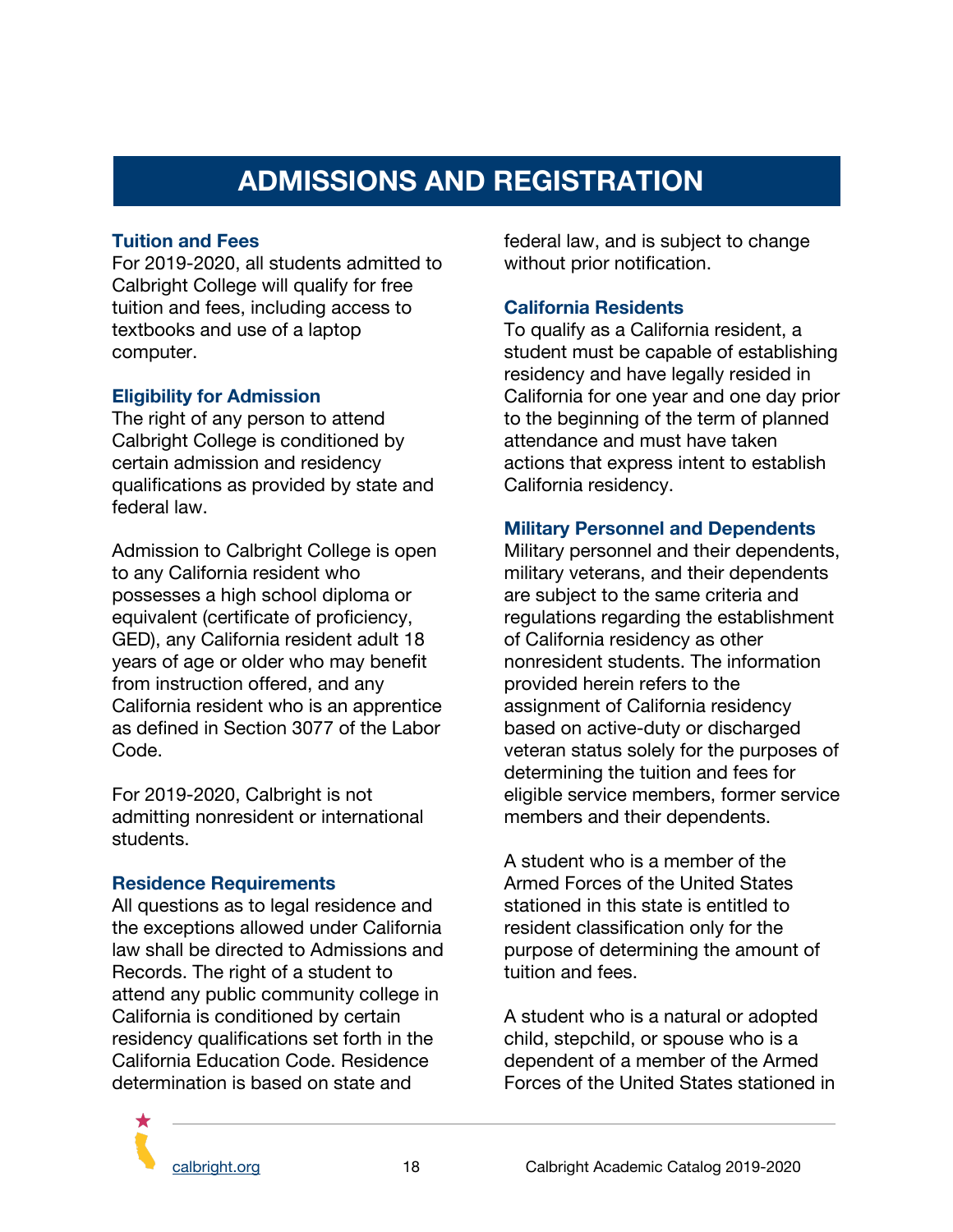this state on active duty, is entitled to resident classification only for the purpose of determining the amount of tuition and fees.

If that service member is subsequently transferred out of California on military orders but continues to serve in the U.S. Armed Forces, or is subsequently retired from military service, neither the service member nor dependent shall lose resident classification for tuition purposes so long as the service member remains continuously enrolled at the institution.

#### <span id="page-19-0"></span>**Military Veterans Residence Status**

In accordance with Education Code Section 68075.5(c), a full exemption from the nonresident fee for all students verified to be "covered individuals" per the criteria listed below and who qualify to use Montgomery GI Bill®-Active Duty or Post-9/11 GI Bill ® education benefits (Chapters 30 and 33, respectively, of Title 38, U.S. Code) while living in California will be eligible for this exemption. A "covered individual" is defined in the VACA Act as:

- **1.** A Veteran who lives in the state in which the institution of higher learning is located (regardless of his/her formal state of residence) and enrolls in the school within three years of discharge from a period of active duty service of 90 days or more;
- **2.** An individual eligible for transferred education benefits who lives in the state in which the institution of higher learning is located

(regardless of their formal state of residence) and enrolls in the school within 3 years of the transferor's discharge from a period of active duty service of 90 days or more;

- **3.** An individual eligible for transferred Post-9/11 G.I. Bill® benefits while the transferor is on active duty who resides (lives) in California (regardless of their formal state of residence) as described in 38 USC 3679(c)(2)(B)(ii)(II).
- **4.** An individual eligible for benefits under the Marine Gunnery Sergeant John David Fry Scholarship (provides Post-9/11 GI Bill ® benefits to the children and surviving spouses of service members who died in the line of duty while on active duty) who live in the state in which the institution of higher learning is located (regardless of their formal state of residence);
- **5.** After expiration of the three-year period following discharge or death as described in 38 U.S.C. 3679(c), a student who initially qualifies under the applicable requirements above will maintain "covered individual" status as long as continuous enrollment is maintained (other than during regularly scheduled breaks between courses, semesters or terms) at the institution, even if they enroll in multiple programs and shall continue to be exempt from paying nonresident tuition and other fees as described in the updated fee policy described below:

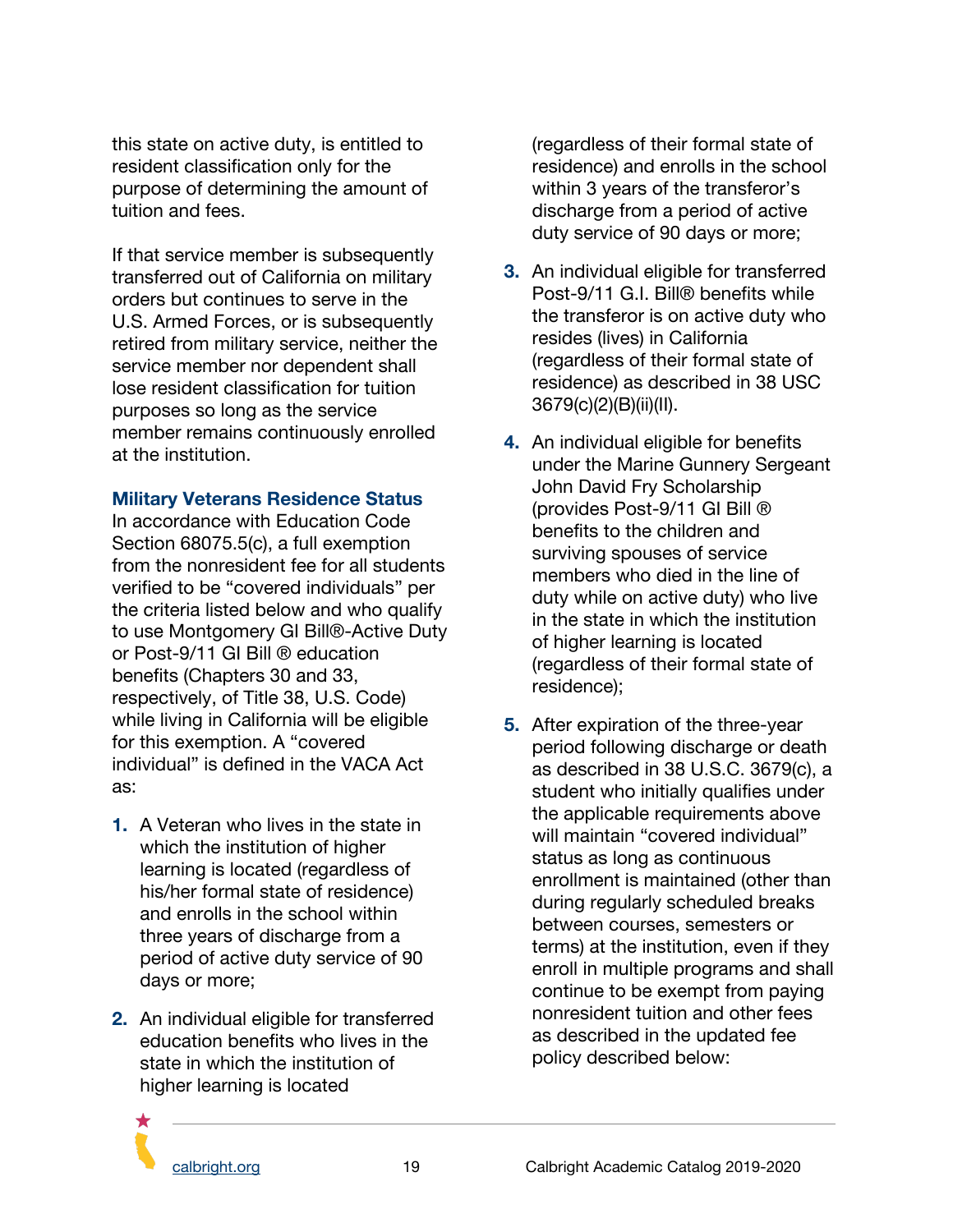**a.** Students eligible for VA education benefits must provide a "Certificate of Eligibility" (COE) by the VA confirming the approved education benefits for the veteran or eligible dependent to basic educational assistance under chapters 30 and 33 of title 38, U.S. Code. The DD Form 214, Certificate of Release or Discharge from Active Duty, generally referred to as a "DD 214", shows the effective date of the veteran's discharge from active service and may also need to be submitted to assist with confirming the "covered individual" status.

#### <span id="page-20-0"></span>**Registration Procedures**

Students must complete an online application, orientation, and an educational plan.

*See Student Equity and Achievement Program for more information.*

#### **Fall 2019 Initial Beta Cohort:**

- Applications will be open beginning October 1, 2019 at **[calbright.org/apply](http://www.calbright.org/apply)**.
- Students who complete the general admissions procedures, orientation, and educational plan will be enrolled in a program pathway.

#### <span id="page-20-1"></span>**Financial Aid**

Upon approval from an accrediting association Calbright College students will be eligible for federal financial aid.

#### <span id="page-20-2"></span>**Updating Student Records**

Once an application for admission has been submitted, any necessary communication with the student is conducted through the contact information provided (phone or text). Electronic communications will go through the free Calbright College email account provided to each student, or through the **[calbright.org](http://www.calbright.org/)** [S](http://www.calbright.org/)tudent Portal. It is important to keep the address, phone, and alternate email address updated and corrections should be provided for student academic records as soon as possible. A student may update this information at any time by contacting Admissions and Records through the Student Support Specialists.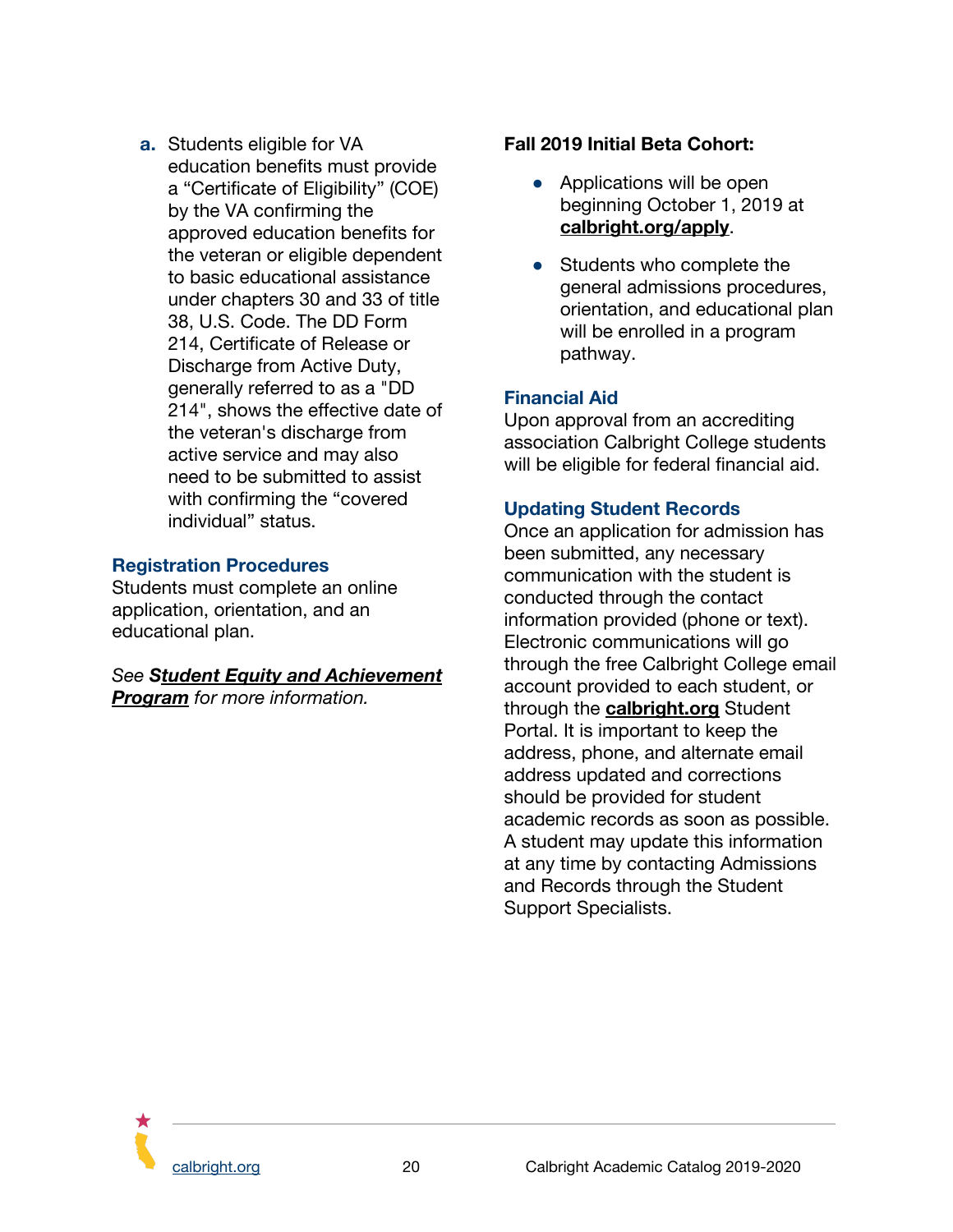# **COURSE CATALOG DESCRIPTION**

#### <span id="page-21-0"></span>**Department and course number: Workforce Readiness, WF500 College and Career Essential Skills - Noncredit**

This competency-based noncredit course is designed to prepare adult students to develop essential skills necessary for college and career success through contextualized academic preparation. In the area of college success, students will focus on the reading, writing, and math skills needed to be successful within an academic and professional environment. The course will focus on improving critical reading and writing as well as a conceptual understanding of basic math skills. In the area of career success, students will develop awareness and competency of the 21st Century employability skills identified by employers as essential to career success through self-directed learning modules, self-exploration, and practiced-based exercises. *This course is equivalent to 3 units of credit at a traditional Community College (Title 5 section 55002.5).*

#### **Department and course number: Medical Coding, MC 500 Medical Coding for Professional Services - Noncredit**

This competency-based noncredit education program prepares adult students for employment in the medical coding field. Students will progress through the program by mastering competencies in medical law and ethics; medical terminology; pharmacology; anatomy and physiology; disorders of the human body; diagnostic tests; treatment modalities; and CPT, ICD, and HCPCS coding. Students mastering these competencies will achieve a broad knowledge in reviewing and assigning the correct procedure and diagnosis codes for professional (physician) services. Upon completion, students will be prepared to take a national medical coding exam including, but not limited to, the AAPC CPC exam. *This course is equivalent to 12 units of credit at a traditional Community College (Title 5 section 55002.5).*

#### **Department and course number: Information Technology, IT 500 Introduction to Information Technology Support (A+) - Noncredit**

This competency-based noncredit education program is designed to prepare students for the CompTIA A+ certification exams. It will include study of the content found in the CompTIA A+ Exams (Exam 220-1001 & 220-1002). Subjects include hardware, operating systems, software, mobile devices, basic networking, basic security, operational procedures, printers, and troubleshooting. Students will also learn the concepts of documentation, troubleshooting methodology, safety procedures, and Small Office/Home Office (SOHO) technologies. Students will understand how to assemble components based on customer requirements, and also master the installation, configuration, and maintenance of PCs and Mobile

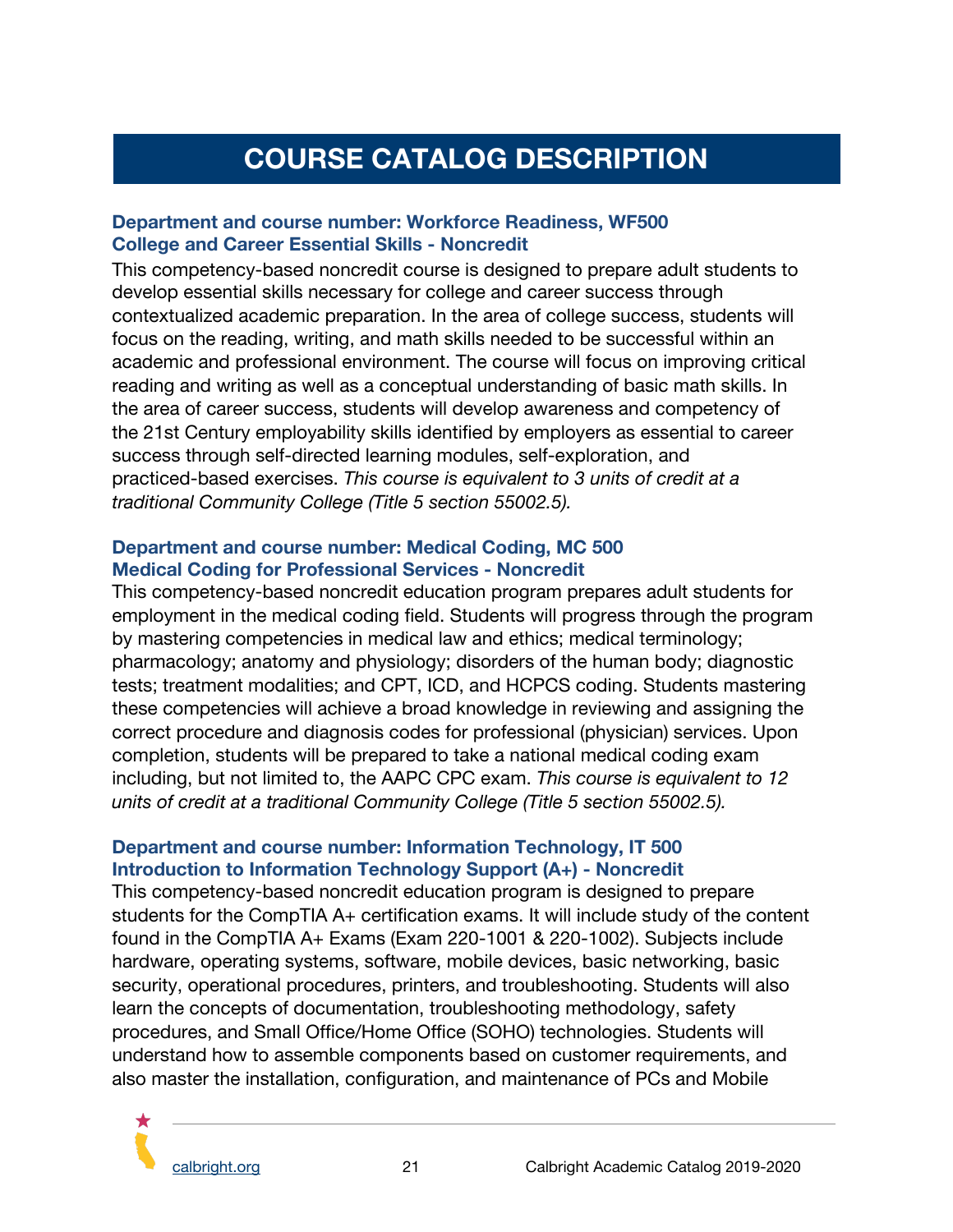devices. The basics of networking and security forensics will also be covered. Other subjects include learning how to apply troubleshooting methodology and provide appropriate customer support. Other technologies covered will be the basics of scripting, virtualization, desktop imaging, and deployment, as well as basic cloud technology and deployment. *This course is equivalent to 8 units of credit at a traditional Community College (Title 5 section 55002.5).*

# **Department and course number: Information Technology, IT 510 Introduction to Cybersecurity (Security+) - Noncredit**

#### *Co-Requisite(s): CompTIA A+ or equivalent course/experience*

This competency-based non-credit education program prepares adult students for employment in the Information Security field. Students will progress through the program by mastering competencies in the fundamental principles and topics of information security and risk management at the organizational level. This includes hardware, software, processes, communications, applications, and policies and procedures with respect to organizational cybersecurity and risk management. Preparation for the CompTIA Security+ certification exams (SY)-501. *This course is equivalent to 8 units of credit at a traditional Community College (Title 5 section 55002.5).*

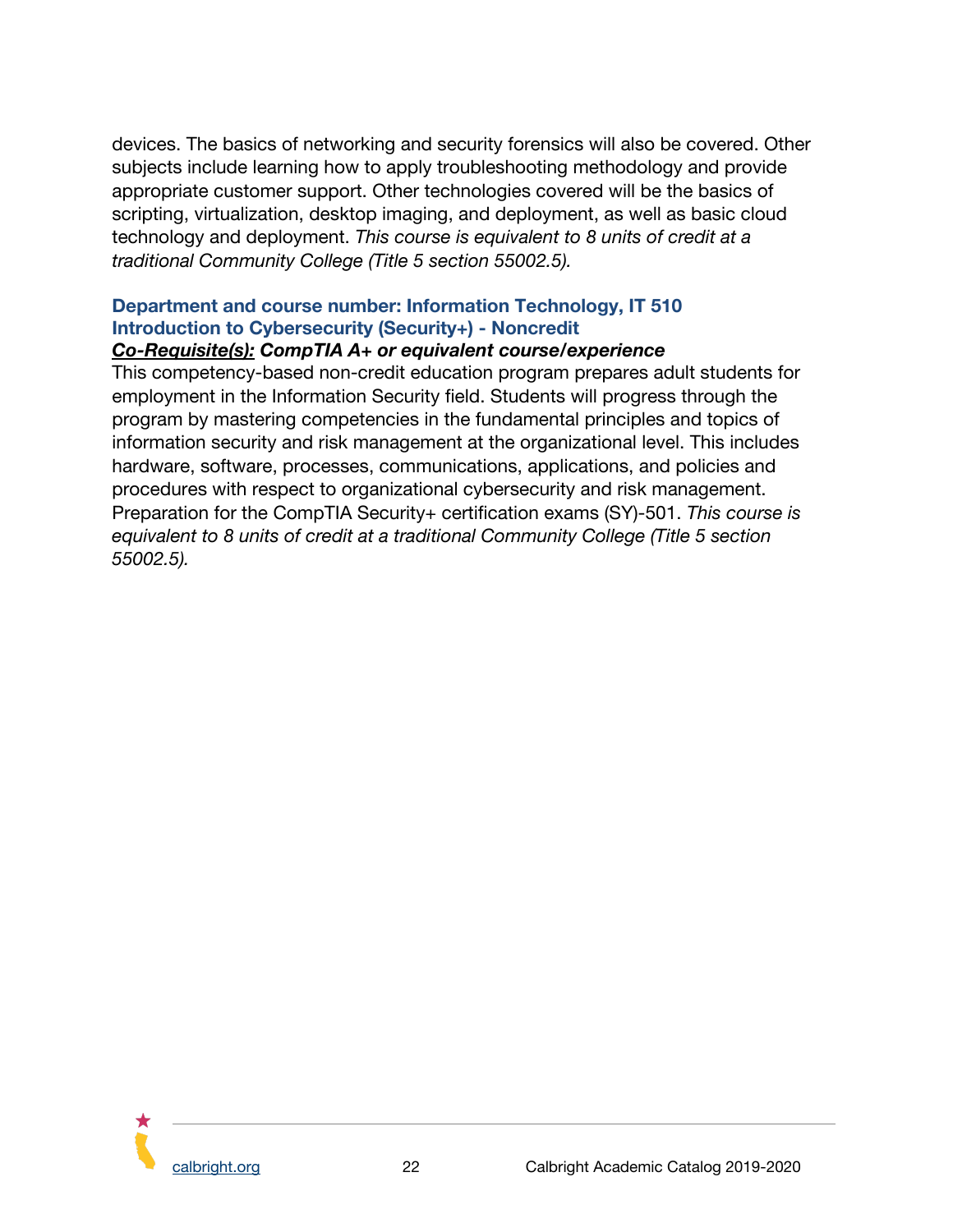# **APPENDICES**

## <span id="page-23-1"></span><span id="page-23-0"></span>**Academic Policies**

#### **Participation**

All students are expected to have regular and substantive interaction with faculty and/or peers. Upon enrollment into a course, students are also expected to submit at least one activity within 30 days. An academic activity includes, but is not limited to, participation in an online discussion board, taking a quiz, or submitting an assignment. Students who do not submit at least one activity within 30 days of enrollment may be dropped from their course. Students are ultimately responsible for dropping a course if they are not able to complete their program pathway. Students should contact their academic advisor to request a drop form.

#### **Grading System and Practices**

In accordance with the California Education Code, and Title 5, Calbright has established a standard grading policy to determine a student's academic progress. Upon successful completion of a course, the student will receive a "P" (pass) on the student's record to indicate earned mastery in that course. A course in which an "NP" (no pass) is applied to a student's record indicates the student did not master all of the required competencies for the course.

- P Pass: at least satisfactory, used to denote "passed with credit" when no letter grade is given.
- NP No Pass: less than satisfactory.

#### **Non-Evaluative Symbols**

The California Online Community College District Board of Trustees has authorized the use of the non-evaluative symbols of "SP," "I," "W," and "MW" defined as follows:

#### **Satisfactory Progress (SP)**

The SP designation shows that students are progressing and have acquired some of the skills and knowledge needed to achieve course outcomes but still have work to do. The SP designation is therefore a reflection of student progress and success.

#### **Incomplete (I)**

This temporary grade is assigned to a course if a student cannot demonstrate satisfactory progress due to extenuating circumstances.

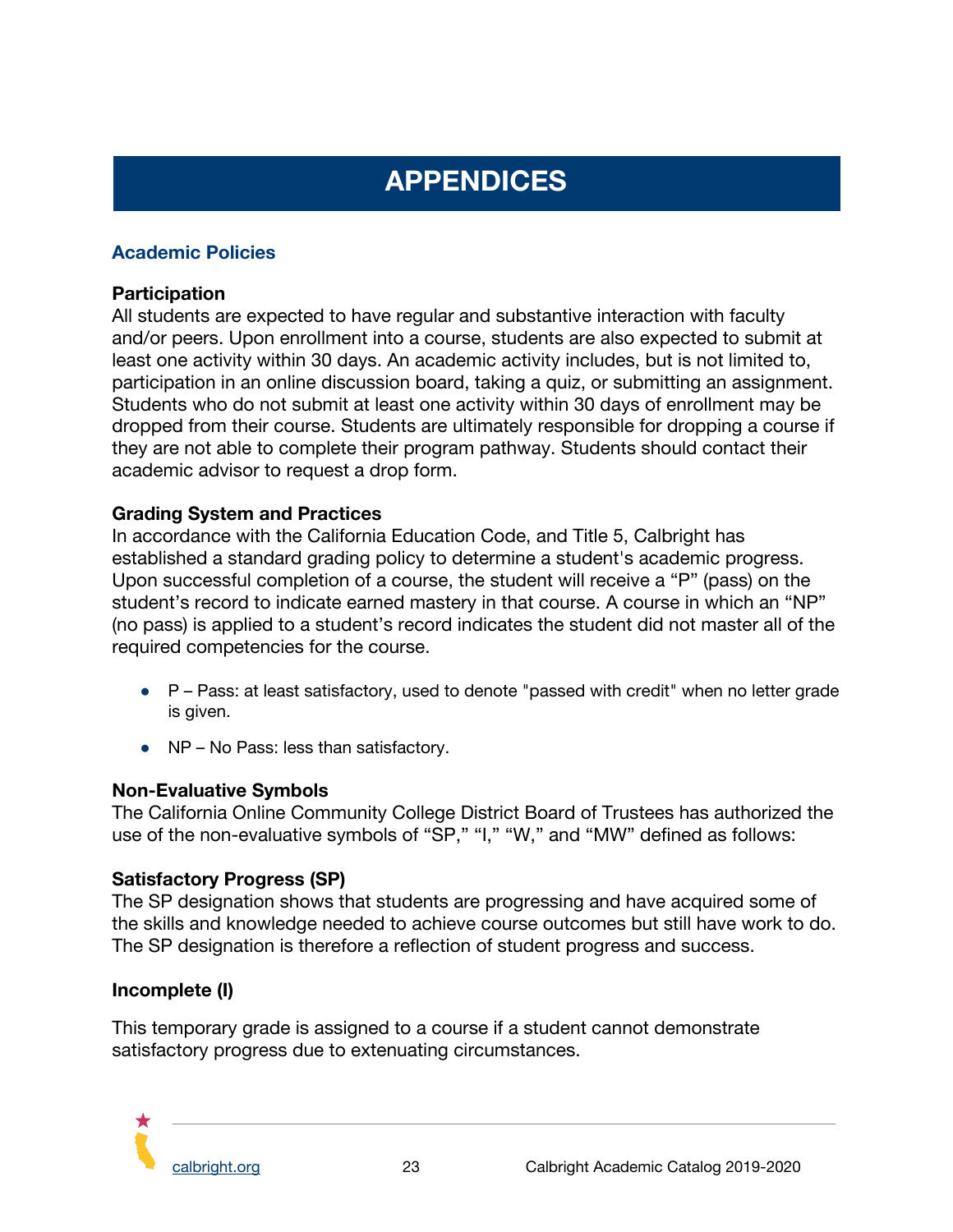- **1.** The student must satisfy an assigned "I" grade within the next 6 months.
- **2.** An incomplete course for which satisfactory progress is not demonstrated by the end of 6 months will result in an "NP" grade.

#### **Withdrawal (W)**

Students may withdraw from their program pathway by completing a withdraw form. A "W" will be posted to the academic record for withdrawals that occur after 61 days. 61 days is based on the date of enrollment. Students must re-enroll if they receive a "W."

## **Military Withdrawal (MW)**

Military Withdrawal occurs when a student who is a member of an active or reserve United States military service receives orders compelling a withdrawal from courses.

## **Administrative Drop (AD)**

A student may be administratively dropped for the lack of academic engagement.

## **Requirements for Calbright College Program Pathways Certificates of Competency**

Students may be awarded a Calbright College Noncredit Certificate of Competency upon successful completion of College and Career Essential Skills and an area of study (such as Medical Coding for Professional Services, Introduction to Information Technology Support, or Introduction to Cybersecurity).

#### **Repeatability**

Noncredit courses are repeatable. Students are also allowed to repeat a course without petition when repetition is necessary to enable the student to meet a legally mandated training requirement as a condition of volunteer or continued paid employment.

Students may petition to repeat a course as a result of a significant change in industry or licensure standards such that repetition of the course is necessary for the student's employment or licensure. Students can repeat such courses any number of times.

# <span id="page-24-0"></span>**Nondiscrimination and Complaints of Discrimination**

# **Statement of Nondiscrimination**

The California Online Community College District (Calbright College) is committed to providing an equal opportunity environment for all students and employees. Calbright shall provide access to its services, classes and programs without regard to national origin, religion, age, gender, gender identity, gender expression, race or ethnicity, color, medical condition, genetic information, ancestry, sexual orientation, marital status, physical or mental disability, pregnancy, or because they are perceived to have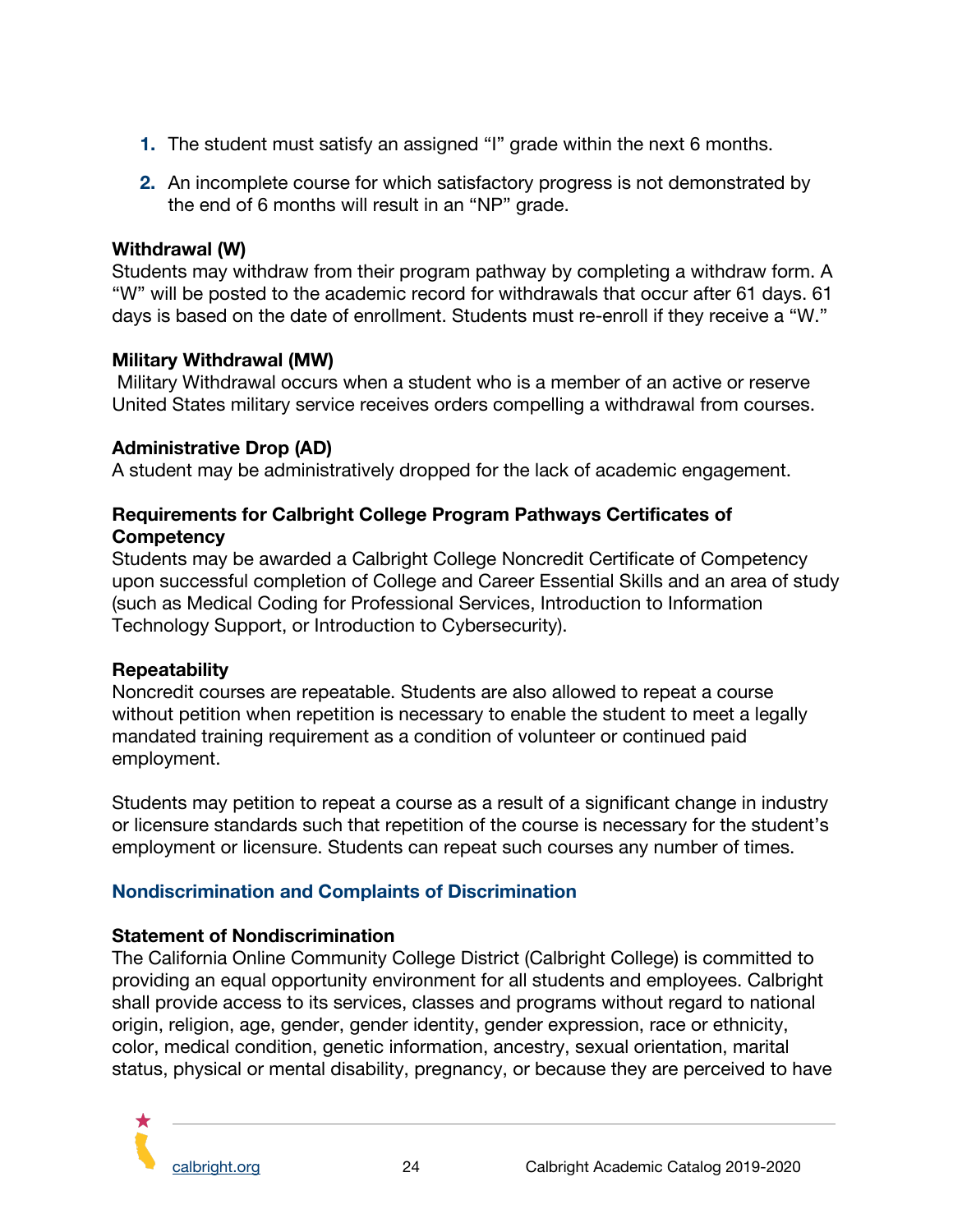one or more of the foregoing characteristics, or based on association with a person or group with one or more of these actual or perceived characteristics.

All courses, including noncredit courses, shall be conducted without regard to the gender of the adult student enrolled in the classes. As defined in the Penal Code, "gender" means sex, and includes a person's gender identity and gender expression. "Gender expression" means a person's gender-related appearance and behavior whether or not stereotypically associated with the person's assigned sex at birth.

Calbright shall not prohibit any adult student from enrolling in any class or course on the basis of gender or gender expression. Academic staff, including but not limited to counselors, instructors and administrators shall not offer program guidance to adult students which differs on the basis of gender in accordance with the requirements of Title IX of the Education Amendments of 1972, Title VII of the Civil Rights Act of 1964 (as amended by the Equal Employment Opportunity Act of 1972), sections 503 and 504 of the Rehabilitation Act of 1973 and the Rehabilitation Act Amendments of 1974, Executive Order 11246 (as amended by Executive Order 11375), and the Federal Age Discrimination Employment Act of 1967 and the Age Discrimination Employment Act Amendments of 1978 and the Americans with Disabilities Act of 1992. The Equity Officer is the Title IX Facilitator and the ADA/504 Coordinator and can be reached at **[equity@calbright.org](mailto:equity@calbright.org)**.

The college's policy on complaints of discrimination is included in full below, including the citations to law. Individuals seeking additional general information about this policy may contact the Equity Officer at **equit[y@calbright.org](mailto:hr@calbright.org)**.

#### **Complaints of Discrimination**

Any student, employee, or third party who believes that they have been discriminated against or who believes another has been discriminated against in violation of Board Policy 3410 on non-discrimination, should immediately report the incidents by following the Board Policy BP 3430 on Discrimination and Harassment Investigations. The Equity Officer is the "responsible officer" charged with receiving complaints of discrimination or harassment, and coordinating an investigation. They can be reached at **equity[@calbright.org](mailto:hr@calbright.org)**.

#### **References**

*Title 2 Sections 10500 et seq. Title 5 Sections 59300 et seq. Education Code Sections 66250 et seq., 72010 et seq., 200 et seq. Penal Code Section 422.55 et seq. Government Code Sections 11135, 12926.1, 12940 et seq. ACCJC Eligibility Requirements*

#### **Delegation of Authority**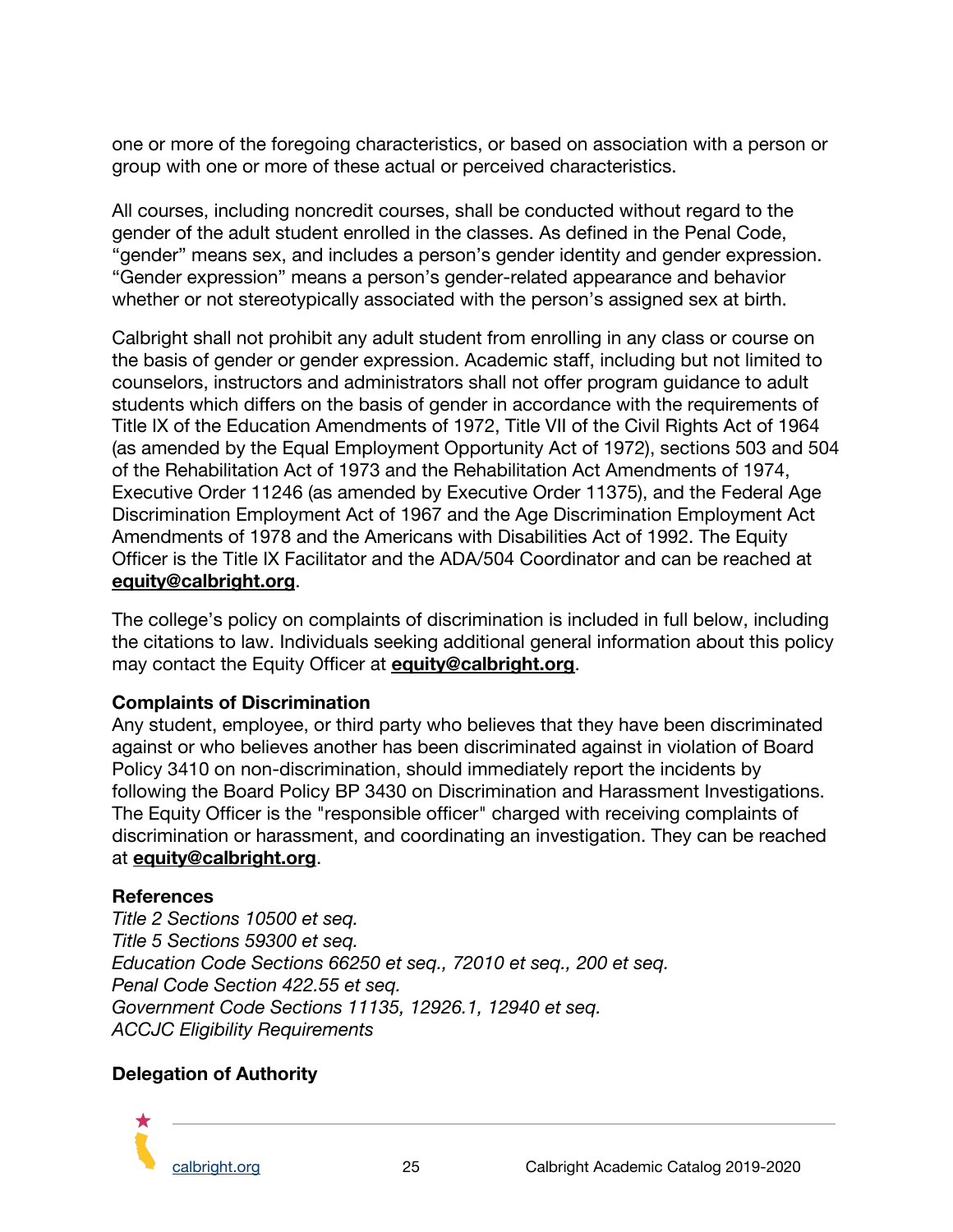The Equity Officer shall be designated as the "EEO Officer" charged with overseeing the day-to-day implementation of the EEO Plan and programs.

In the event the Equity Officer is named in a complaint or implicated by allegations in the complaint, the College President/CEO shall appoint an outside investigator to review the complaint. In the event the College President/CEO is named in a complaint or implicated by the allegations in the complaint, the President Of the Board of Trustee shall appoint the investigator, will receive the report, and the Board of Trustees will make a determination on any final action.

#### **Complaint Procedure**

The Equity Officer has been appointed as the "responsible officer," as described in Title 5, and is responsible for receiving complaints. Informal charges of unlawful discrimination should be brought to the attention of the responsible officer. The responsible officer shall oversee the informal resolution process. The actual investigation of complaints may be assigned to other staff or to outside persons or organizations under contract. An outside investigator must be used when the responsible officer is named in the complaint or implicated by the allegations in the complaint.

When a person brings charges of unlawful discrimination the responsible officer must:

- **●** Undertake efforts to resolve the charge informally;
- **●** Advise the complainant that he/she need not participate in an informal resolution of the complaint;
- **●** Notify the complainant of the procedures for filing a formal complaint;
- **●** Notify the complainant that he/she may file a complaint with the Office of Civil Rights of the U.S. Department of Education.

If the complainant, an adult student or an employee files a formal complaint, the responsible officer must also forward a copy of the complaint to the College President/CEO's Office.

A formal complaint not involving employment must be processed if it is filed within one year of the date of the alleged unlawful discrimination or within one year of the date on which the complainant knew or should have known of the facts underlying the allegation.

A formal complaint alleging discrimination in employment must be filed within 180 days of the date of the alleged unlawful discrimination, unless the complainant first obtained knowledge of the facts of the alleged violation after the expiration of the initial 180 days.

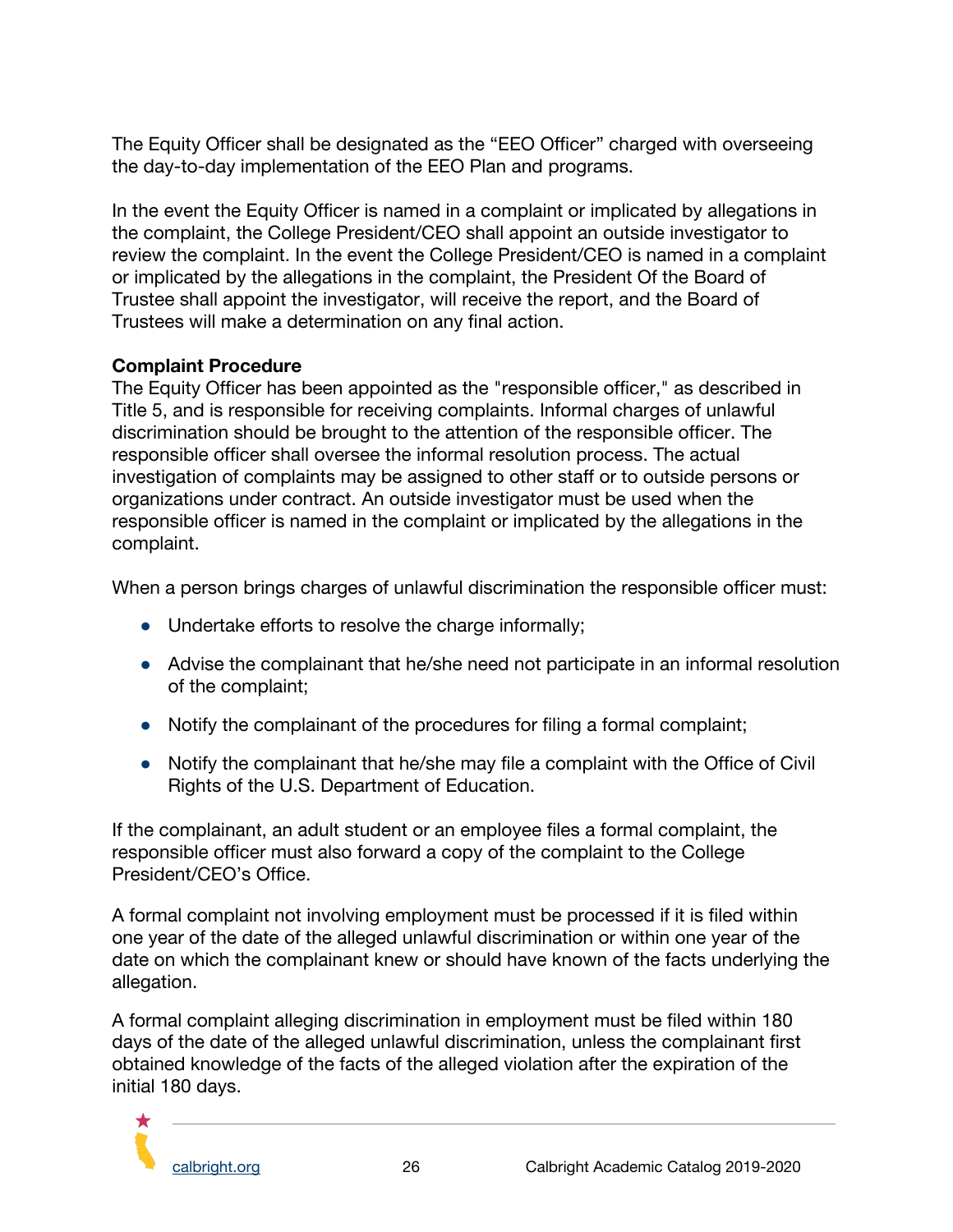The complaint must be filed by someone who alleges that he/she has personally suffered unlawful discrimination, or by someone who has learned about unlawful discrimination in his/her official capacity.

When a proper complaint is received, Calbright will begin an impartial fact-finding investigation, and notify the complainant that it is doing so.

When the investigation is done, the results must be set forth in a written report. The written report must include a description of the circumstances giving rise to the complaint, a summary of the testimony of each witness, an analysis of any relevant data or other evidence collected during the investigation, a specific finding as to whether discrimination did or did not occur with respect to each allegation in the complaint, and any other appropriate information.

In any case that does not involve employment discrimination, Calbright must provide the complainant with a copy or summary of the investigative report within 90 days from the date Calbright received the complaint. The complainant must also be provided with a written notice setting forth the determination of the Equity Officer as to whether discrimination did or did not occur with respect to each allegation in the complaint; a description of action taken, if any, to prevent similar problems from occurring in the future; the proposed resolution of the complaint; and notice of the complainant's right to appeal to Calbright's Board of Trustees.

In any case that involves employment discrimination, within 90 days from the date Calbright received the complaint, Calbright must provide the complainant with a copy or summary of the report, and with written notice setting forth the determination of the Equity Officer as to whether discrimination did or did not occur with respect to each allegation in the complaint; a description of action taken, if any, to prevent similar problems from occurring in the future; the proposed resolution of the complaint; and the complainant's right to appeal to the College's Board of Trustees, and to file a complaint with the Department of Fair Employment and Housing.

If the complainant is not satisfied with the results of the administrative determination, the complainant must be given the opportunity to submit a written appeal to the Board of Trustees within fifteen days from the date of the notice of the administrative determination. The Board must review the original complaint, the investigative report, the administrative determination, and the appeal and must issue a final decision within forty-five days of receiving the appeal.

In any case not involving employment discrimination, the complainant must be notified of his/her right to appeal. In any case involving employment discrimination, a copy of the final decision must be promptly forwarded to the complainant. The complainant

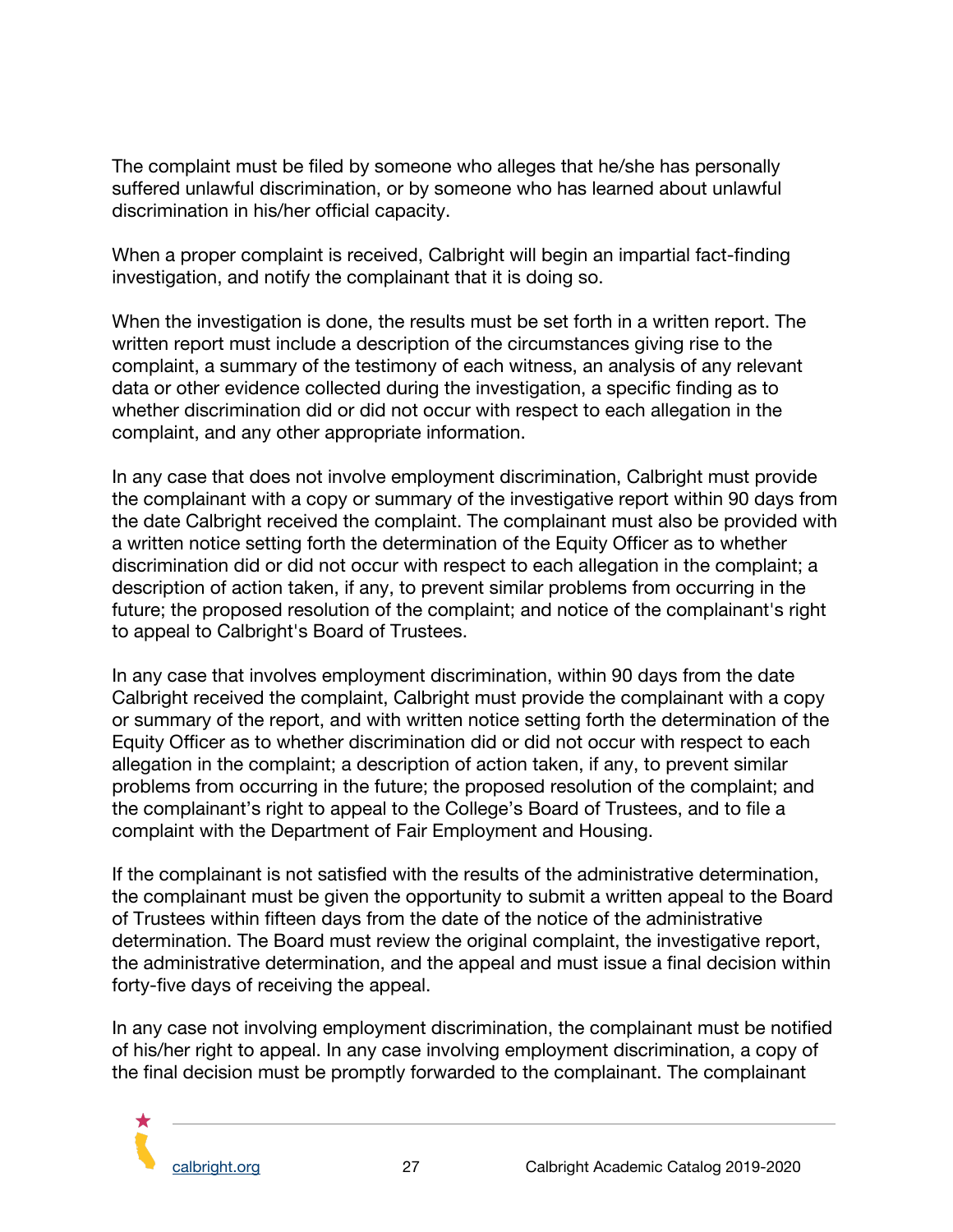must be notified of his/her right to file a complaint with the Department of Fair Employment and Housing.

Where the Board does not act within forty-five days the administrative determination must be deemed approved and must become the final decision. Calbright shall promptly notify the complainant and in cases not involving employment discrimination, that the Board took no action and the administrative determination becomes the final decision. In cases not involving employment discrimination, the complainant must be informed of his/her right to appeal Calbright's decision to the California Community Colleges Chancellor's Office. In cases involving employment discrimination, the complainant shall be notified of his/her right to file a complaint with the Department of Fair Employment and Housing.

In cases not involving employment discrimination, the complainant must be given the right to file a written appeal with the California Community Colleges Chancellor's Office within 30 days after the Board issues the final decision, permits the administrative decision to become final or from the date that notice of the final decision was provided to the complainant pursuant to 5 CCR section 59338(b) or (d), whichever is later.

Calbright should retain and make available the original complaint, and copies of the final decision or a statement indicating the date on which the administrative determination became final, the notice given to complainant, the complainant's appeal of Calbright's administrative determination, and the investigative report.

#### **References**

*Education Code Section 87100 et seq. Title 5 Sections 53000 et seq., 59300 et seq. ACCJC Accreditation Standards*

# <span id="page-28-0"></span>**Prohibition of Harassment**

Calbright is committed to providing an academic and work environment free of unlawful harassment. This procedure defines sexual harassment and other forms of harassment, and sets forth a procedure for the investigation and resolution of complaints of harassment by or against any staff, instructional staff member, or adult student within Calbright.

This procedure and the related policy protects enrolled students, visitors online or in person at a Calbright office or facility, employees, unpaid interns, and volunteers in connection with all the academic, educational, extracurricular, and other programs of Calbright, whether those programs take place in Calbright's facilities, via an online program or support mechanism, or at a class or training program sponsored by Calbright online or in person.

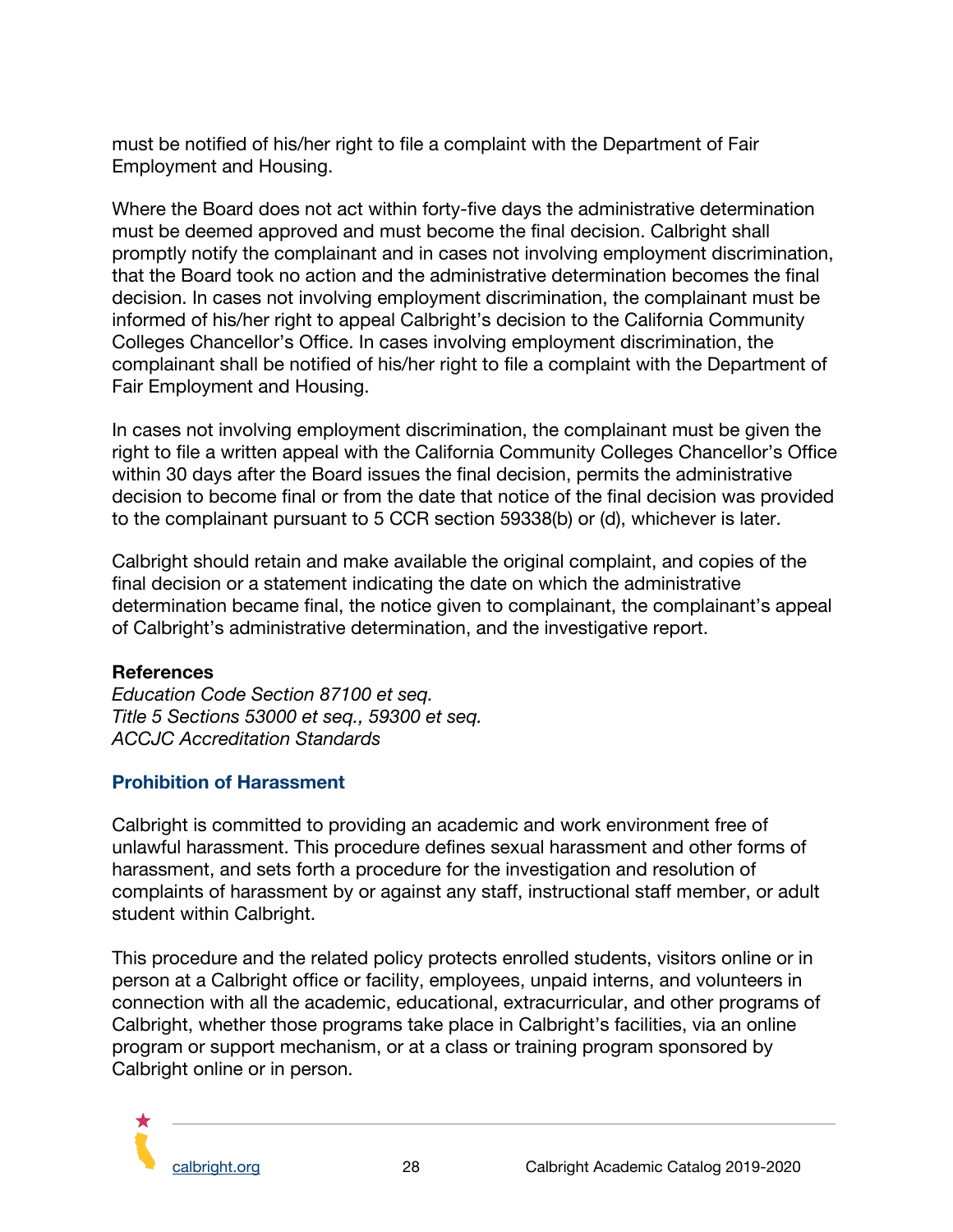#### **Definitions**

General Harassment – Harassment based on race, religion, color, national origin, ancestry, physical disability, mental disability, medical condition, genetic information, marital status, gender, gender identity, gender expression, age, sexual orientation of any person, military and veteran status, or the perception that a person has one or more of these characteristics is illegal and violates Calbright policy. Harassment shall be found where, in aggregate, the incidents are sufficiently pervasive, persistent, or severe that a reasonable person with the same characteristics as the victim of the harassing conduct would be adversely affected to a degree that interferes with their ability to participate in or to realize the intended benefits of an institutional activity, employment, or resource.

Gender-based harassment does not necessarily involve conduct that is sexual. Any hostile or offensive conduct based on gender can constitute prohibited harassment if it meets the definition above. For example, repeated derisive comments about a person's competency to do the job, when based on that person's gender, could constitute gender-based harassment. Harassment comes in many forms, including but not limited to the following conduct that could, depending on the circumstances, meet the definition above, or could contribute to a set of circumstances that meets the definition:

Verbal – Inappropriate or offensive remarks, slurs, jokes or innuendoes based on a person's race, gender, sexual orientation, or other protected status. This may include, but is not limited to, inappropriate comments regarding an individual's body, physical appearance, attire, sexual prowess, marital status or sexual orientation; unwelcome flirting or propositions; demands for sexual favors; verbal abuse, threats or intimidation; or sexist, patronizing or ridiculing statements that convey derogatory attitudes based on gender, race, nationality, sexual orientation or other protected status.

Physical – Inappropriate or offensive touching, assault, or physical interference with free movement. This may include, but is not limited to, kissing, patting, lingering or intimate touches, grabbing, pinching, leering, staring, unnecessarily brushing against or blocking another person, whistling or sexual gestures. It also includes any physical assault or intimidation directed at an individual due to that person's gender, race, national origin, sexual orientation or other protected status. Physical sexual harassment includes acts of sexual violence, such as rape, sexual assault, sexual battery, and sexual coercion. Sexual violence refers to physical sexual acts perpetrated against a person's will or where a person is incapable of giving consent due to the victim's use of drugs or alcohol. An individual also may be unable to give consent due to an intellectual or other disability.

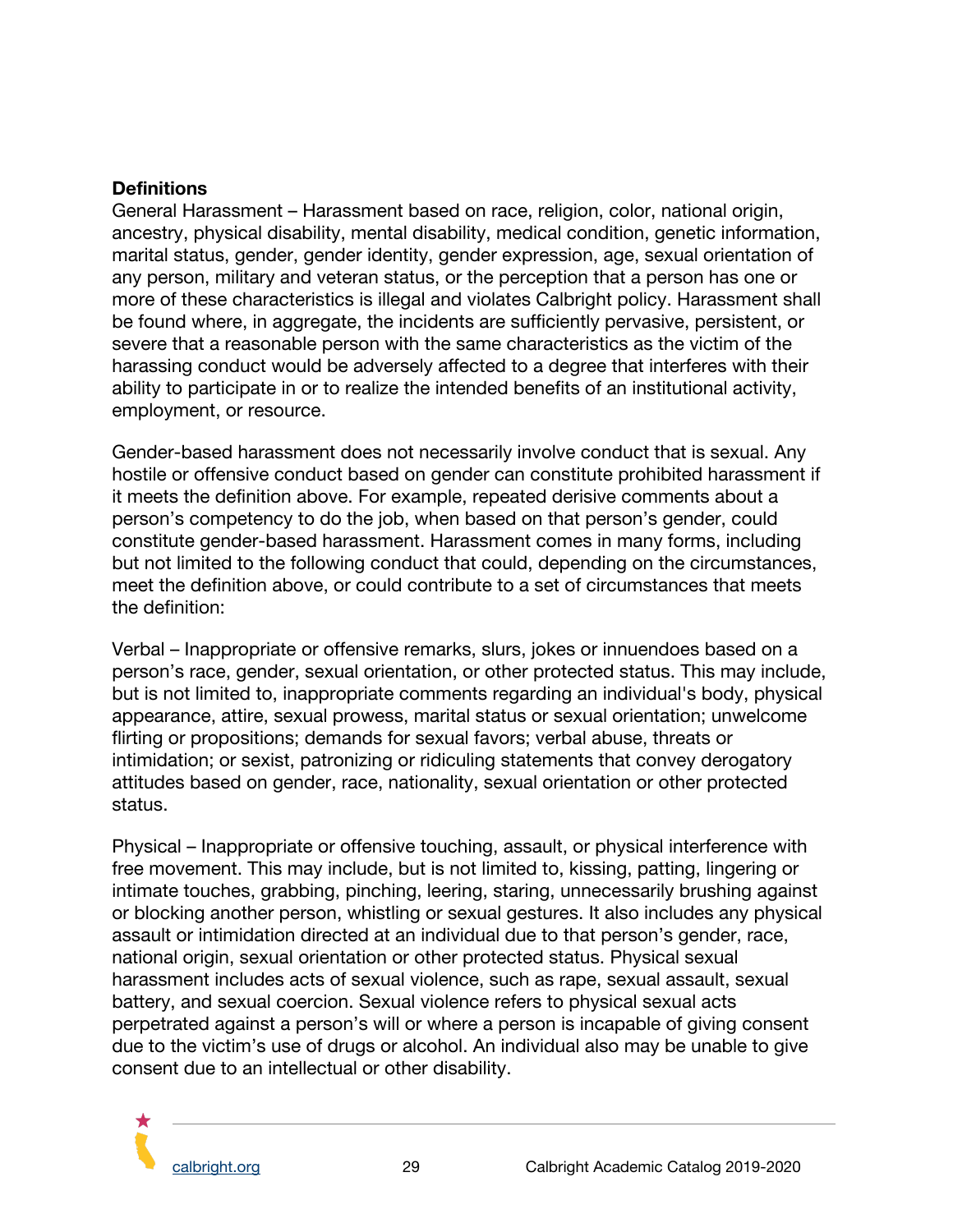Visual or Written – The display or circulation of visual or written material that degrades an individual or group based on gender, race, nationality, sexual orientation, or other protected status. This may include, but is not limited to, posters, cartoons, drawings, graffiti, reading materials, computer graphics, or electronic media transmissions.

Environmental – A hostile academic or work environment exists where it is permeated by sexual innuendo; insults or abusive comments directed at an individual or group based on gender, race, nationality, sexual orientation or other protected status; or gratuitous comments regarding gender, race, sexual orientation, or other protected status that are not relevant to the subject matter of the class or activities on the job. A hostile environment can arise from an unwarranted focus on sexual topics or sexually suggestive statements in the classroom or work environment. It can also be created by an unwarranted focus on, or stereotyping of, particular racial or ethnic groups, sexual orientations, genders or other protected statuses. An environment may also be hostile toward anyone who merely witnesses unlawful harassment in their immediate surroundings, although the conduct is directed at others. The determination of whether an environment is hostile is based on the totality of the circumstances, including such factors as the frequency of the conduct, the severity of the conduct, whether the conduct is humiliating or physically threatening, and whether the conduct unreasonably interferes with an individual's learning or work.

Sexual Harassment – In addition to the above, sexual harassment consists of unwelcome sexual advances, requests for sexual favors, and other verbal, visual, or physical conduct of a sexual nature made by someone from, or in, the work or educational setting when:

- Submission to the conduct is explicitly or implicitly made a term or condition of an individual's employment, academic status, progress, internship or volunteer activity;
- Submission to, or rejection of, the conduct by the individual is used as a basis of employment or academic decisions affecting the individual;
- The conduct has the purpose or effect of having a negative impact upon the individual's work or academic performance, or of creating an intimidating, hostile or offensive work or educational environment (as more fully described below); or
- Submission to, or rejection of, the conduct by the individual is used as the basis for any decision affecting the individual regarding benefits and services, honors, programs, or activities available at or through the community college.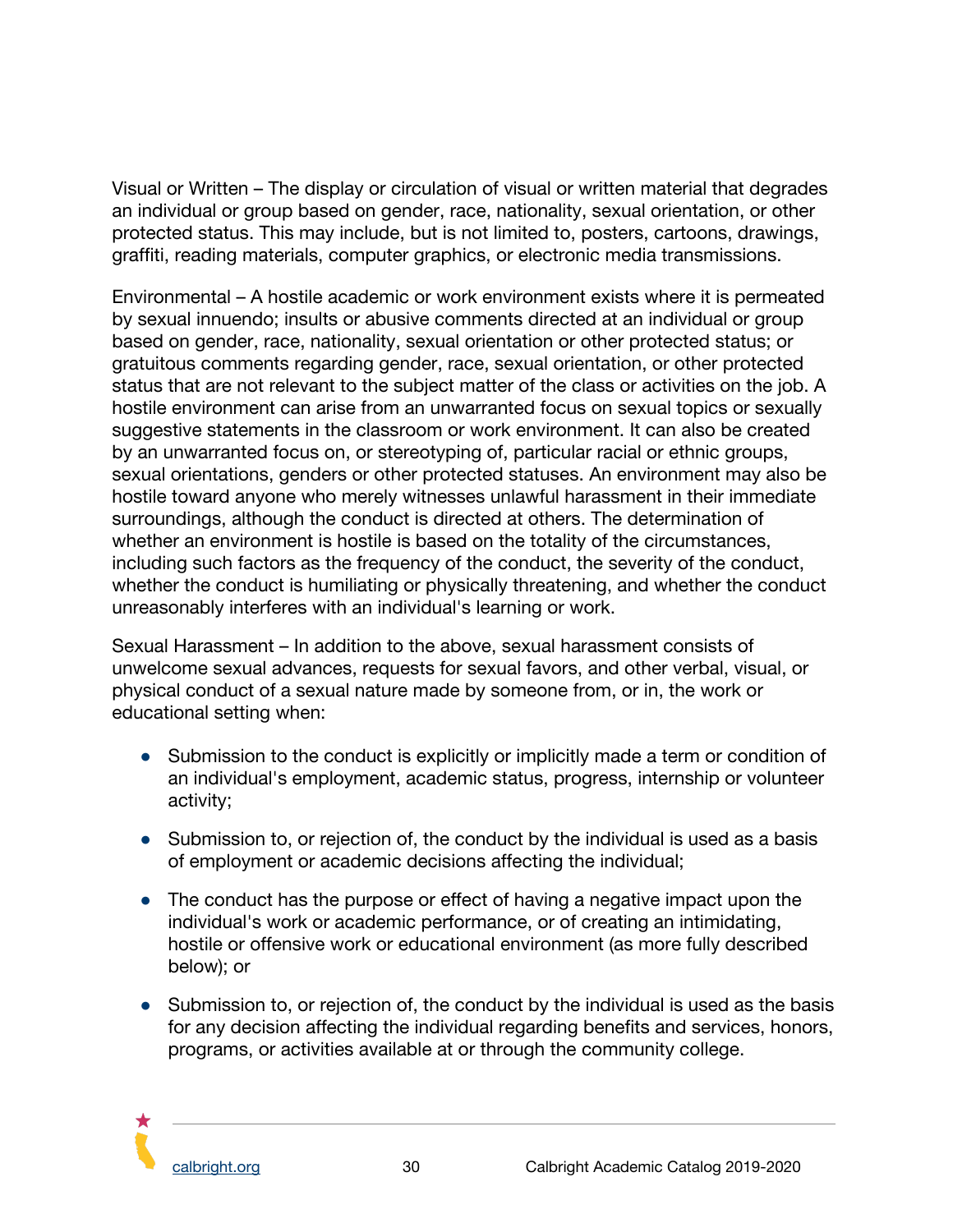This definition encompasses two kinds of sexual harassment:

- "Quid pro quo" sexual harassment occurs when a person in a position of authority makes educational or employment benefits conditional upon an individual's willingness to engage in or tolerate unwanted sexual conduct.
- "Hostile environment" sexual harassment occurs when unwelcome conduct based on a person's sex is sufficiently severe or pervasive so as to alter the conditions of an individual's learning or work environment, unreasonably interfere with an individual's academic or work performance, or create an intimidating, hostile, or abusive learning or work environment. The victim must subjectively perceive the environment as hostile, and the harassment must be such that a reasonable person of the same gender would perceive the environment as hostile. A single or isolated incident of sexual harassment may be sufficient to create a hostile environment if it is severe, i.e. a sexual assault.

Sexually harassing conduct can occur between people of the same or different genders. The standard for determining whether conduct constitutes sexual harassment is whether a reasonable person of the same gender as the victim would perceive the conduct as harassment based on sex.

Complaints of Harassment from any adult student, employee, or third party who believes that they have been discriminated against or harassed by any adult student, employee, or third party or who believes another has been the victim of discrimination or harassment in violation of Calbright's policy should immediately report such incidents by following the procedures described in AP 3435 Discrimination and Harassment Investigations.

Consensual Relationships: Romantic or sexual relationships between supervisors and employees, or between administrators, instructional staff or staff members and adult students are discouraged. It is the policy of Calbright that no employee should enter into a consensual relationship with an adult student actually under that employee's authority and that no employee should participate in the supervision, hiring committee, evaluation or decision pertaining to promotion for someone with whom that person has or has had a consensual relationship. There is an inherent imbalance of power and potential for exploitation in such relationships.

A conflict of interest may arise if the administrator, instructional staff or student success staff member must evaluate the adult student's or employee's work or make decisions affecting the employee or adult student. The relationship may create an appearance of impropriety and lead to charges of favoritism by other adult students or employees. A consensual sexual relationship may change, with the result that sexual conduct that was once welcome becomes unwelcome and harassing. In the

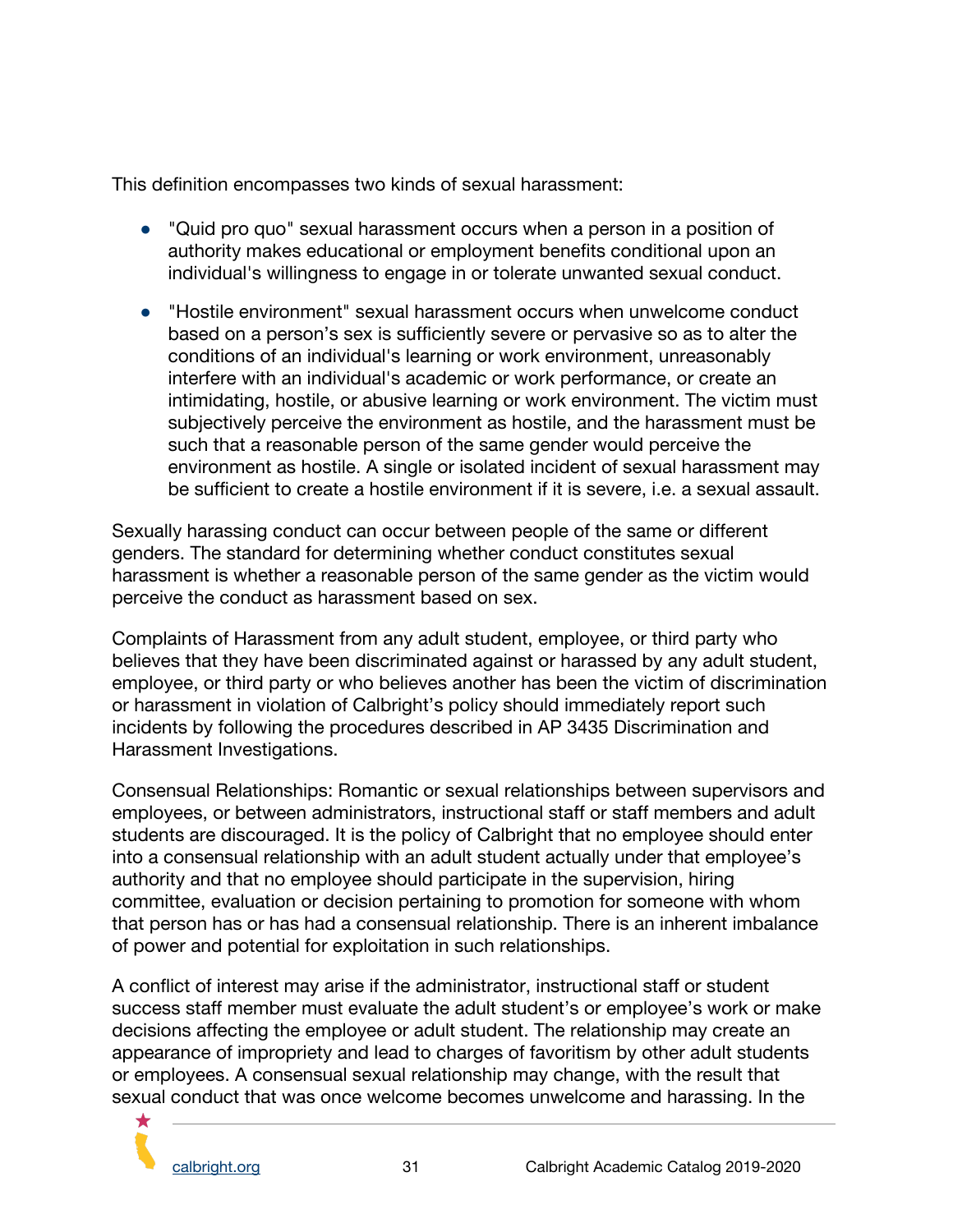event that such relationships do occur, Calbright has the authority to transfer any involved employee to eliminate or attenuate the supervisory authority of one over the other, or of a teacher over an adult student. Such action by Calbright is a proactive and preventive measure to avoid possible charges of harassment and does not constitute discipline against any affected employee.

Intellectual Freedom – No provision contained here shall be interpreted to prohibit conduct that is legitimately related to the course content, teaching methods, scholarship, or public commentary of an individual Instructional or Success Team member or the educational, political, artistic, or literary expression of enrolled students in classrooms and public forums. Freedom of speech and intellectual freedom are, however, not limitless and this procedure will not protect speech or expressive conduct that violates federal or California anti-discrimination laws.

#### <span id="page-32-0"></span>**Online Education**

Calbright College provides access to education through the use of technology beyond the traditional patterns of campus-based education and programs. Courses are offered completely online. Courses are developed by the same qualified instructors and follow the same curriculum and standards as classroom-based courses. Online learning provides flexibility in scheduling and is especially helpful to self-directed students. It is recommended that students be comfortable with computers, particularly the internet, before taking an online course.

Regular Effective Contact Policy ("regular effective contact") describes the minimum frequency of quality instructor-student interaction in a distance education class. "Quality interaction" between instructor and students is regular communication between the two parties. As in a face-to-face course, the instructor must be able to initiate and participate in discussions or the equivalent in an online environment via a variety of modalities in the district-provided Learning Management System (LMS). The instructor must regularly monitor and moderate any student activities in the online classroom in which students interact with each other. The instructor must be available to answer students' questions about both the material and the course itself in an efficient and timely manner. The instructor must also provide regular and timely feedback on, and assessment of, student work; for example, the instructor should respond to student emails within the instructor's stated availability contained in the syllabus; the instructor should provide feedback and/or evaluations on assignments within a week and/or within the instructor's stated availability contained in the syllabus. In the context of an online course, the instructor must spend approximately as much time on these interactions as would be spent for a face-to-face course.

The modes that the instructional staff can use to create regular effective contact are almost limitless but should be easily accessible for the student and, when in question, verifiable. Use of the district provided LMS provides both accessibility and verifiability.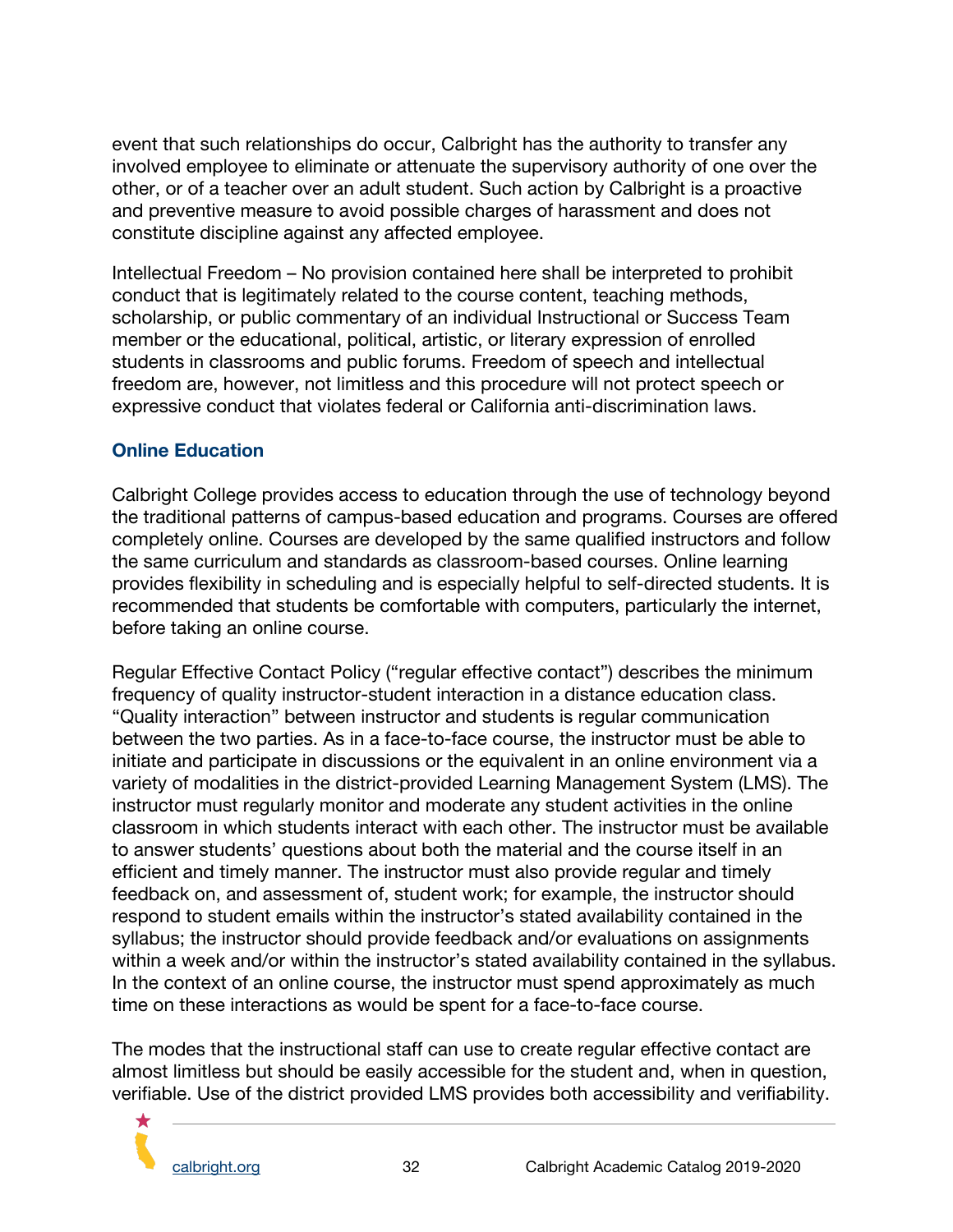The district provided LMS and synchronous technologies includes: online chat (scheduled or unscheduled), telephone contact, video conferencing, virtual field trips, virtual meetings, or online presentation platforms such as ConferZoom; asynchronous technologies including email and other correspondence, discussion forums or boards, class announcements via the LMS homepage, websites, blogs, podcasts, voicemail, SMS/text messaging, or e-lectures. Neither of these lists is exhaustive, as there are always new learning technologies available online at any given time. Any accessible medium (in compliance with Section 508 of the Americans with Disabilities Act and the CCCCO Distance Learning Access Guidelines) is acceptable for facilitating regular effective contact.

#### **Online Support Services**

Calbright College will utilize and develop comprehensive, specialized student supports that are technology-enabled for scale and focused on the student experience, including, but not limited to, pathway navigation, online tutoring, online mentoring, and online help desk support. These supports, as well as the instructional delivery, shall be made available during nontraditional working hours to promote student success.

- Online support for *pathway navigation* assists students through the onboarding and orientation process.
- Online support for *tutoring* provides students with access to tutoring through the California Virtual Campus - Online Education Initiative's (CVC-OEI) existing social and technological infrastructure for students, instructors, and administrators.
- Online support for *mentoring* provides students with access to an ADA- and FERPA-compliant software platform that creates the in-office experience for off-campus students. This leverages existing social and technological infrastructure provided by the Online Education Initiative (CVC-OEI) for students, instructors, and administrators.
- Online support for *technology* is offered in the form of a help desk service made available to students.

#### **Verification of Student Identity**

Consistent with federal regulations pertaining (e.g. federal financial aid eligibility) the California Online Community College District must authenticate or verify that the student who registers in an online course or correspondence education course is the same student who participates in and completes the course or program and receives the academic credit. The District will provide to each student at the time of enrollment a statement of the process in place to protect student privacy and estimated additional student charges associated with verification of student identity if any.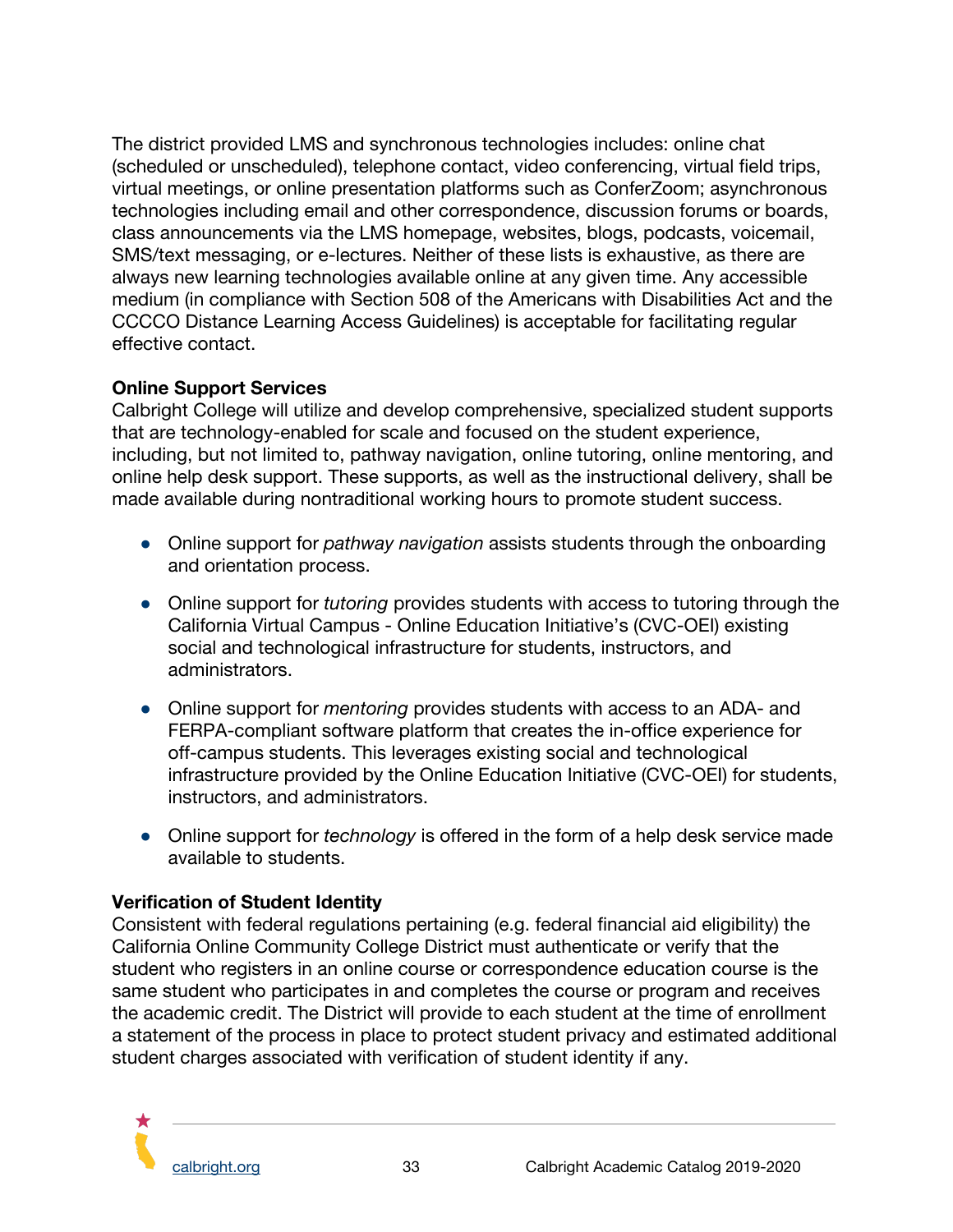The Chief Learning Officer shall ensure the institution utilizes one or more of these methods to authenticate or verify student identity:

- Secure login and password to enable authenticated access to student information and course management system.
- Proctored examinations.
- New or other technologies and practices that are effective in verifying student identification.

#### <span id="page-34-0"></span>**Standards of Student Conduct**

The following conduct shall constitute good cause for discipline, including but not limited to the removal, suspension, or expulsion of a student:

- **A.** Causing, attempting to cause, or threatening to cause physical injury to another person;
- **B.** Possession, sale or otherwise furnishing any firearm, knife, explosive or other dangerous object, including but not limited to any facsimile firearm, knife, or explosive, unless, in the case of possession of any object of this type, the student has obtained written permission to possess the item from a District employee, which is concurred in by the college President/CEO.
- **C.** Unlawful possession, use, sale, offer to sell, or furnishing, or being under the influence of, any controlled substance listed in Chapter 2 (commencing with Section 11053) of Division 10 of the California Health and Safety Code, an alcoholic beverage, or an intoxicant of any kind; or unlawful possession of, or offering, arranging or negotiating the sale of any drug paraphernalia, as defined in California Health and Safety Code Section 11014.5.
- **D.** Committing or attempting to commit robbery or extortion;
- **E.** Causing or attempting to cause damage to District property or to private property on Campus;
- **F.** Stealing or attempting to steal District property or private property on campus, or knowingly receiving stolen District property or private property on campus;

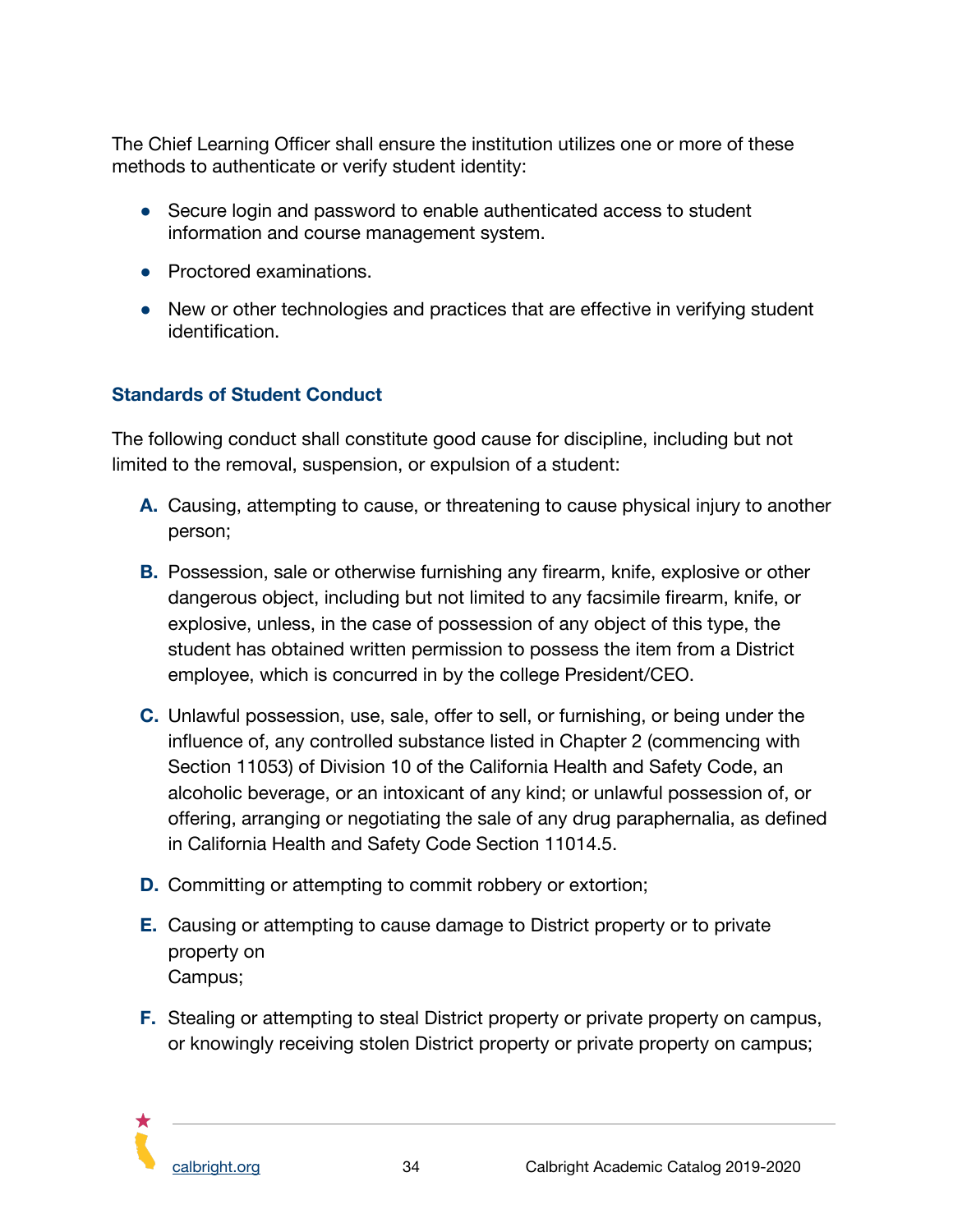- **G.** Willful or persistent smoking in any area where smoking has been prohibited by law or by regulation of the college or the District;
- **H.** Sexual assault or sexual exploitation regardless of the victim's affiliation with the District;
- **I.** Committing sexual harassment as defined by law or by District policies and procedures;
- **J.** Engaging in harassing or discriminatory behavior based on disability, gender, gender identity, gender expression, nationality, race or ethnicity, religion, sexual orientation, or any other status protected by law;
- **K.** Engaging in intimidating conduct or bullying against another student through words or actions, including direct physical contact; verbal assaults, such as teasing or name-calling; social isolation or manipulation; and cyberbullying;
- **L.** Willful misconduct which results in injury or death to a student or to college personnel or which results in cutting, defacing, or other injury to any real or personal property owned by the District or on campus;
- **M.** Disruptive behavior, willful disobedience, habitual profanity or vulgarity, or the open and persistent defiance of the authority of, or persistent abuse of, college personnel;
- **N.** Dishonesty, forgery, alteration or misuse of college documents, records or identification; or knowingly furnishing false information to the District;
- **O.** Lewd, indecent, or obscene conduct on District-owned or controlled property or at District-sponsored or supervised functions;
- **P.** Engaging in expression which is obscene; libelous, or slanderous; or which so incites students as to create a clear and present danger of the commission of unlawful acts on college premises, or the violation of lawful District administrative procedures, or the substantial disruption of the orderly operation of the District.;
- **Q.** Persistent, serious misconduct where other means of correction have failed to bring about proper conduct;
- **R.** Unauthorized preparation, giving, selling, transfer, distribution, or publication, for any commercial purpose, of any contemporaneous recording of an academic

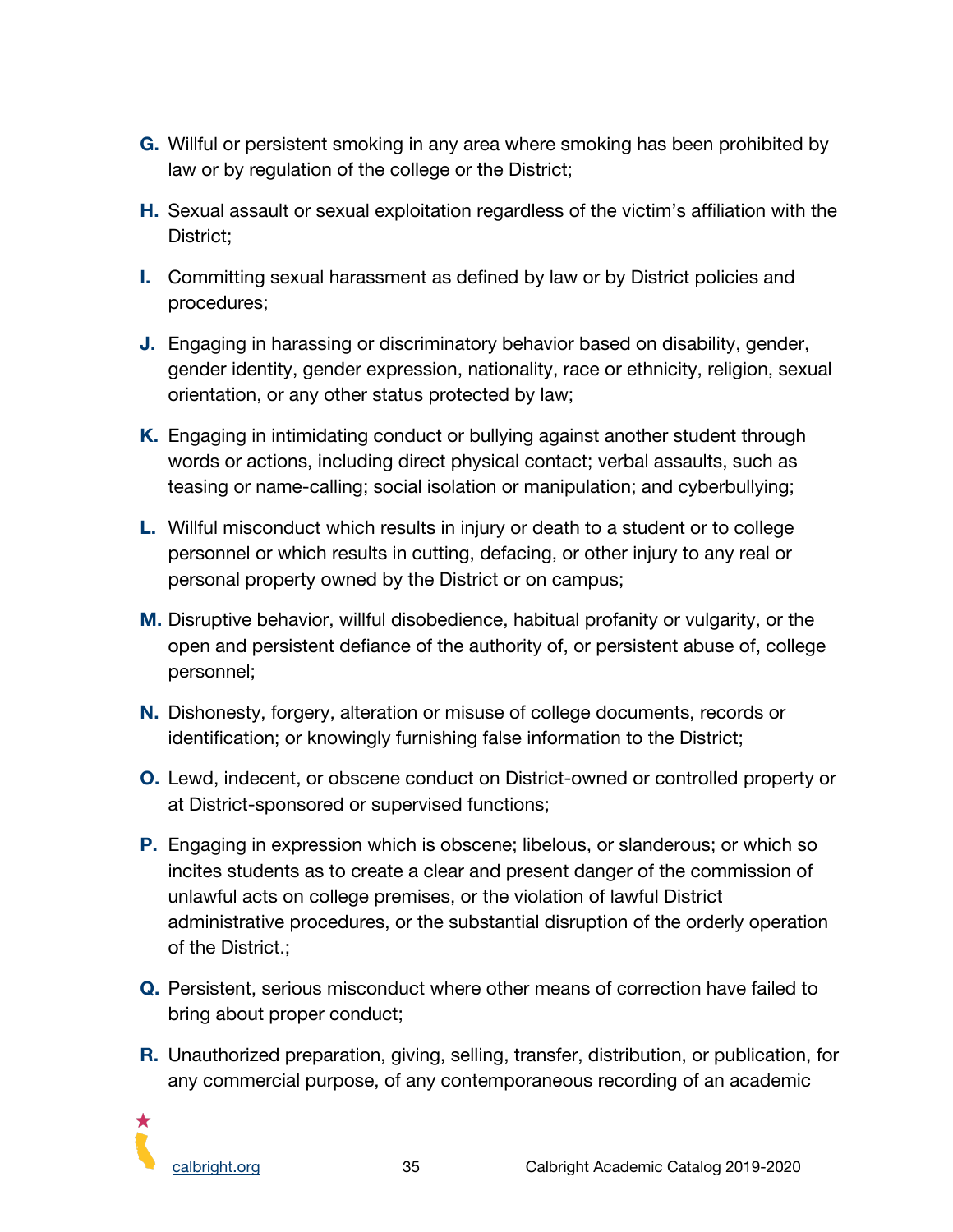presentation in a classroom or equivalent site of instruction, including but not limited to handwritten or typewritten class notes, except as permitted by any District policy or administrative procedure

- **S.** Misrepresentation of oneself or of an organization as an agent of the District
- **T.** Calbright students share a responsibility with their instructors for assuring that their education is honestly attained. Every instructor has the responsibility and authority to deal with any instances of Academic dishonesty. Academic dishonesty, includes, but is not limited to, falsification, plagiarism, cheating, or fabrication, which comprises the integrity of an assignment, student record, or program:
	- **1. Falsification:** Falsification involves any conduct in academic work, records, or programs that intention is to deceive, including, but not limited to, the following acts:
		- **a.** Forging of signatures on official documents
		- **b.** Changing or attempting to change official records without proper sanction
		- **c.** Providing false information during admissions or enrollment process
		- **d.** Falsifying one's identity or using someone else's identity
		- **e.** Falsification of citation of data or information
		- **f.** Submission of falsified, invented, or fictious date or evidence , or deliberate knowing or concealment or distortion of the true, origin, or function of such data or evidence.
		- **g.** Submitting work (assignments, quizzes, tests) prepared totally or in part by someone other than the student
	- **2. Plagiarism:** Plagiarism is the act of presenting someone else's work as one's own. Examples include:
		- **a.** Copying and pasting text from websites or other electronic sources and presenting it in an assignment as your own original work;
		- **b.** Copying and pasting text from printed sources (including books, magazines, encyclopedias or newspapers) and presenting it in an assignment as your own original work;
		- **c.** Using another student's work and claiming it as your own original work (even if you have the permission of the other student).

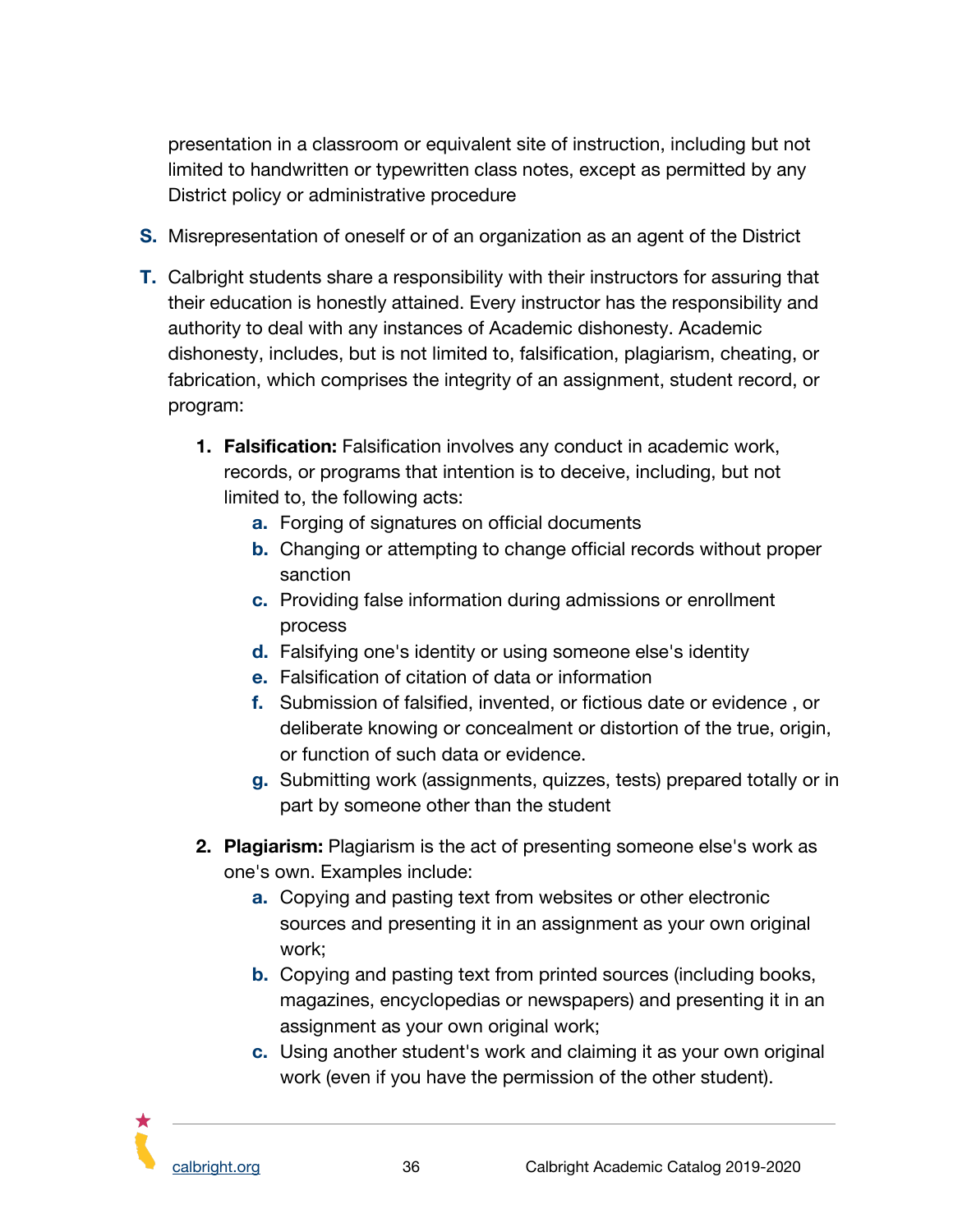- **3. Cheating:** Cheating is the act of pretending (or helping others to pretend) to have mastered course material through misrepresentation. Examples include:
	- **a.** Copying in whole or in part from another student's test or paper;
	- **b.** Allowing another student to copy from your test or assignment;
	- **c.** Using the textbook, course handouts, or notes during a test without instructor permission;
	- **d.** Stealing, buying or otherwise obtaining all or part of a test before it is administered;
	- **e.** Selling or giving away all or part of a test before it is administered;
	- **f.** Having someone else attend a course or take a test in your place;
	- **g.** Attending a course or taking a test for someone else;
	- **h.** Failing to follow test-taking procedures or other disruptive activity.
- **4. Fabrication:** Fabrication is the intentional use of invented information. Examples include:
	- **a.** Giving false information to college personnel;
	- **b.** Answering verbal or written questions in an untruthful manner;
	- **c.** Inventing data or sources of information for research papers or other assignments.
- **R.** Inappropriate use of Calbright issued technology such as G-Drive, Email, Learning Management System or devices. Violations include, but are not limited to:
	- Access, post, display, or otherwise use material that is discriminatory, defamatory, obscene, sexually explicit, harassing, intimidating, threatening, or disruptive
	- Access, share, transmit, post, display, publish, or otherwise use material that could be construed as harassing or disparaging of another based on their race/ethnicity, national origin, sex, gender, gender identity, gender expression, sexual orientation, age, disability, religion, or political beliefs
	- Send/transmit, download, upload, or post messages that may be considered physically, sexually, or verbally threatening or harassing via text, email, comment, or post
	- Disclose or in any way cause to be disclosed confidential or sensitive Calbright, employee, or student information without prior authorization from a Calbright administrator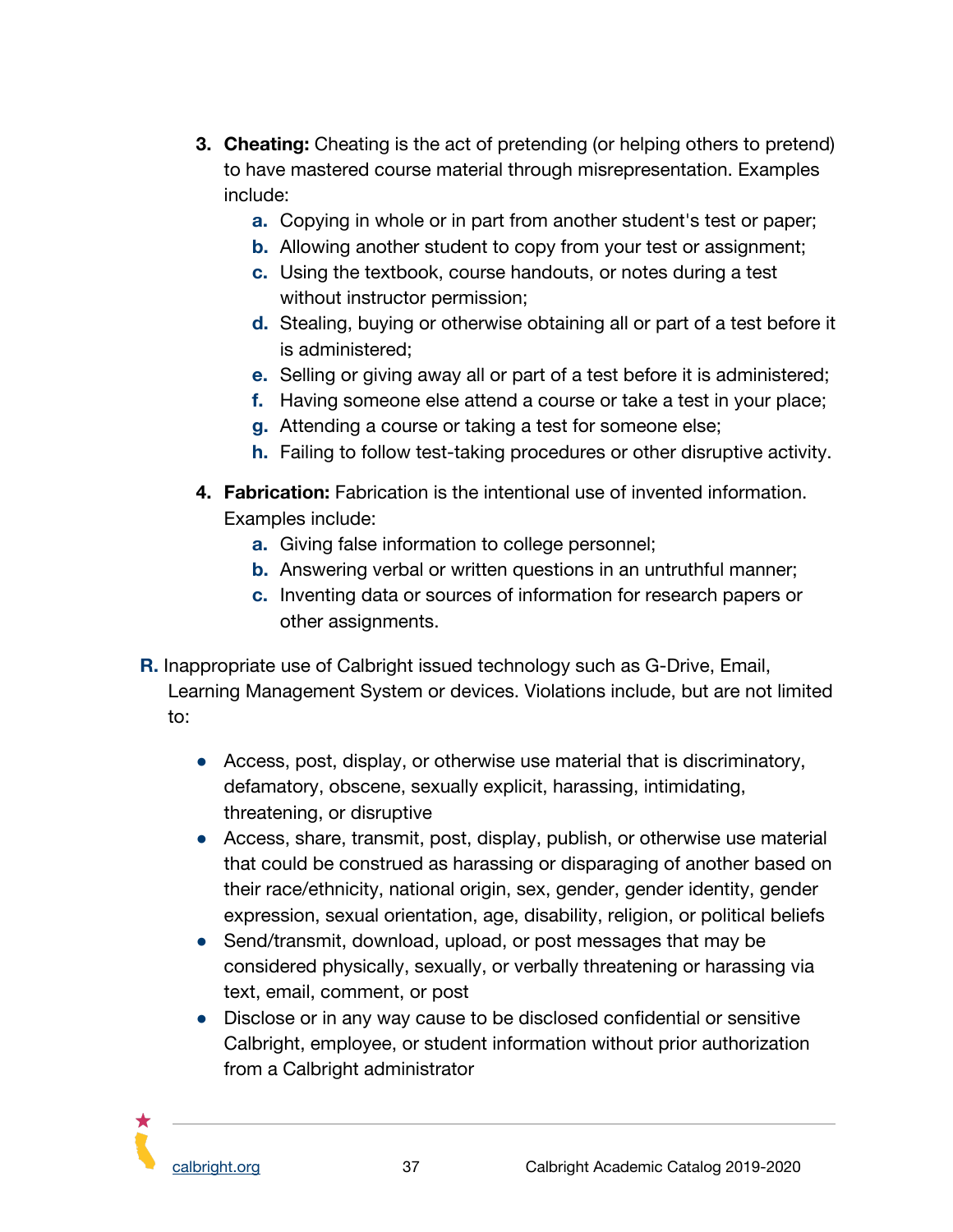- Engage in personal commercial or other for-profit activities without permission of the Superintendent or designee
- Engage in unlawful use of Calbright technology for political lobbying
- Infringe on copyright, license, trademark, patent, or other intellectual property rights
- Intentionally disrupt or harm Calbright technology or other Calbright operations (such as destroying Calbright equipment, placing a virus on Calbright devices, adding or removing a computer program without permission, changing settings on Calbright-issued devices)
- Install unauthorized software
- Invade the privacy of another
- Engage in or promote unethical practices or violate any law or Board Policy, Administrative Procedure, or Calbright practice
- Send unsolicited email messages, including advertising material and/or requests for fundraising for personal or private causes
- Complete port scanning or security scanning
- Introduce honeypots, honeynets, or similar technology

## **References**

*Education Code Sections 66300 and 6630*

# <span id="page-38-0"></span>**Student Discipline Procedures**

The purpose of this procedure is to provide a prompt and equitable means to address violations of the Standards of student Conduct, which guarantees to the student or students involved the due process rights guaranteed by state and federal constitutional protections. This procedure will be used in a fair and equitable manner, and not for purposes of retaliation. It is not intended to substitute for criminal or civil proceedings that may be initiated by other agencies.

This administrative procedure is specifically not intended to infringe in any way on the rights of students to engage in free expression as protected by the state and federal constitutions, and by Education Code Section 76120, and will not be used to punish expression that is protected.

#### **Definitions**

District – The California Online Community College District.

Student – Any person currently enrolled as a Student at any college or in any program offered by the District.

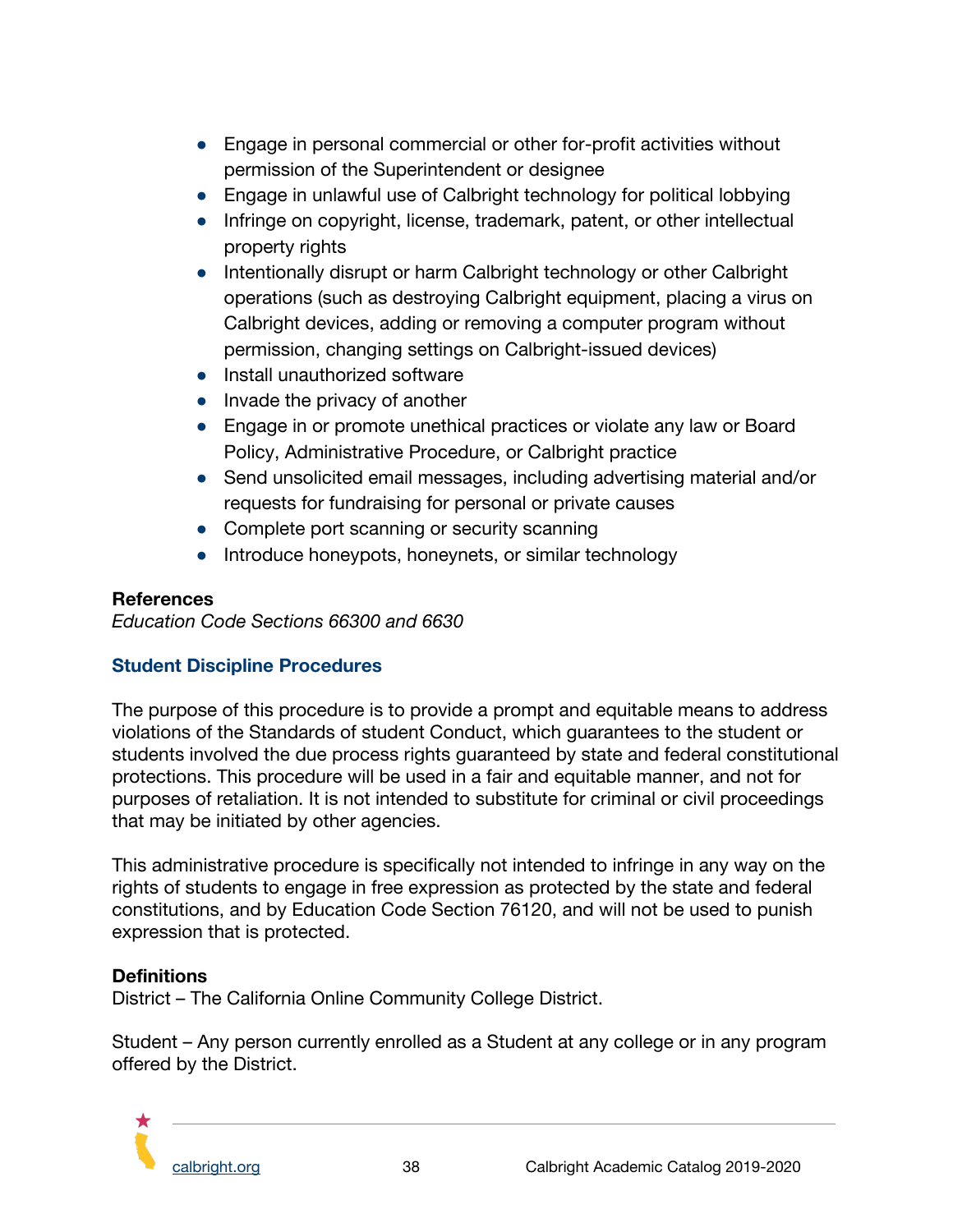Instructor – Any academic employee of the District in whose class a student subject to discipline is enrolled, or counselor who is providing or has provided services to the student, or other academic employee who has responsibility for the student's educational program.

Short-term Suspension – Exclusion of the student by the Student Success Administrator for good cause from one or more classes for a period of up to ten consecutive days of instruction.

Long-term Suspension – Exclusion of the student by the for good cause from one or more classes for the remainder of the school term, or from all classes and activities of the college for one or more terms.

Expulsion – Exclusion of the student by the Board of Trustees from all colleges in the District for one or more terms.

Removal from Class – Exclusion of the student by an instructor for the day of the removal and the next class meeting.

Written or Verbal Reprimand – An admonition to the student to cease and desist from conduct determined to violate the Standards of student Conduct. Written reprimands may become part of a student's permanent record at the college. A record of the fact that a verbal reprimand has been given may become part of a student's record at the college for a period of up to one year.

Withdrawal of Consent to Remain on Campus – Withdrawal of consent by a Student Success Administrator for any person to remain on District property (including online environments) in accordance with California Penal Code Section 626.4 where a Student Success Administrator has reasonable cause to believe that such person has willfully disrupted the orderly operation of the campus.

Day – Days during which the District is in session and regular classes are held, excluding Saturdays and Sundays.

#### **Short-term Suspensions, Long-term Suspensions, and Expulsions**

Before any disciplinary action to suspend, or expel is taken against a student, the following procedures will apply:

- Notice A Student Success Administrator will provide the student with written notice of the conduct warranting discipline. The written notice will include the following:
	- the specific section of the Standards of Student Conduct that the student is accused of violating;
	- a short statement of the facts supporting the accusation;

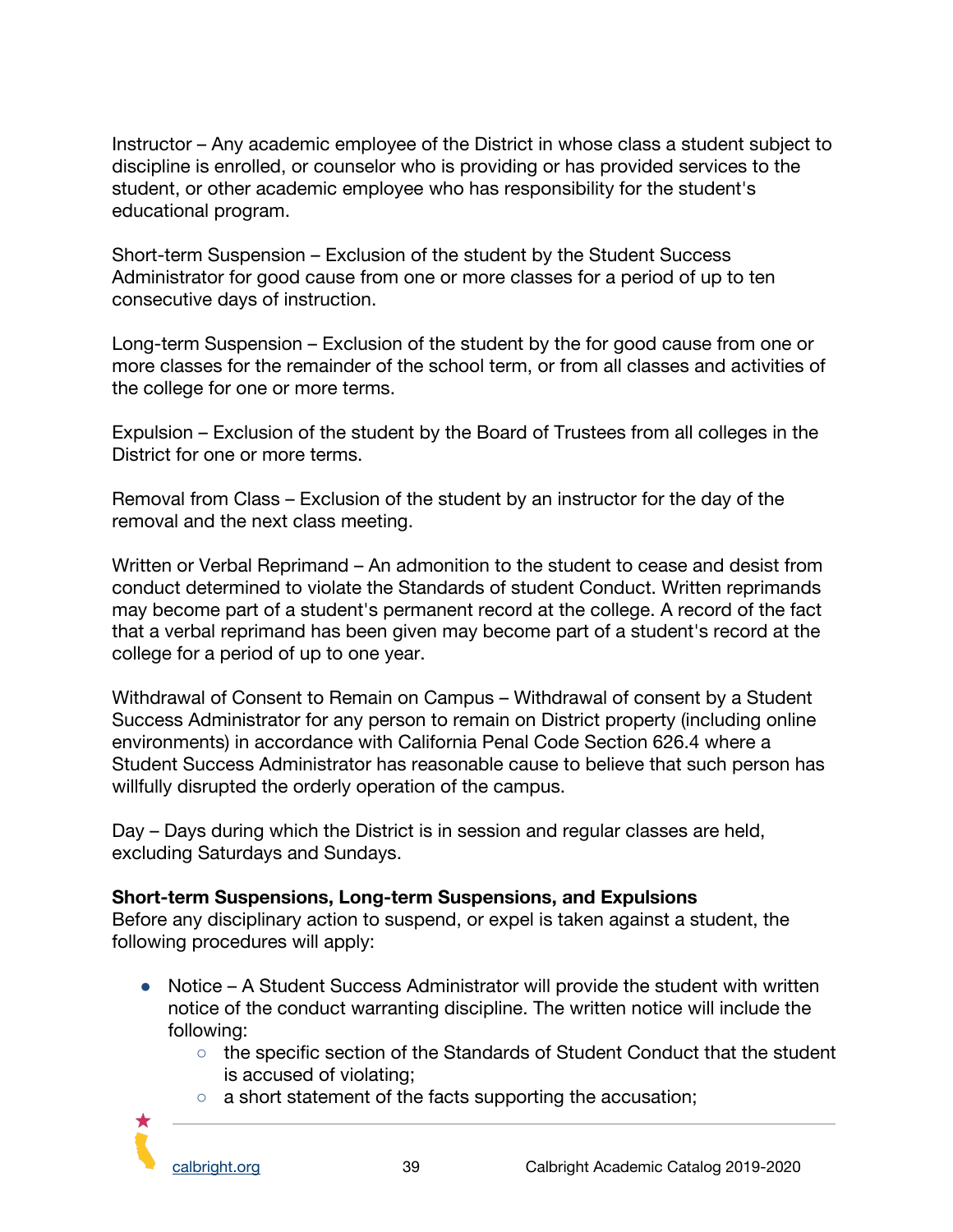- the right of the student to meet with a Student Services Administrator to discuss the accusation, or to respond in writing;
- the nature of the discipline that is being considered.
- Time limits The notice must be provided to the student within 10th of the date on which the conduct took place; in the case of continuous, repeated, or ongoing conduct, the notice must be provided within 20th of the date on which conduct occurred which led to the decision to take disciplinary action.
- Meeting If the student chooses to meet with a Student Success Administrator, the meeting must occur no sooner than 10 days after the notice is provided. At the meeting, the student must again be told the facts leading to the accusation, and must be given an opportunity to respond verbally or in writing to the accusation.

Short-term Suspension – Within 3 days after the meeting described above, the College President/CEOshall, pursuant to a recommendation from a Student Success Administrator decide whether to impose a short-term suspension, whether to impose some lesser disciplinary action, or whether to end the matter. Written notice of the College President/ CEO's decision shall be provided to the student. The notice will include the length of time of the suspension, or the nature of the lesser disciplinary action. The College President/CEOs decision on a short-term suspension shall be final.

Long-term Suspension – Within 10 days after the meeting described above, the College President/CEOshall, pursuant to a recommendation from a Student Success Administrator , decide whether to impose a long-term suspension. Written notice of the College President's decision shall be provided to the student. The notice will include the right of the student to request a formal hearing before a long-term suspension is imposed, and a copy of these Student Discipline Procedures describing the procedures for a hearing.

Expulsion – Within 3 days after the meeting described above, the College President shall, pursuant to a recommendation from a Student Success Administrator, decide whether to recommend expulsion to the Board of Trustees. Written notice of the College President's decision shall be provided to the student. The notice will include the right of the student to request a formal hearing before expulsion is imposed, and a copy of these Student Discipline Procedures describing the procedures for a hearing.

Hearing Procedures – Within 5 days after receipt of the College President's decision regarding a long-term suspension or expulsion, the student may request a formal hearing. The request must be made in writing to the College President/CEOor designee.

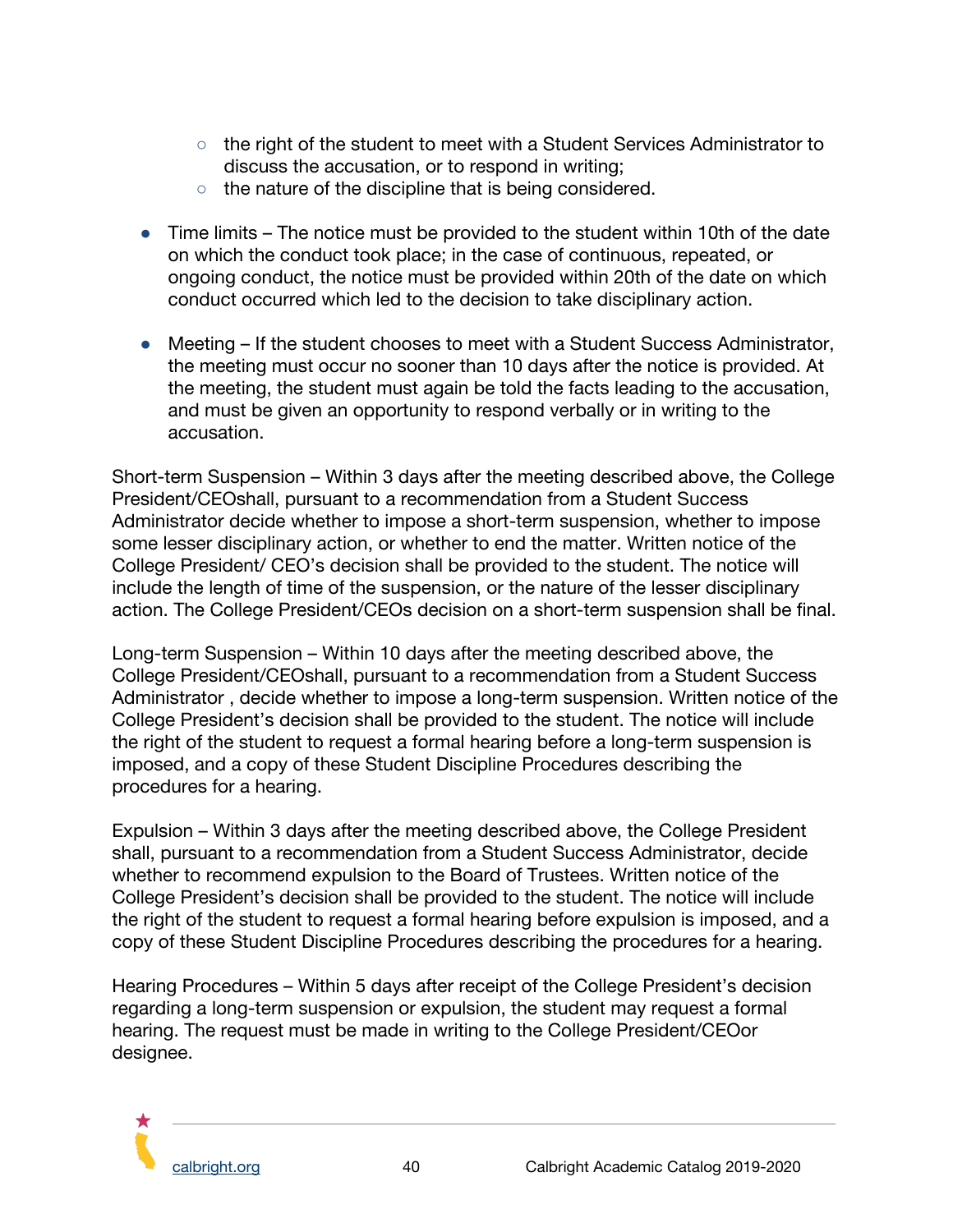Schedule of Hearing – The formal hearing shall be held within 20 days after a formal request for hearing is received.

Hearing Panel – The hearing panel for any disciplinary action shall be composed of two administrators, two faculty members and two students.

The College President/CEO shall establish a list of at least five persons who will serve on student disciplinary hearing panels. The College President/CEOor designee shall appoint the hearing panel from the names on these lists. However, no administrator, faculty member, or student who has any personal involvement in the matter to be decided, who is a necessary witness, or who could not otherwise act in a neutral manner, shall serve on a hearing panel.

Hearing Panel Chair – The College President/CEOshall appoint one member of the panel to serve as the chair. The decision of the hearing panel chair shall be final on all matters relating to the conduct of the hearing unless there is a vote by both other members of the panel to the contrary.

Conduct of the Hearing - The members of the hearing panel shall be provided with a copy of the accusation against the student and any written response provided by the student before the hearing begins.

The facts supporting the accusation shall be presented by a college representative who shall be a Student Success Administrator...

The college representative and the student may call witnesses and introduce oral and written testimony relevant to the issues of the matter.

Formal rules of evidence shall not apply. Any relevant evidence shall be admitted.

Unless the hearing panel determines to proceed otherwise, the college representative and the student shall each be permitted to make an opening statement. Thereafter, the college representative shall make the first presentation, followed by the student. The college representative may present rebuttal evidence after the student completes his/ her evidence. The burden shall be on the college representative to prove by the preponderance of the evidence that the facts alleged are true.

The student may represent himself/herself, and may also have the right to be represented by a person of his/her choice. Except that the student shall not be represented by an attorney unless, in the judgment of the hearing panel, complex legal issues are involved. If the student wishes to be represented by an attorney, a request must be presented not less than five days prior to the date of the hearing. If the student is permitted to be represented by an attorney, the college representative may request legal assistance. The hearing panel may also request legal assistance; any legal

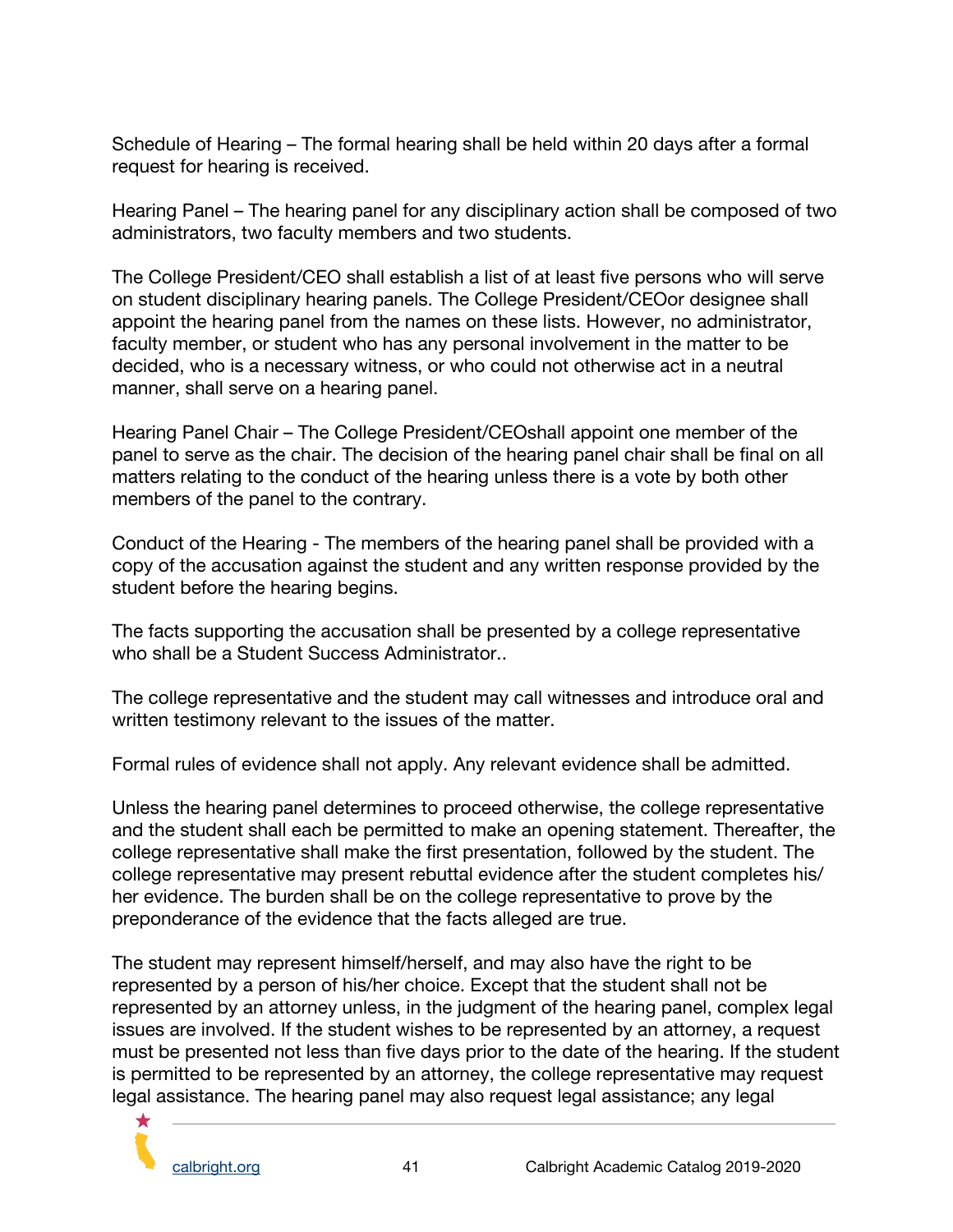advisor provided to the panel may sit with it in an advisory capacity to provide legal counsel but shall not be a member of the panel nor vote with it.

Hearings shall be closed and confidential unless the student requests that it be open to the public. Any such request must be made no less than 20 days prior to the date of the hearing.

In a closed hearing, witnesses shall not be present at the hearing when not testifying, unless all parties and the panel agree to the contrary.

The hearing shall be recorded via zoom by the District. The official recording shall be the only recording made. No witness who refuses to be recorded may be permitted to give testimony. In the event the recording is by zoom video, the hearing panel chair shall, at the beginning of the hearing, ask each person present to identify themselves by name, and thereafter shall ask witnesses to identify themselves by name. Zoom recording shall remain in the custody of the District at all times, unless released to a professional transcribing service. The student may request a copy of the zoom recording.

All testimony shall be taken under oath; the oath shall be administered by the hearing panel chair. Written statements of witnesses under penalty of perjury shall not be used unless the witness is unavailable to testify. A witness who refuses to be tape recorded is not unavailable.

Within 5 days following the close of the hearing, the hearing panel shall prepare and send to the College President a written decision. The decision shall include specific factual findings regarding the accusation, and shall include specific conclusions regarding whether any specific section of the Standards of student Conduct were violated. The decision shall also include a specific recommendation regarding the disciplinary action to be imposed, if any. The decision shall be based only on the record of the hearing, and not on matter outside of that record. The record consists of the original accusation, the written response, if any, of the student, and the oral and written evidence produced at the hearing.

#### **College President's Decision**

Long-term suspension – Within 3 days following receipt of the hearing panel's recommended decision, the College President/CEOor designee shall render a final written decision. The College President/CEOor designee may accept, modify, or reject the findings, decisions and recommendations of the hearing panel. If the College President/CEOor designee modifies, or rejects the hearing panel's decision, the College President or designee shall review the record of the hearing, and shall prepare a new written decision which contains specific factual findings and conclusions. The decision of the College President/CEOor designee shall be final.

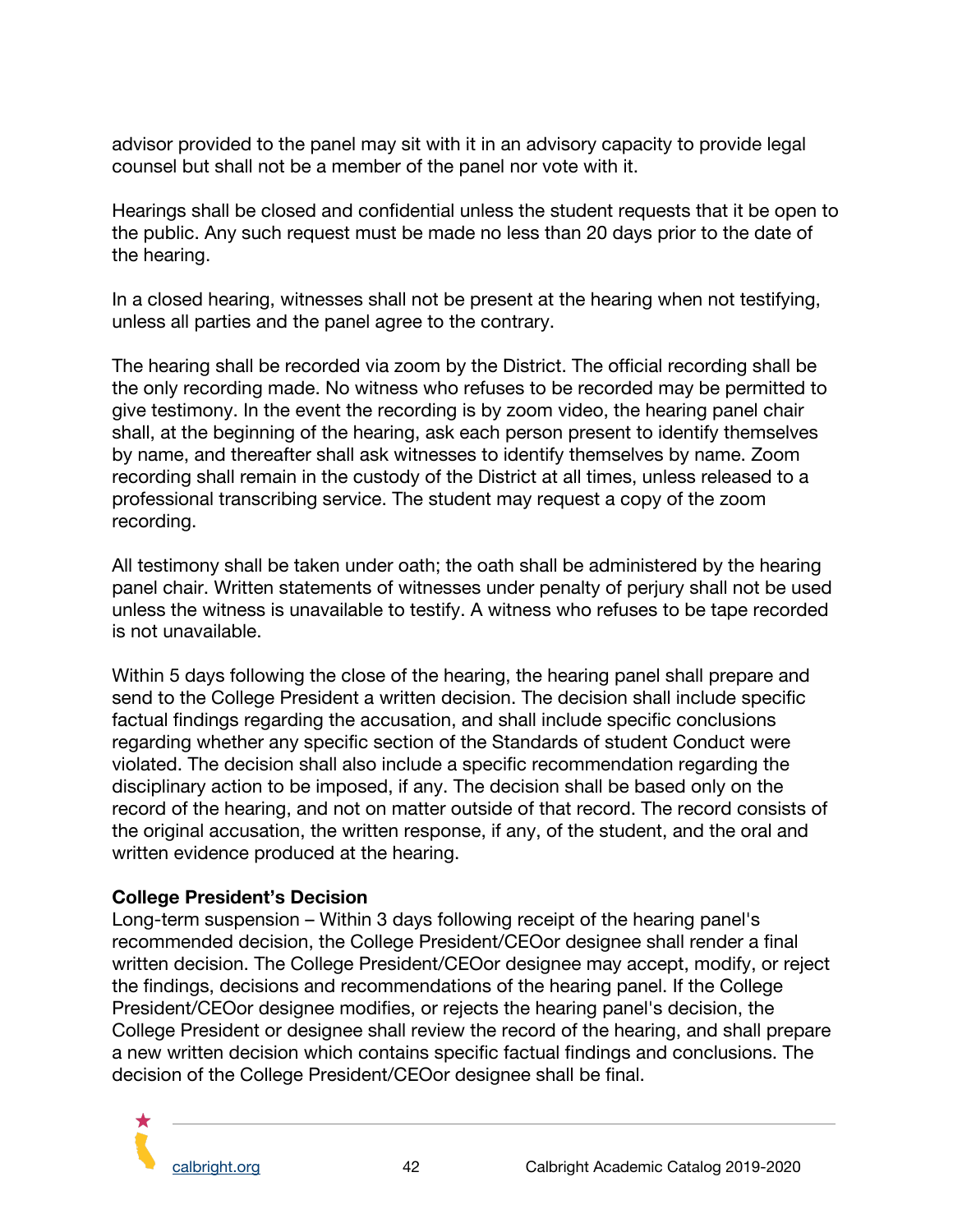Expulsion – Within 3 days following receipt of the hearing panel's recommended decision, the College President or designee shall render a written recommended decision to the Board of Trustees. The College President/CEOor designee may accept, modify, or reject the findings, decisions and recommendations of the hearing panel. If the College President or designee modifies, or rejects the hearing panel's decision, he/she shall review the record of the hearing, and shall prepare a new written decision which contains specific factual findings and conclusions. The College President/CEOor designee decision shall be forwarded to the Board of Trustees.

Board of Trustees Decision: The Board of Trustees shall consider any recommendation from the College President/ CEO or designee for expulsion at the next regularly scheduled meeting of the Board after receipt of the recommended decision.

The Board shall consider an expulsion recommendation in closed session, unless the student has requested that the matter be considered in a public meeting in accordance with these procedures. (Education Code Section 72122.)

The student shall be notified in writing, by registered or certified mail to the last address on file with the District, or by personal service, at least three days prior to the meeting, of the date, time, and place of the Board's meeting.

The student may, within forty-eight hours after receipt of the notice, request that the hearing be held as a public meeting.

Even if a student has requested that the Board consider an expulsion recommendation in a public meeting, the Board will hold any discussion that might be in conflict with the right to privacy of any students other than the student requesting the public meeting in closed session.

The Board may accept, modify, or reject the findings, decisions and recommendations of the College President/CEOor designee or the hearing panel. If the Board modifies or rejects the decision, the Board shall review the record of the hearing, and shall prepare a new written decision which contains specific factual findings and conclusions. The decision of the Board shall be final.

The final action of the Board on the expulsion shall be taken at a public meeting, and the result of the action shall be a public record of the District.

Immediate Interim Suspension (Education Code Section 66017): The College President/CEO or designee may order immediate suspension of a student where he/she concludes that immediate suspension is required to protect lives or property and to ensure the maintenance of order. In cases where an interim suspension has been ordered, the time limits contained in these procedures shall not apply, and all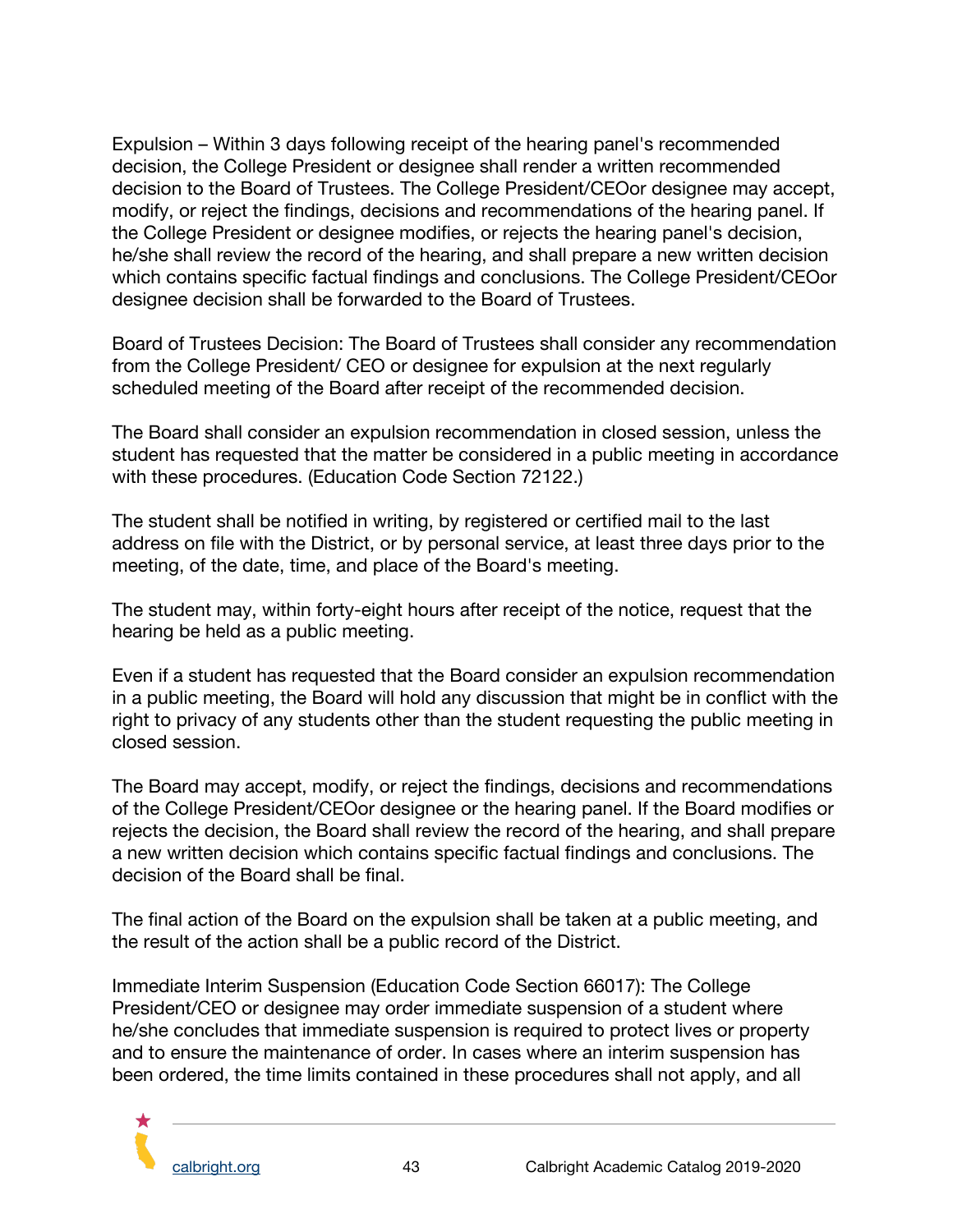hearing rights, including the right to a formal hearing where a long-term suspension or expulsion is recommended, will be afforded to the student within ten (10) days.

Removal from Class (Education Code Section 76032): Any instructor may order a student removed from his/her course for the day of the removal and the next day. The instructor shall immediately report the removal to the College President/CEO or designee and the Chief Learning Officer. The College President/CEOor designee shall arrange for a conference between the student and the instructor regarding the removal. If the instructor or the student requests, the Chief Learning Officer shall attend the conference. The student shall not be returned to the class or course during the period of the removal without the concurrence of the instructor. Nothing herein will prevent the Chief Learning Officer from recommending further disciplinary procedures in accordance with these procedures based on the facts which led to the removal.

Withdrawal of Consent to Remain on virtual online campus: The Senior Vice-President of Student Services may notify any person for whom there is a reasonable belief that the person has willfully disrupted the orderly operation of the campus that consent to remain on campus has been withdrawn. If the person is on campus at the time, he/she must promptly leave or be disconnected from the virtual learning environment. If consent is withdrawn by the College President/CEOor designee a written report must be promptly made to the Senior Vice-President of Student Services.

The person from whom consent has been withdrawn may submit a written request for a hearing on the withdrawal within the period of the withdrawal. The request shall be granted no later than seven days from the date of receipt of the request. The hearing will be conducted in accordance with the provisions of this procedure relating to interim suspensions.

In no case shall consent be withdrawn for longer than no more than 14 days from the date upon which consent was initially withdrawn.

Any person as to whom consent to remain on campus has been withdrawn who knowingly reenters the campus during the period in which consent has been withdrawn, except to come for a meeting or hearing, is subject to arrest (Penal Code Section 626.4).

Time Limits: Any times specified in these procedures may be shortened or lengthened if there is mutual concurrence by all parties.

#### <span id="page-44-0"></span>**Student Rights and Grievances**

The purpose of this procedure is to provide a prompt and equitable means of resolving student grievances. These procedures shall be available to any student who reasonably believes a college decision or action has adversely affected his/her status,

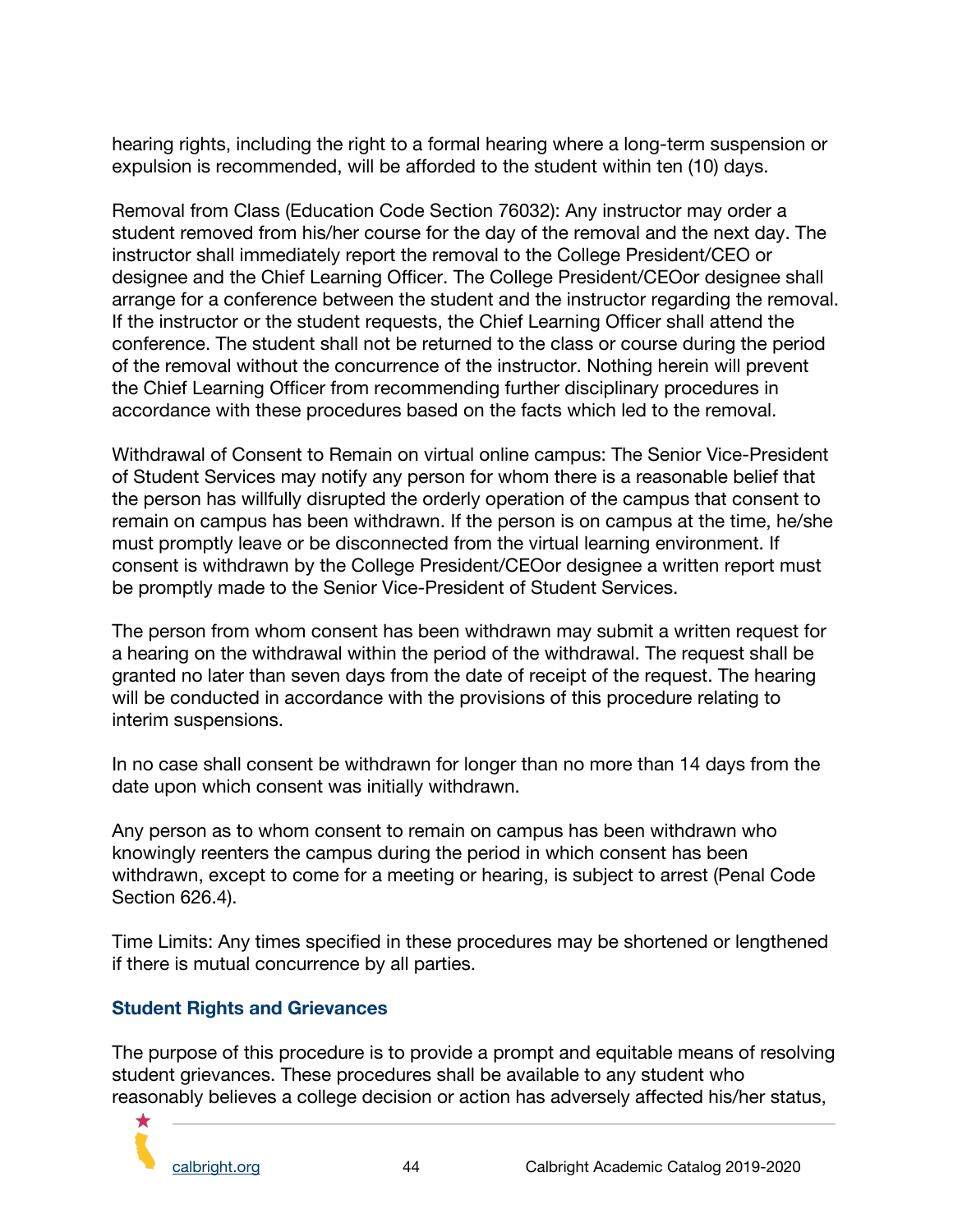rights or privileges as a student. The procedures shall also include, but not be limited to, grievances regarding:

- Sex discrimination in education programs and activities as prohibited by Title IX of the Higher Education Amendments of 1972 (see AP 3435 Discrimination and Harassments Complaints and Investigations BP5520 for sexual misconduct complaints under Title IX);
- Course grades, to the extent permitted by Education Code Section 76224 subdivision (a), which provides: "When grades are given for any course of instruction taught in a community college district, the grade given to each student shall be the grade determined by the instructor of the course and the determination of the student's grade by the instructor, in the absence of mistake, fraud, bad faith, or incompetency, shall be final." "Mistake" may include, but is not limited to errors made by an instructor in calculating a student's grade and clerical errors;
- The exercise of rights of free expression protected by state and federal constitutions and Education Code Section 76120.

This procedure does not apply to:

- student disciplinary actions, which are covered under separate policies and procedures.
- Other matters and actions for which there is a specific procedure in place

#### **Definitions**

Party – The student or any persons claimed to have been responsible for the student's alleged grievance, together with their representatives. "Party" shall not include the Grievance Hearing Committee or the College Grievance Officer.

College President/CEO– The College President/CEO or a designated representative of the College President.

Student – A currently enrolled student, a person who has filed an application for admission to the college, or a former student. A grievance by an applicant shall be limited to a complaint regarding denial of admission. Former students shall be limited to grievances relating to course grades to the extent permitted by Education Code Section 76224 subdivision (a).

Respondent – Any person claimed by a grievant to be responsible for the alleged grievance.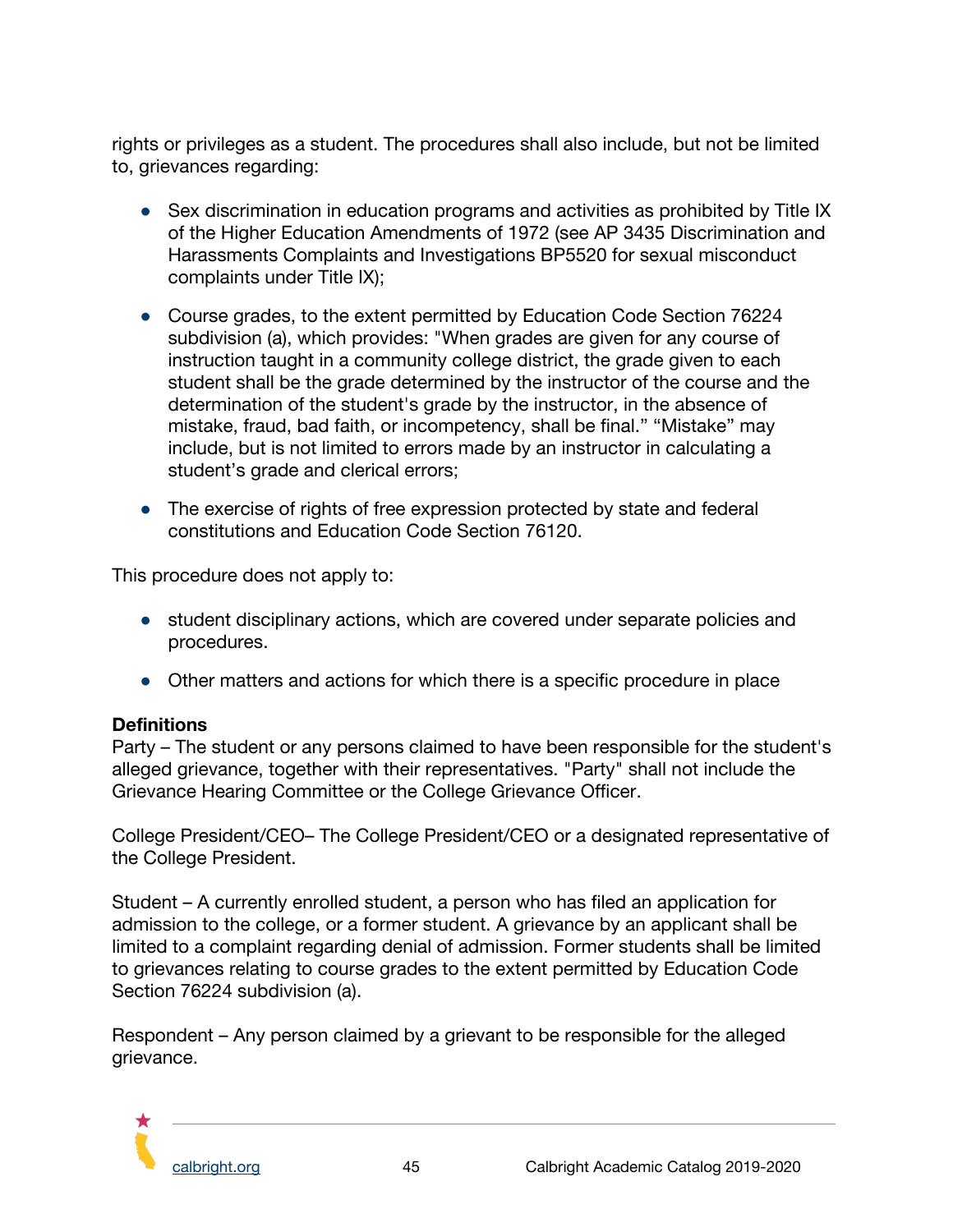Day – Unless otherwise provided, day shall mean a day during which the college is in session and regular classes are held, excluding Saturdays and Sundays.

Informal Resolution – Each student who has a grievance shall make a reasonable effort to resolve the matter on an informal basis prior to requesting a grievance hearing, and shall attempt to solve the problem with the person with whom the student has the grievance, that person's immediate supervisor, or the local college administration.

The College President/CEO shall appoint an employee who shall assist students in seeking resolution by informal means. This person shall be called the Grievance Officer. The Grievance Officer and the student may also seek the assistance of the Associated student Organization in attempting to resolve the grievance informally.

Informal meetings and discussions between persons directly involved in a grievance are essential at the outset of a dispute and should be encouraged at all stages. An equitable solution should be sought before persons directly involved in the case have stated official or public positions that might tend to polarize the dispute and render a solution more difficult. At no time shall any of the persons directly or indirectly involved in the case use the fact of such informal discussion, the fact that a grievance has been filed, or the character of the informal discussion for the purpose of strengthening the case for or against persons directly involved in the dispute or for any purpose other than the settlement of the grievance.

Any student who believes he/she has a grievance shall file a Statement of Grievance with the Grievance Officer within 10 days of the incident on which the grievance is based, or 20 days after the student learns of the basis for the grievance, whichever is later. The Statement of Grievance must be filed whether or not the student has already initiated efforts at informal resolution, if the student wishes the grievance to become official. Within two days following receipt of the Statement of Grievance Form, the Grievance Officer shall advise the student of his/her rights and responsibilities under these procedures, and assist the student, if necessary, in the final preparation of the Statement of Grievance form.

If at the end of 20 days following the student's first meeting with the Grievance Officer, there is no informal resolution of the complaint which is satisfactory to the student, the student shall have the right to request a grievance hearing.

#### **Grievance Hearing Committee**

The College President/CEO or designee shall at the beginning of each term, including any summer session, establish a standing panel of 6 members of the college community, including 2 students, 2 faculty members and 2 administrators, from which one or more Grievance Hearing Committees may be appointed. A Grievance Hearing Committee shall be constituted in accordance with the following: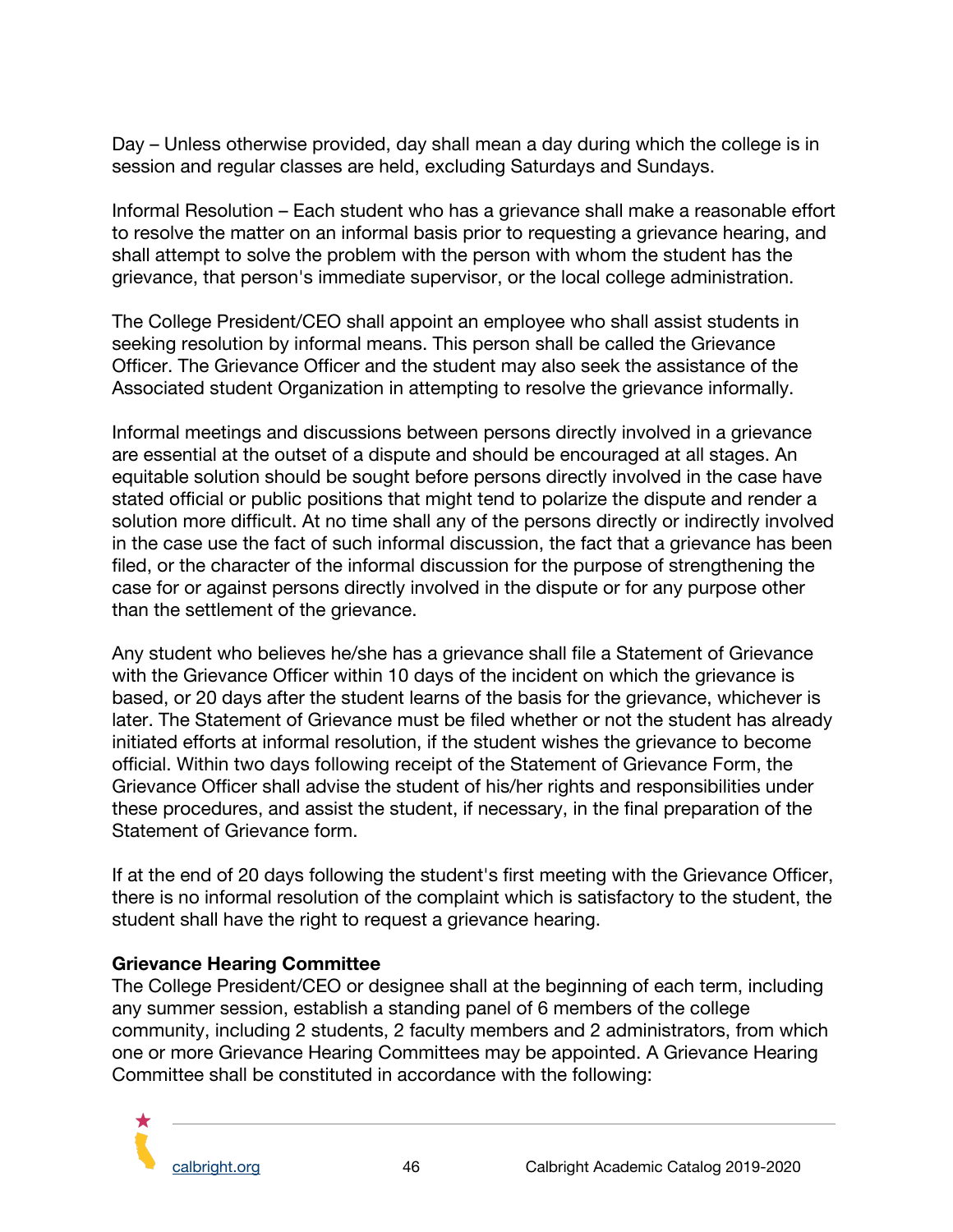- It shall include 2 students, 2 instructors, and 2 college administrators selected from the panel described above.
- No person shall serve as a member of a Grievance Hearing Committee if that person has been personally involved in any matter giving rise to the grievance, has made any statement on the matters at issue, or could otherwise not act in a neutral manner. Any party to the grievance may challenge for cause any member of the hearing committee prior to the beginning of the hearing by addressing a challenge to the College President/CEO who shall determine whether cause for disqualification has been shown. If the College President/CEOfeels that sufficient grounds for removal of a member of the committee has been presented, the College President/CEO shall remove the challenged member or members and substitute a member or members from the panel described above. This determination is subject to appeal as defined below.
- The Grievance Officer shall sit with the Grievance Hearing Committee but shall not serve as a member nor vote. The Grievance Officer shall coordinate all scheduling of hearings, shall serve to assist all parties and the Hearing Committee to facilitate a full, fair and efficient resolution of the grievance, and shall avoid an adversary role.

#### **Hearing Procedure**

The decision of the Grievance Hearing Committee chair shall be final on all matters relating to the conduct of the hearing unless there is a vote of a majority of the other members of the panel to the contrary.

The members of the Grievance Hearing Committee shall be provided with a copy of the grievance and any written response provided by the respondent before the hearing begins.

Each party to the grievance may call witnesses and introduce oral and written testimony relevant to the issues of the matter.

Formal rules of evidence shall not apply. Any relevant evidence shall be admitted.

Unless the Grievance Hearing Committee determines to proceed otherwise, each party to the grievance shall be permitted to make an opening statement. Thereafter, the grievant or grievants shall make the first presentation, followed by the respondent or respondents. The grievant(s) may present rebuttal evidence after the respondent(s)' evidence. The burden shall be on the grievant or grievants to prove by substantial evidence that the facts alleged are true and that a grievance has been established as specified above.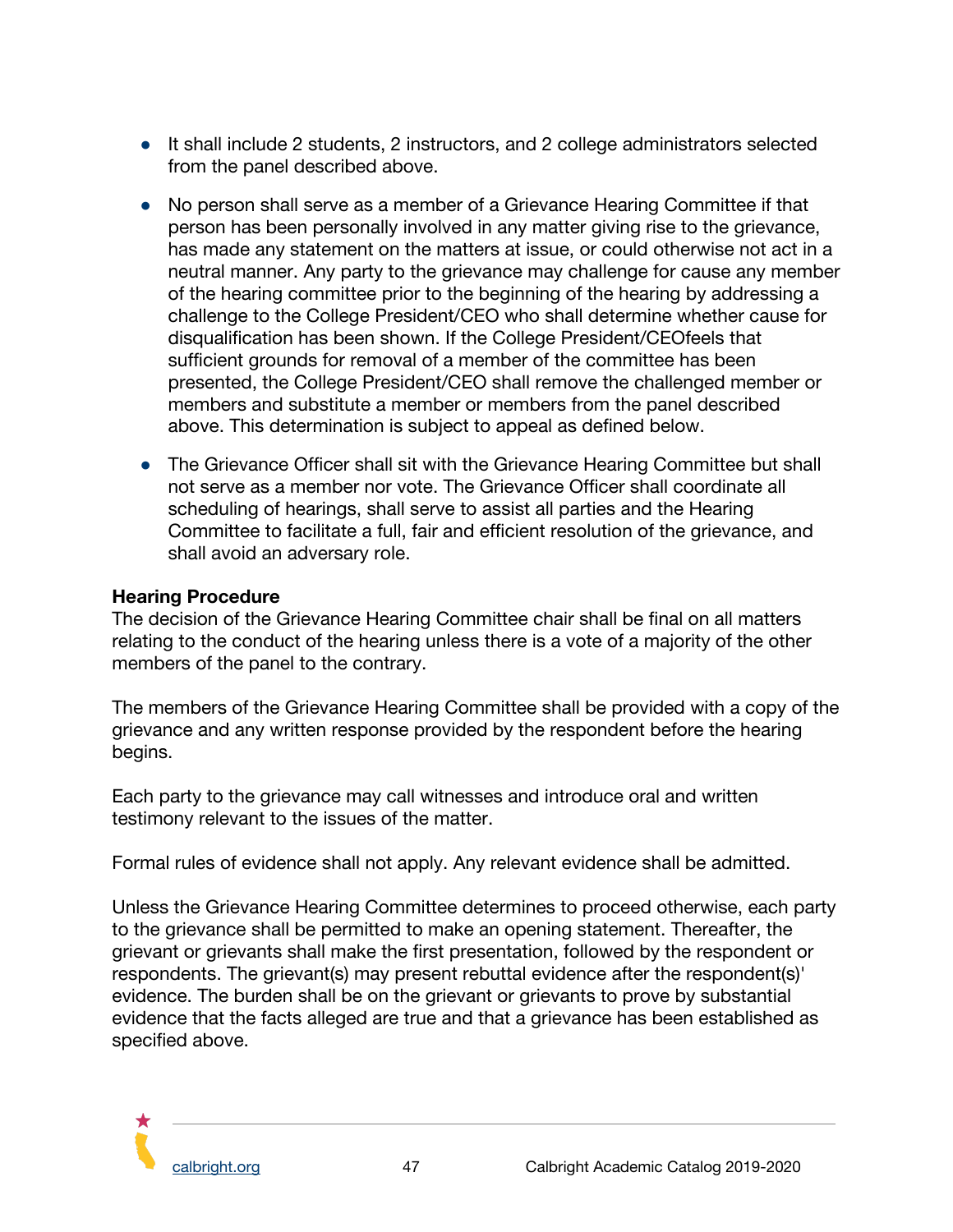Each party to the grievance may represent himself/herself, and may also have the right to be represented by a person of his/her choice; except that a party shall not be represented by an attorney unless, in the judgment of the Grievance Hearing Committee, complex legal issues are involved. If a party wishes to be represented by an attorney, a request must be presented not less than 20 days prior to the date of the hearing. If one party is permitted to be represented by an attorney, any other party shall have the right to be represented by an attorney. The hearing committee may also request legal assistance through the College President. Any legal advisor provided to the hearing committee may sit with it in an advisory capacity to provide legal counsel but shall not be a member of the panel nor vote with it.

Hearings shall be closed and confidential unless all parties request that it be open to the public. Any such request must be made no less than 20 days prior to the date of the hearing.

In a closed hearing, witnesses shall not be present at the hearing when not testifying, unless all parties and the committee agree to the contrary.

The hearing shall be recorded by the Grievance Officer either by tape recording or stenographic recording, and shall be the only recording made. No witness who refuses to be recorded may be permitted to give testimony. In the event the recording is by tape recording, the Grievance Hearing Committee Chair shall, at the beginning of the hearing, ask each person present to identify themselves by name, and thereafter shall ask witnesses to identify themselves by name. The tape recording shall remain in the custody of the District, either at the college or the District office, at all times, unless released to a professional transcribing service. Any party may request a copy of the tape recording.

All testimony shall be taken under oath; the oath shall be administered by the Grievance Hearing Committee Chair. Written statements of witnesses under penalty of perjury shall not be used unless the witness is unavailable to testify. A witness who refuses to be tape recorded shall be considered to be unavailable.

Within 5 days following the close of the hearing, the Grievance Hearing Committee shall prepare and send to the College President/CEOa written decision. The decision shall include specific factual findings regarding the grievance, and shall include specific conclusions regarding whether a grievance has been established as defined above. The decision shall also include a specific recommendation regarding the relief to be afforded the grievant, if any. The decision shall be based only on the record of the hearing, and not on matter outside of that record. The record consists of the original grievance, any written response, and the oral and written evidence produced at the hearing.

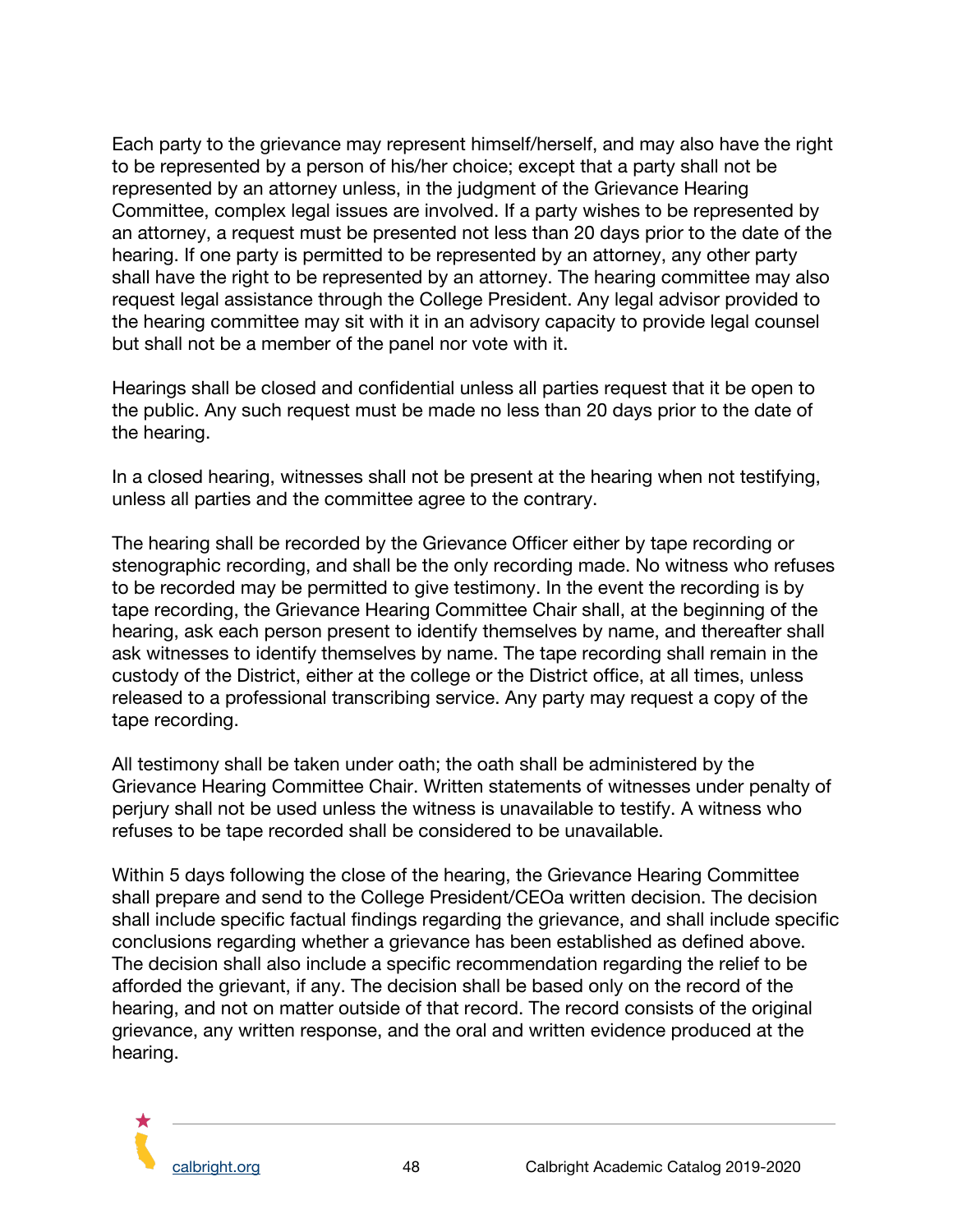College President's Decision: Within 20 days following receipt of the Grievance Hearing Committee's decision and recommendation(s), the College President shall send to all parties his/her written decision, together with the Hearing Committee's decision and recommendations. The College President/CEOmay accept or reject the findings, decisions and recommendations of the Hearing Committee. The factual findings of the Hearing Committee shall be accorded great weight; and if the College President/CEOor designee does not accept the decision or a finding or recommendation of the Hearing Committee, the College President/CEOor designee shall review the record of the hearing, and shall prepare a written decision which contains specific factual findings and conclusions. The decision of the College President/CEOshall be final, subject only to appeal as provided below.

Appeal: Any appeal relating to a Grievance Hearing Committee decision that the Statement of Grievance does not present a grievance as defined in these procedures shall be made in writing to the College President within 20 days of that decision. The College President/CEOshall review the Statement of Grievance and Request for Grievance Hearing in accordance with the requirements for a grievance provided in these procedures, but shall not consider any other matters. The College President/CEO's decision whether or not to grant a grievance hearing shall be final and not subject to further appeal.

#### **Time Limits**

Any times specified in these procedures may be shortened or lengthened if there is mutual concurrence by all parties.

#### **References**

*Education Code Section 76224 subdivision (a); Title IX, Education Amendments of 1972; 34 Code of Federal Regulations Parts 106.1 et seq.*

#### <span id="page-49-0"></span>**Safety**

A Calbright safety plan shall be developed and provided to the College community in the annual security report (ASR) and will be disseminated by October 1st of every year beginning 2020.

Students who wish to report a safety concern should contact the Chief Finance & Administration Officer at **[success@calbright.org](mailto:success@calbright.org)**.

**NOTE:** Education Code Section 67380 defines "hate violence" as: "any act of intimidation or physical harassment, physical force or physical violence, or the threat of physical force or physical violence, that is directed against any person or group of persons or the property of any person or group of persons because of the ethnicity,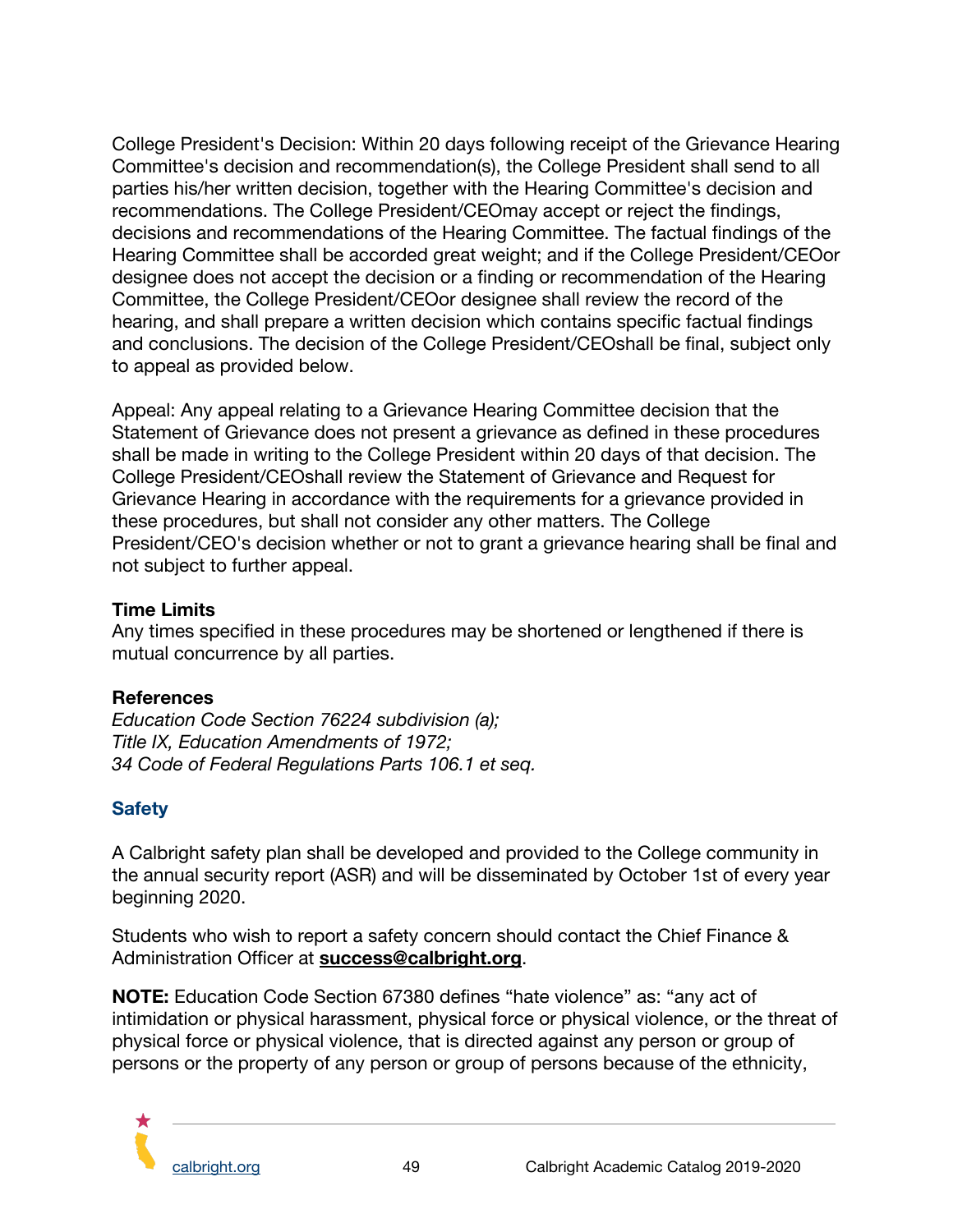race, national origin, sex, sexual orientation, gender identity, gender expression, disability, or political or religious beliefs of that person or group."

Section 67380 requires reporting of both occurrences reported to campus police or safety authorities of and arrests for crimes that involve hate violence (Section 67380(a)(1)(A)) and of "noncriminal acts of hate violence" (Education Code Section 67380(a)(1)(B)).

For purposes of reporting under the Clery Act, "hate crimes" include domestic violence, dating violence, and stalking.

#### **References**

*Education Code Sections 212, 67380, and 87014; Penal Code Section 245; 20 U.S. Code Sections 1092(f) and 1232g; 34 Code of Federal Regulations 668.46; 34 Code of Federal Regulations 99.31(a)(13), (14); Campus Security Act of 1990*

#### <span id="page-50-0"></span>**Student Equity and Achievement Program Rights and Responsibilities**

The Student Equity and Achievement Program (SEA Program) formerly named Student Success and Support Program (SSSP) recognizes that student success is the responsibility of the district/college and its students. The program creates a framework for the provision of core matriculation services, including orientation, assessment and placement, and counseling/advising/educational planning services that are intended to increase student access and academic success. SEA program services also include the provision of intervention and follow-up services to academically at-risk students such as those that are on academic or progress probation, or are otherwise identified as at-risk students.

#### **Orientation**

Calbright College provides students with information on a timely basis, as determined by the college, regarding policies, procedures and information including, but not limited to:

- Academic expectations and progress and probation standards
- Description of available programs, support services, financial aid assistance, and how they can be accessed;
- Academic calendar and important timelines;
- Registration and college fees, if any;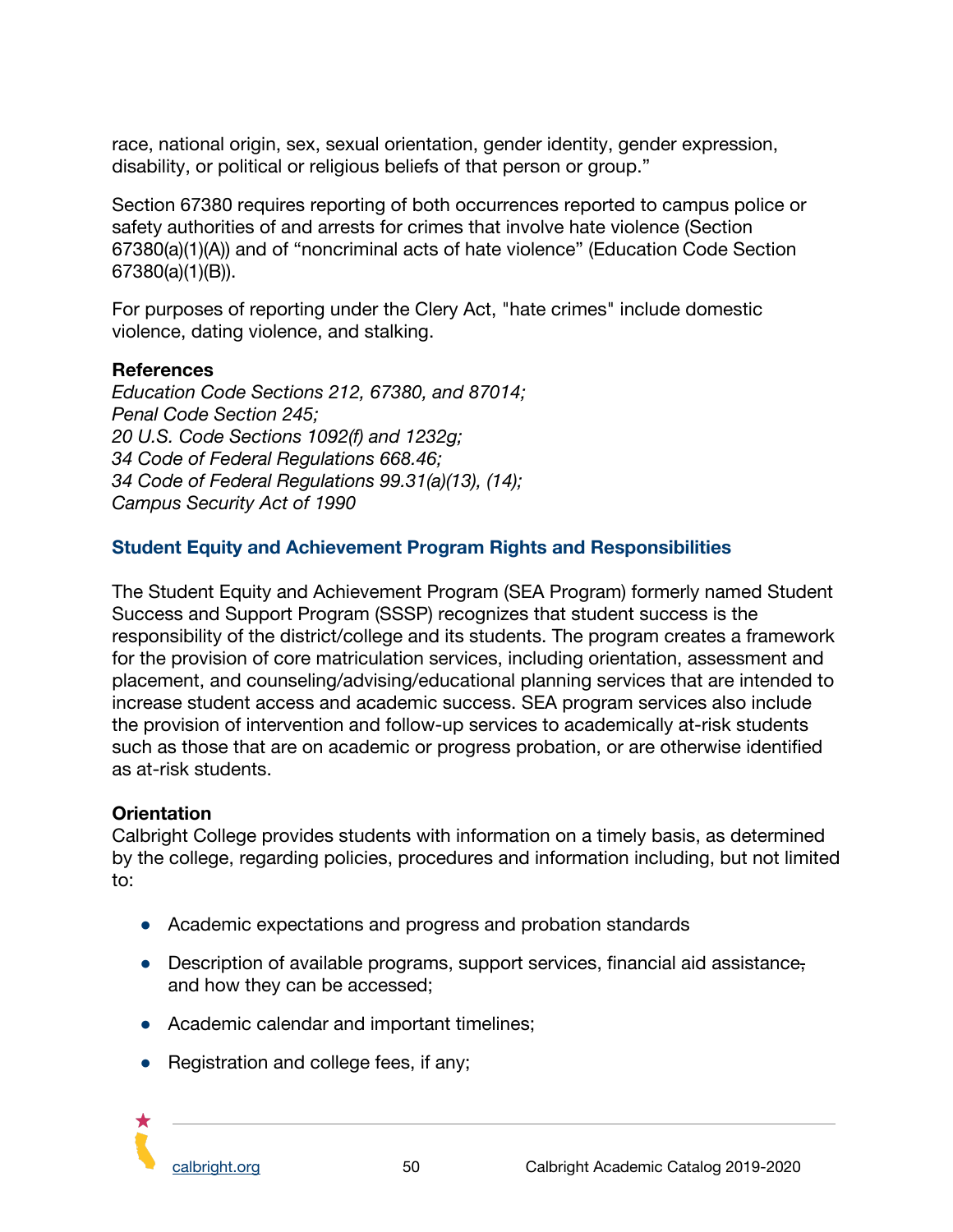- Available education planning services.
- Other issues, policies, and procedures the college determines as necessary to provide a comprehensive orientation to students.

#### **Assessment**

Calbright College will provide assessment and placement recommendations students wishing to enter a program pathway. This may include guided self-placement processes and review of previous learning where appropriate.

#### **Counseling, Advising and Other Educational Planning Services**

Calbright provides counseling, advising and educational planning services which include, but are not limited to:

- Assistance to students in the identification of an education and career goal and course of study;
- The provision of information to serve a continuum of student needs and abilities to enable students to make informed choices;
- Guidance and assistance in the development of an education plan to accomplish a program pathway related to a student's education and career goals;
- Assistance to students in the exploration of education and career interests and aptitudes.

#### **Student Education Plan**

Calbright shall provide students with an opportunity to develop Student Education Plans that are either:

- Abbreviated Abbreviated student education plans are designed to meet the immediate needs of entering students and those for whom a comprehensive plan is not appropriate; or
- Comprehensive The comprehensive Student Education Plan is tailored to meet the individual needs and interests of the student for the enrollment term. It will address a student's education goal and program of study requirements, applicable course prerequisites or corequisites, assessment for placement results, potential transfer institutions, the need for basic skills, and the need for referral to other support and instructional services as appropriate; and will include the steps the student needs to take on their educational path to complete their identified course of study. The planning process will take into account a student's interests, skills and career goals.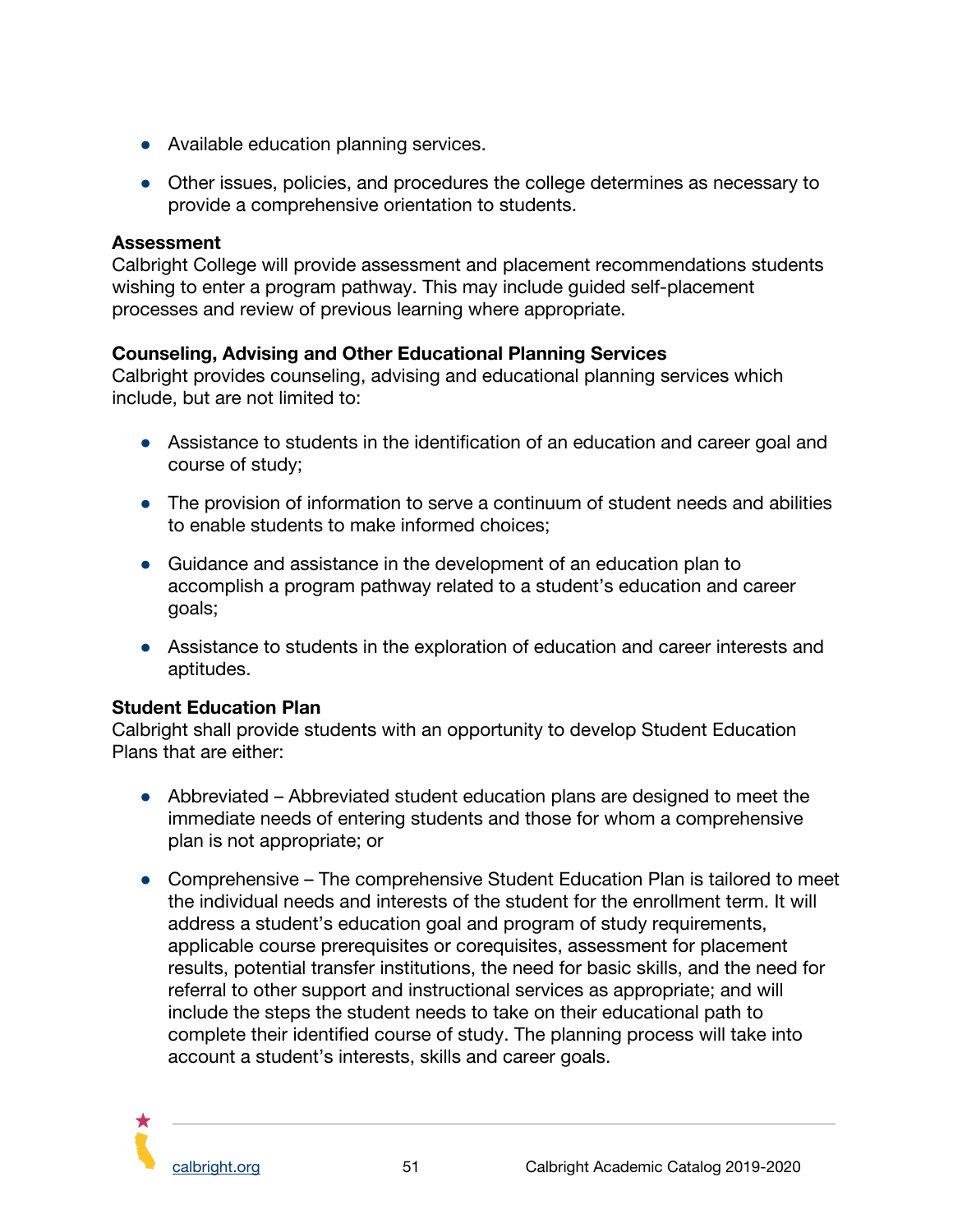The District and its college will ensure that comprehensive educational plans are accessible and recorded in electronic form, and will make a reasonable effort to not duplicate educational planning processes for students participating in special programs.

#### **Student Follow-Up**

Calbright shall establish a process to ensure it is evaluating the academic progress of students, and providing appropriate student services. These services include, but are not limited to, academic or progress probation interventions, academic early alert systems, and referral to other support services.

#### **Accessibility**

SEA Program services for students with disabilities shall be appropriate to their needs, and colleges shall, where necessary, make modifications to the services provided or use alternative tests, methods, or procedures to accommodate the needs of such students. Calbright may require students requesting such accommodations to provide proof of need. Participation in the DSPS program is voluntary and no student may be denied necessary accommodations in the assessment process because he or she chooses not to use specialized matriculation services provided by these programs. Calbright shall ensure that SEA Program (SSSP) services are accessible for English language students and are appropriate to their needs. Calbright shall, where necessary, make modifications to the services provided to accommodate the needs of such students.

#### **Counseling**

The provision of counseling services is an integral component of Calbright's commitment to student success and completion of their educational goals. Counseling services are provided within the ethical guidelines of the profession and in concurrence with Calbright's Mission Statement.

#### **Services Provided**

The counseling services available in Calbright include at least the following:

- Academic counseling, in which the adult student is assisted in assessing, planning, monitoring and implementing his/her immediate and long-range academic goals;
- Career counseling, in which the adult student is assisted in assessing his/her aptitudes, abilities, and interests, and is advised concerning the current and future employment opportunities;
- Personal counseling, including crisis intervention, in which the adult student is assisted with personal, family, or other social concerns, when that assistance is related to the adult student's education;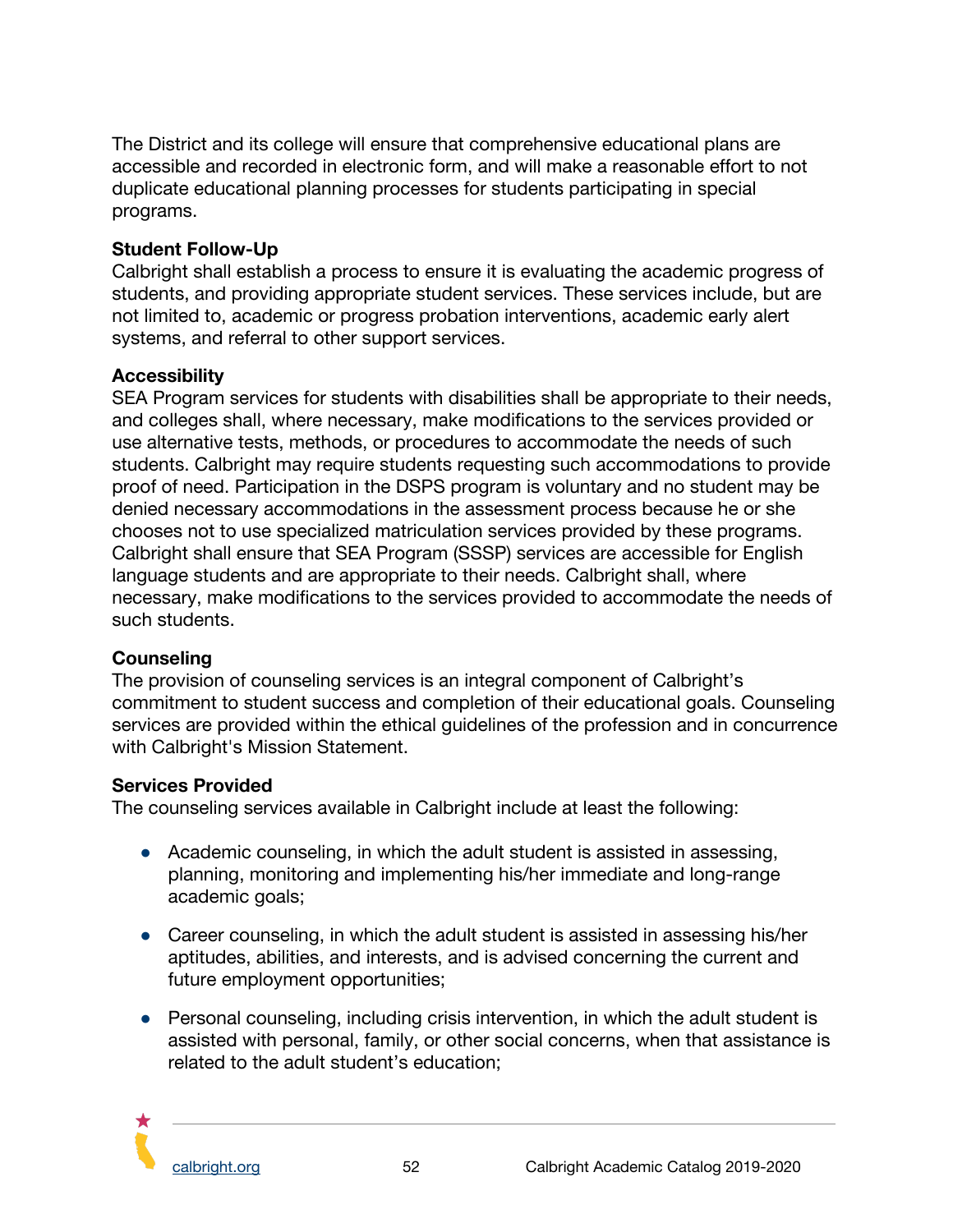- Group counseling and workshop facilitation to assist adult students with orientation, registration, selection of academic program, and transferring;
- Dedicated counseling and support to specialized adult student populations.;
- Referring adult students to in-person and online services or resources which support adult students in achieving their educational goals, including but not limited to career assessment and job placement services, disability services, financial aid, health services, testing, transfer services and tutoring.

## **Confidentiality of Counseling Information**

Information of a personal nature disclosed by a student 12 years of age or older in the process of receiving counseling from a counselor is confidential, and shall not become part of the student record without the written consent of the person who disclosed the confidential information. However, the information shall be disclosed when permitted by applicable law, including but not limited to disclosure as necessary to report child abuse or neglect; reporting to the College President/CEOor other persons when the counselor has reason to believe that disclosure is necessary to avert a clear and present danger to the health, safety, or welfare of the student or other persons living in the college community; reporting information to the College President or other persons as necessary when the student indicates that a crime involving the likelihood of personal injury or significant or substantial property losses will or has been committed; reporting information to one or more persons specified in a written waiver by the student.

#### <span id="page-53-0"></span>**Student Records, Directory Information, and Privacy**

#### **Privacy Rights Governing Student Records**

Pursuant to the Federal Educational Rights and Privacy Act (FERPA), the California Education Code (§76240 et. seq.), and the California Administrative Code Title 5, Student records are maintained in a manner to ensure the privacy of such records. Calbright College shall not, except as authorized, permit any access to or release of any information therein.

For purposes of this article and for use in the enforcement of FERPA procedures, a Student is defined as an individual who is or has been in attendance at Calbright College. "In attendance" is defined as an individual whose application has been accepted and entered into the college students database.

#### **Collection and Retention of Student Information**

The District shall treat all students equitably in the receipt of all school services, including, but not limited to, the gathering of student and family information for the institution's benefit programs.

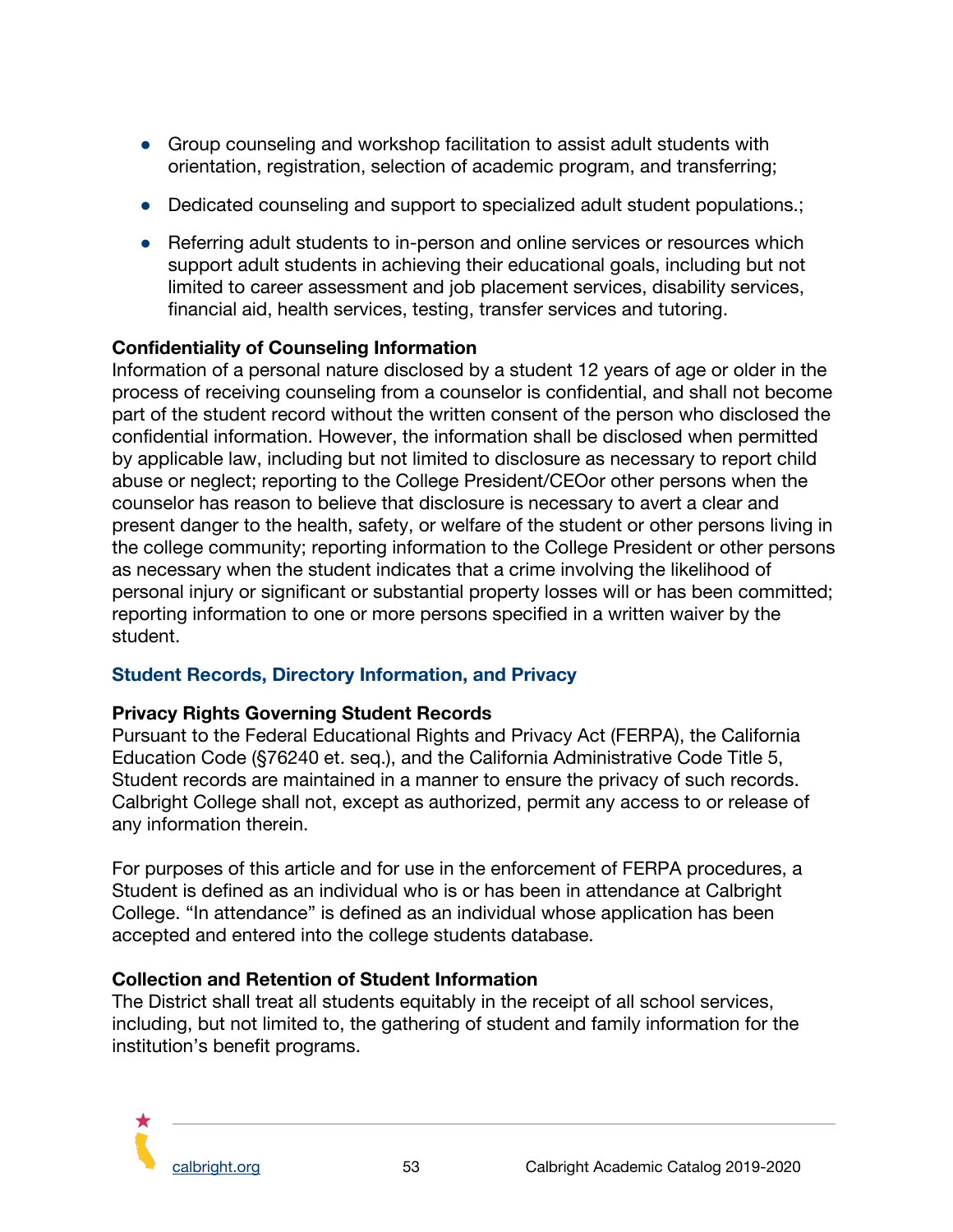The Admissions & Records department shall maintain in writing District policies and procedures for gathering and handling sensitive student information, and appropriate personnel shall receive training regarding those policies and procedures.

The District will provide students and families with annual notice, at the beginning of each school year, of institutional policies for student privacy and the abilities of parents or eligible students to inspect student information.

The will provide students an opportunity to opt out of disclosure of directory information. Notices must describe the following:

- The kind of information that the school has identified as directory information;
- The eligible student's ability to refuse to let the school designate the information as directory information, which could be disclosed to outside entities;
- The period of time in which the eligible student has to notify the school in writing that he/she does not want the information designated as directory information; and
- That opting out by the noted deadline is the students' only way to prevent the release of directory information.

Any sensitive information, such as a student's, parent's, or guardian's social security number (SSN), any AB 540 determinations, or citizenship status information collected by the District or disclosed by the student, should be maintained only for as long as necessary.

If the District possesses information that could indicate immigration status or citizenship status, the District shall not consider the acquired information in admissions decisions or access to educational courses or degree programs.

Students may elect not to provide immigration or citizenship status information to the institution, and this election shall not impede admissions or enrollment in educational programs.

The District shall not create a list of student names linked with immigration status.

District police or security departments shall not inquire into an individual's immigration status for immigration enforcement purposes.

District police or security departments shall not aid any effort to create a registry containing individuals' country of birth or based on any other protected characteristics

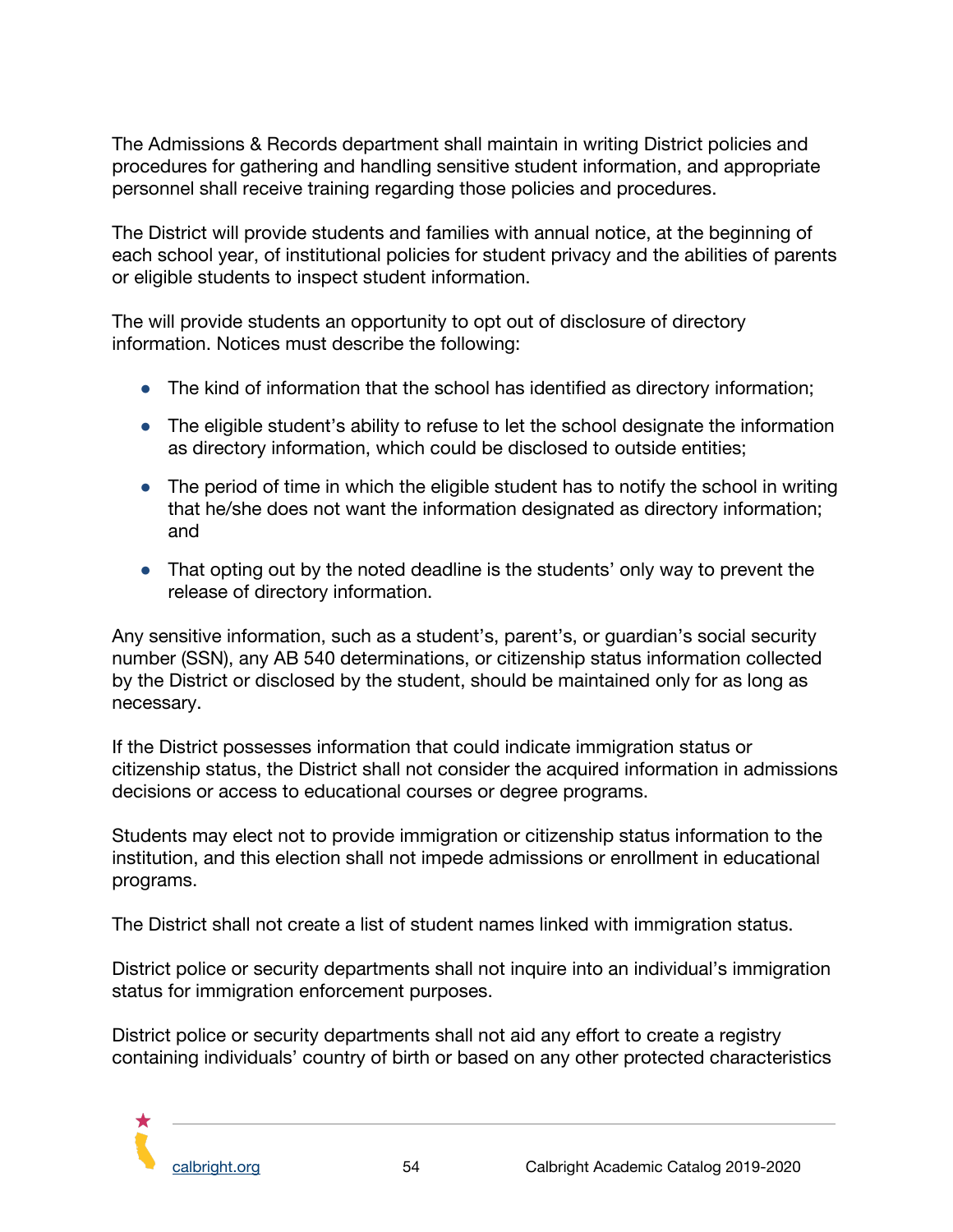of victims, witnesses, or suspects of crimes unless required by law for specified purposes.

## **Directory Information**

Calbright College does not identify or release any student record information as "directory information" except when legally required by law.

Release of student records: No instructor, official, employee, or governing board member shall authorize access to student records to any person except under the following circumstances:

- student records shall be released pursuant to a student's written consent. Contact **[admissions@calbright.org](mailto:admissions@calbright.org)** to obtain consent or student request.
- "Directory information" may be released in accordance with the definitions in Board Policy
- student records shall be released pursuant to a judicial order or lawfully issued subpoena. All orders or subpoenas should be directed to the Chief Operating Officer at **[success@calbright.org](mailto:success@calbright.org)**.
- student records shall be released pursuant to a federal judicial order that has been issued regarding an investigation or prosecution of an offense concerning an investigation or prosecution of terrorism.
- student records may be released to officials and employees of the District only when they have a legitimate educational interest to inspect the record.

Student records may be released to authorized representatives of the Comptroller General of the United States, the Secretary of Education, an administrative head of an education agency, state education officials, or their respective designees or the United States Office of Civil Rights, where that information is necessary to audit or evaluate a state or federally supported educational program or pursuant to federal or state law. Exceptions are that when the collection of personally identifiable information is specifically authorized by federal law, any data collected by those officials shall be protected in a manner that will not permit the personal identification of students or their parents by other than those officials, and any personally identifiable data shall be destroyed when no longer needed for that audit, evaluation, and enforcement of federal legal requirements. The Director of Admissions & Records is responsible for providing such information and defining procedure.

Student records may be released to officials of other public or private schools or school systems, including local, county, or state correctional facilities where education programs are provided, where the student seeks or intends to enroll or is directed to enroll. The release is subject to the conditions in Education Code Section 76225. The Director of Admissions & Records is responsible for providing such information and defining procedure.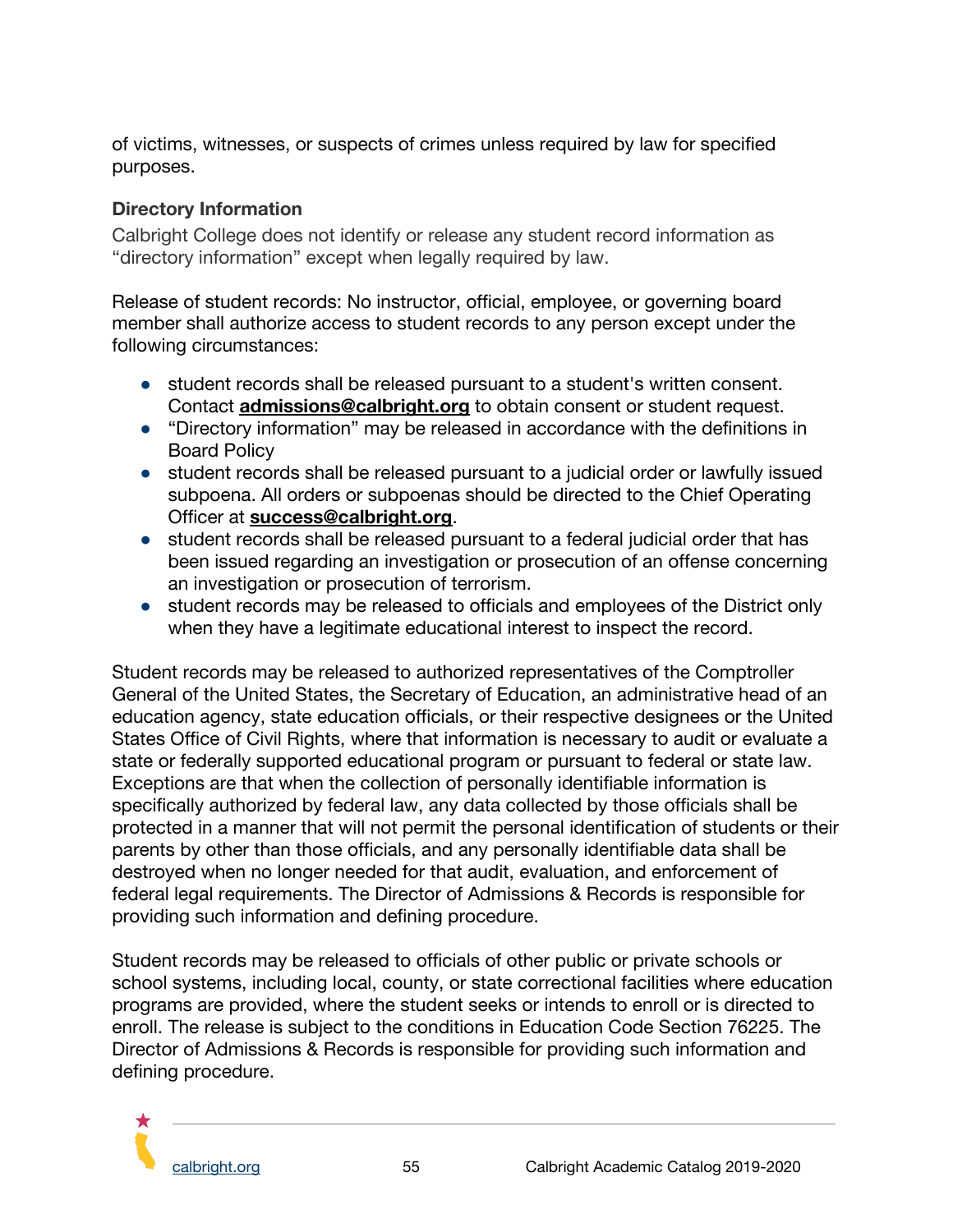Student records may be released to agencies or organizations in connection with a student's application for, or receipt of, financial aid, provided that information permitting the personal identification of those students may be disclosed only as may be necessary for those purposes as to financial aid, to determine the amount of the financial aid, or conditions that will be imposed regarding financial aid, or to enforce the terms or conditions of financial aid. The Director of Financial Aid is responsible for providing such information and defining procedure.

Student records may be released to organizations conducting studies for, or on behalf of, accrediting organizations, educational agencies or institutions for the purpose of developing, validating, or administering predictive tests, administering financial aid programs, and improving instruction, if those studies are conducted in such a manner as will not permit the personal identification of students or their parents by persons other than representatives of those organizations and the information will be destroyed when no longer needed for the purpose for which it is conducted. The Director of Admissions & Records is responsible for providing such information and defining procedure.

Student records may be released to appropriate persons in connection with an emergency if the knowledge of that information is necessary to protect the health or safety of a student or other persons, subject to applicable federal or state law. The Director of Admissions & Records is responsible for providing such information and defining procedure.

The following information shall be released to the federal military for the purposes of federal military recruitment: student names, addresses, telephone listings, dates, and places of birth, levels of education, major(s), degrees received, prior military experience, and/or the most recent previous educational institutions enrolled in by the students.

#### **Access to Student Records for Immigration Enforcement Purposes**

The District must obtain a student's written consent before disclosing educational records, unless the information is relevant for a legitimate educational interest or includes directory information only. Neither exception permits disclosing information for immigration enforcement purposes; no student information shall be disclosed for immigration enforcement purposes without a court order or judicial warrant. Without a court order or a judicial warrant, written consent must be signed and dated by the student, or (if the student is a minor) by the student's parent(s) or guardian(s), before disclosure of the information, and must specify the records that may be disclosed, the purpose of the disclosure, and the party or class of parties to whom the disclosure may be made.

If desired by the student, the District must provide a copy of the records to be released. The party to whom the information is disclosed may not re-disclose the

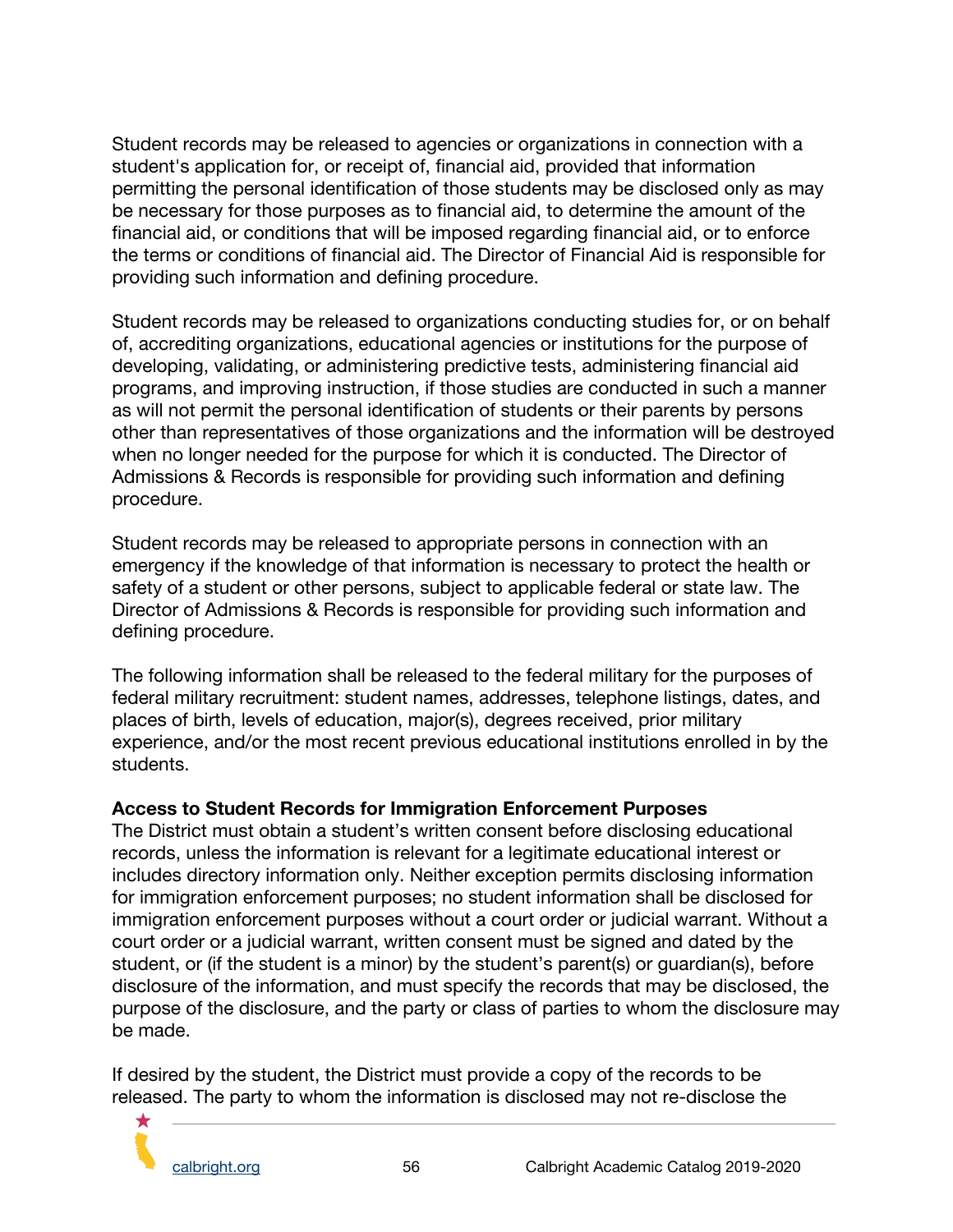information to any other party without the prior consent of the student or subsequent court order.

College personnel will not provide personal information about an individual for immigration enforcement purposes, unless that information is publicly available, or required by a court order or judicial warrant. All requests for information will be forwarded to Admissions & Records "Personal information" is defined as any information that identifies or describes an individual, and includes but is not limited to, a student's physical description, home or work address, telephone number, education, financial matters, medical or employment history, and statements made by, or attributed to, the individual. This restriction does not apply to information regarding the immigration or citizenship status of an individual.

Unless the District is served with a judicial subpoena or court order that by its terms prohibits disclosure to the student, the student must be notified of any judicial order or subpoena before the institution complies with the order in accordance with FERPA.

#### **Charge for Transcripts or Verifications of Student Records**

A student/former student shall be entitled to two free copies of the transcript of his/her record or to two free verifications of various student records. Additional copies shall be made available to the student, or to an addressee designated by him/her, at the rate of \$1.00 per copy. Students may request special processing of a transcript.

#### **Electronic Transcripts**

The District may elect to implement a process for the receipt and transmission of electronic student transcripts contingent upon receipt of sufficient funding.

#### **Use of Social Security Numbers**

The District shall not do any of the following:

- Publicly post or publicly display an individual's social security number;
- Print an individual's social security number on a card required to access products or services;
- Require an individual to transmit his/her social security number over the internet using a connection that is not secured or encrypted;
- Require an individual to use his/her social security number to access an Internet Web site without also requiring a password or unique personal identification number or other authentication devise; or
- Print, in whole or in part, an individual's social security number that is visible on any materials that are mailed to the individual, except those materials used for:
- Application for enrollment purposes;
- To establish, amend, or terminate an account, contract, or policy; or
- To confirm the accuracy of the social security number.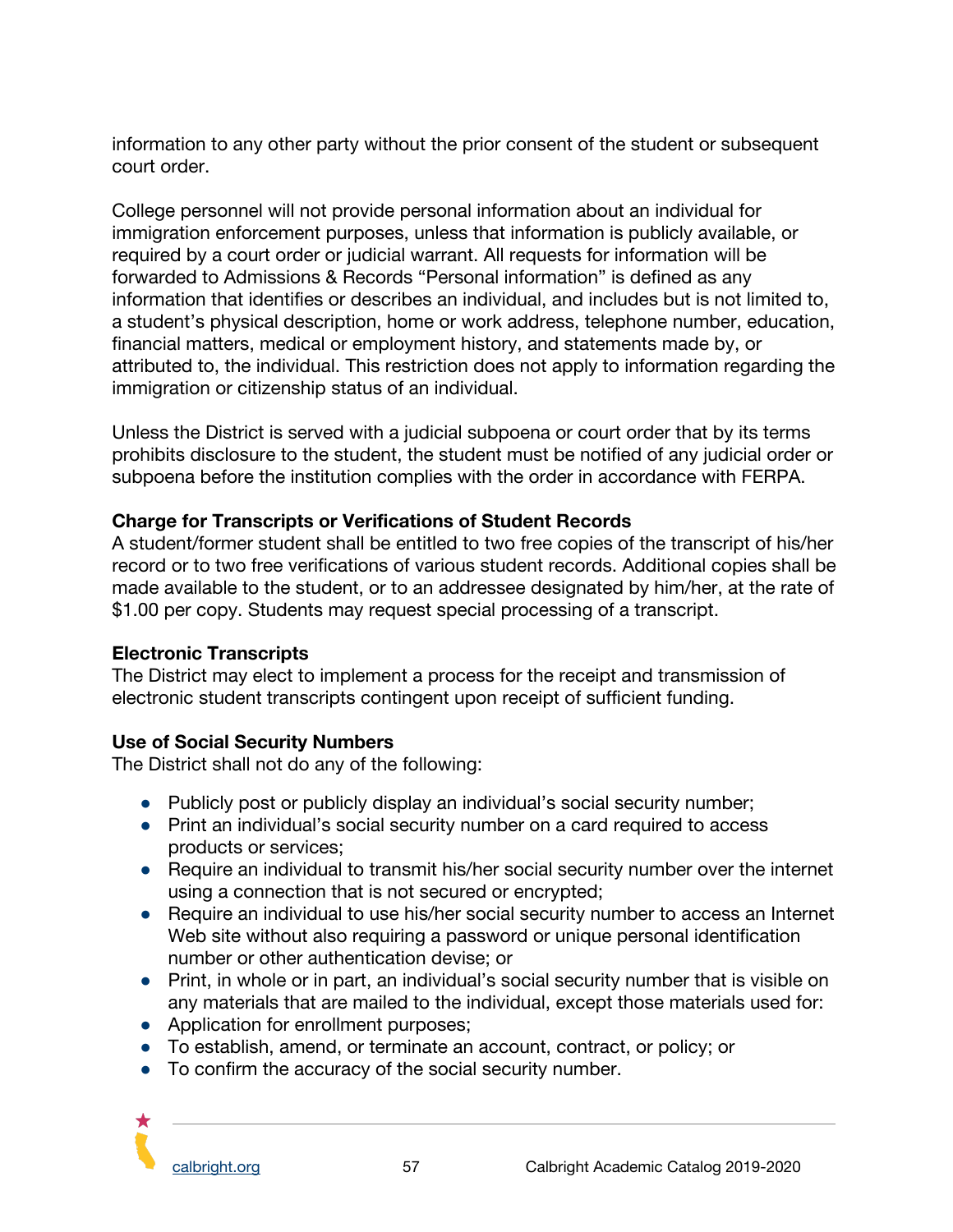# **CALBRIGHT COLLEGE COMMUNITY**

## <span id="page-58-0"></span>*Board of Trustees & Administration*

#### **Board of Trustees**

**Tom Epstein** President

**Pamela Haynes** Vice President

**Hildegarde B. Aguinaldo** Board Member

**Darius W. Anderson** Board Member

**Geoffrey L. Baum** Board Member

**Felicia Escobar Carrillo** Board Member

**Amy M. Costa** Board Member

**Colm Fitzgerald** Board Member

**Jolena M. Grande** Board Member

**Kevin J. Holl** Board Member

**Kim Perigo** Board Member

**Jennifer L. Perry** Board Member

**Bill Rawlings** Board Member

**Alma Salazar** Board Member

**Valerie Lynn Shaw** Board Member

**Blas Villalobos** Board Member

**Alexis Zaragoza** Board Member



#### **Administration**

**Ajita Menon, M.P.P.** Interim President and CEO Harvard University

**Ari Bader-Natal, Ph.D.** Chief Technology Officer Brandeis University

**Audrey Heinesen, Ed.D.** Chief Learning Officer Teachers College, Columbia University

**Lisa Aguilera Lawrenson, Ph.D.** Chief Success Officer Oregon State University

#### **Nicolas Schweizer, M.P.P.**

Chief Finance & Administration Officer University of Southern California

**Tamika Connor, M.S.** Senior Vice President of Student Services Miami University, Oxford, Ohio

#### **Samantha Fisher, B.A.** Senior Vice President, Partnerships University of Southern California

**Taylor Huckaby, B.A.** Director of Communications Louisiana State University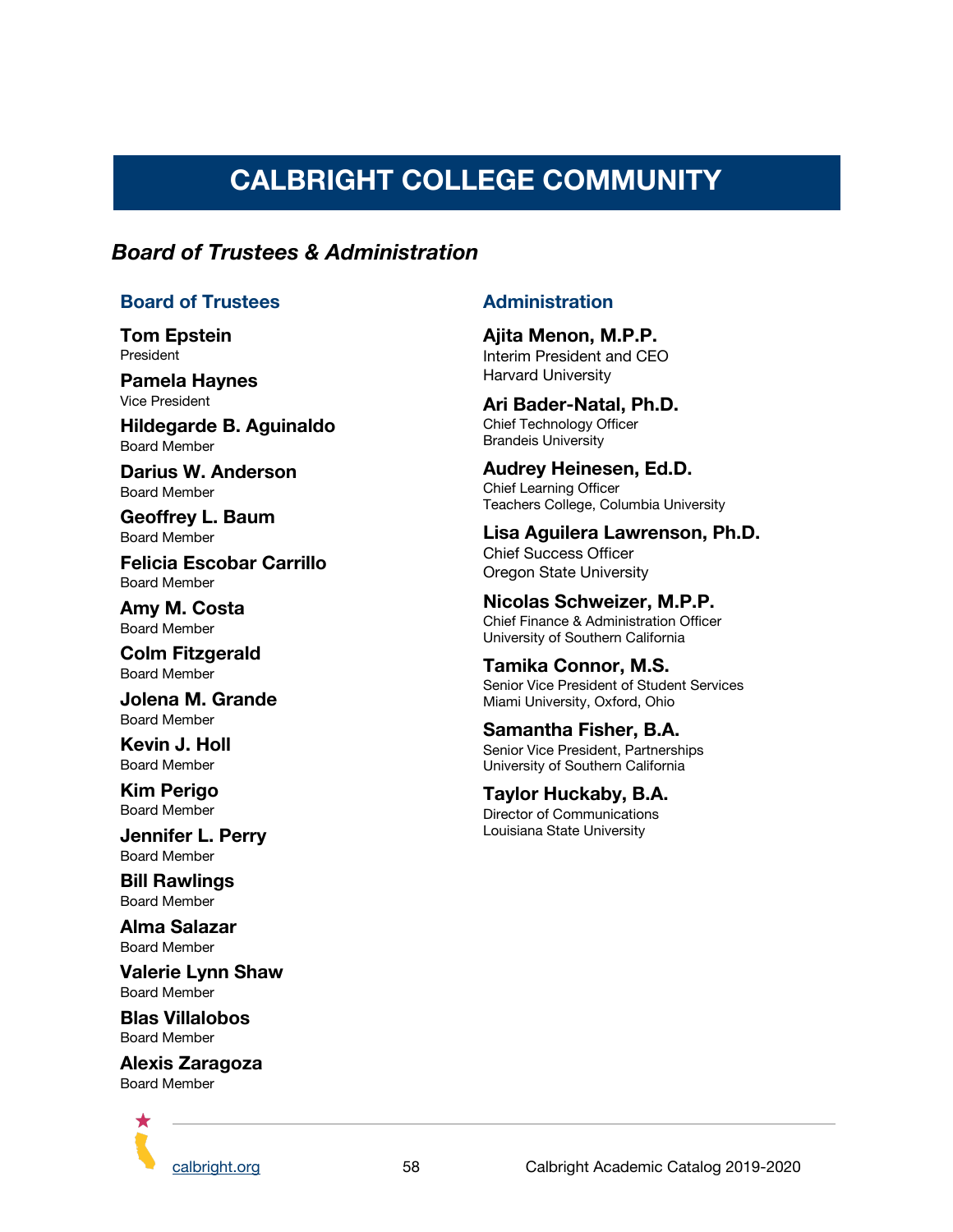# *Instructional Team & Campus Directory*

#### <span id="page-59-0"></span>**Instructional Team**

#### **Pam Sanborn, M.Ed.**

Director of Program Pathways, Allied Health Concordia University, Curriculum and Instruction-Career and Technical Education

#### **Christie Akins, M.Ed.**

Director of Program Pathways, Information Technology Ashford University, Educational Technology Leadership

#### **Leena N. Her, Ph.D.**

College and Career Essential Skills Director of Program Pathways, Workforce Readiness Stanford University, Education

#### **Julian West, M.B.A.**

College and Career Essential Skills California State University of Bakersfield, Business Administration

#### **Jennifer Smith, Ed.D.**

College and Career Essential Skills University of California, Los Angeles, Education

#### **Gordon Shimizu, M.A.**

College and Career Essential Skills University of San Francisco, Counseling/Psychology

#### **Amy Sarver, M.A.**

College and Career Essential Skills San Jose State University, Linguistics

#### **Amy Flores, M.A.**

College and Career Essential Skills New Mexico State University, Teaching Math and **Science** 

#### **Jerry Thao, M.S.**

College and Career Essential Skills San Francisco State University Counseling (Career and College Concentration)

#### **Kristina Perkins, B.S.**

Medical Coding for Professional Services Baker College, Health Services Administration

#### **Cindy Carney, M.A.**

Medical Coding for Professional Services Ashford University, Health Administration

#### **Ben Riggenberg, B.A.**

Introduction to Information Technology Support California State University Northridge, Literature **Studies** 

#### **Michael Stewart, M.A.**

Introduction to Information Technology Support California State University, Monterey Bay, Instructional Science & Technology

#### **Chris Burk, M.B.A.**

Introduction to Cybersecurity California State University, San Bernardino, Business Administration (Cybersecurity Concentration)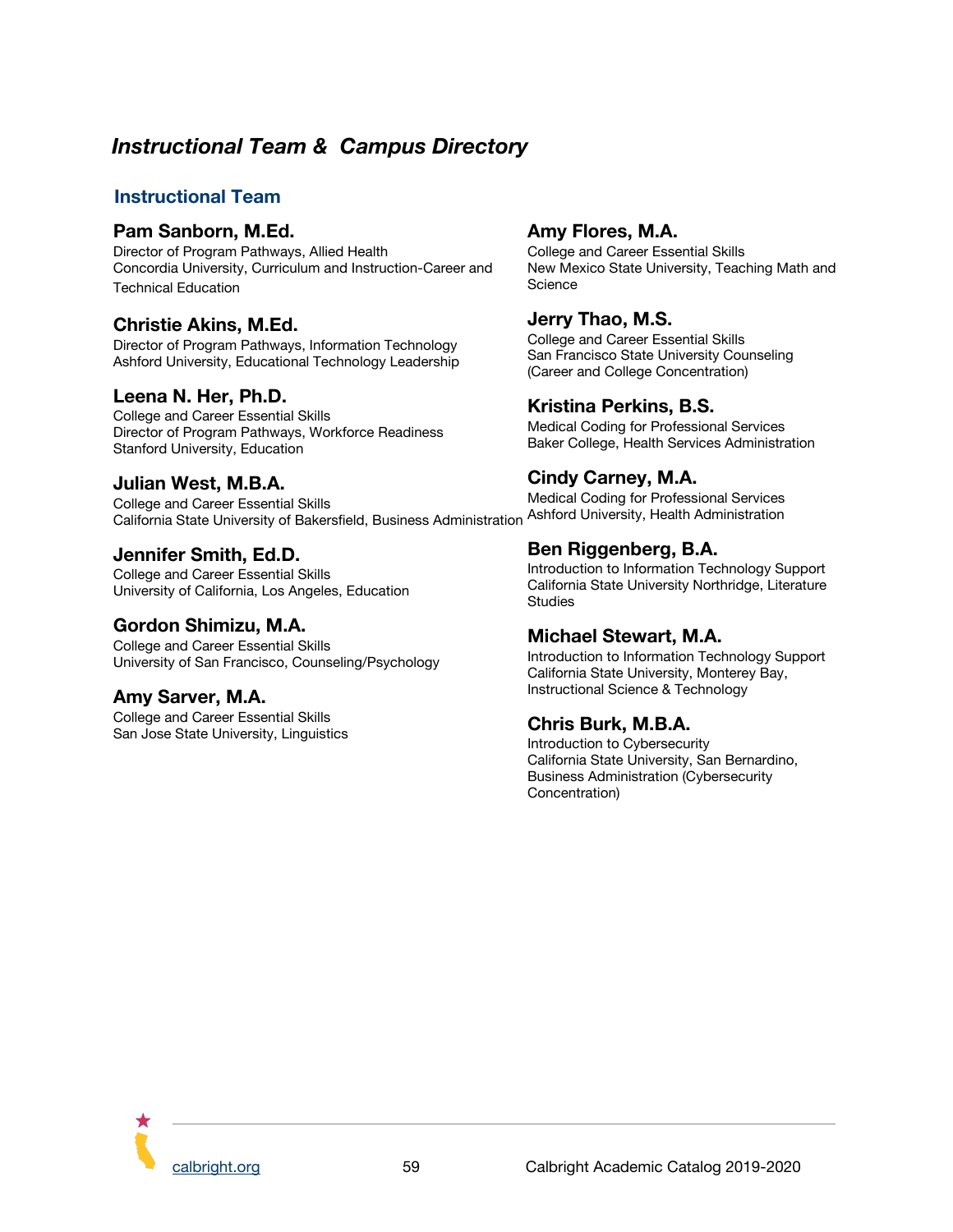#### <span id="page-60-0"></span>**Campus Directory**

**Araceli Cruz, M.B.A.** Senior Manager of Marketing

**Anya Elder, M.A.Ed.** Assistant Registrar

**Aja Love, M.F.A.** Senior Manager of Student Success

**Reut Hadle, B.A.** Senior Manager of Success Operations

**Jamee Sarmiento, B.S.** Project Coordinator of Success Operations

**Jordan Huynh, M.S.** Academic Advisor Manager

**Jennifer Fung** Acting Student Support Specialist

**Ehboni Greer** Acting Student Support Specialist

**Laura Martinez, M.A.** Acting Student Success Manager

**Mary Love, B.S.** Executive Assistant

**Julie Guaderrama, B.A.** Director of Partnership Success

**Marjorie Yan, B.A.** Director of Partnership Development

**Priya Sodha, M.S.** Director of Partnership Development

**Carl Silva, A.A.S.** Head of IT

**Denzel Cordington, B.A.** End User Support Technician

**Wesley Chang** Web Developer

**Benjamin Wachs, M.A.** Communications Manager

**Raul Sarabia , M.P.A.** Director of Outreach

**Armand Domalewski, B.A.** Business and Market Analytics Manager

**Tiffany Nakawatase, M.S.Ed.** Director of Access to Student Services

**Kip Nead, B.A.** Director of Admissions and Records

**Beth Price, B.A.** Business Operations Manager

**Karen Snow, B.A.** Senior Research and Planning Analyst

**Hillary Washington** Special Assistant to the President/CEO

**Michael Petersen, B.A.** Special Assistant to the COO

**Timea Iharosi, M.A.** Acting HR Manager

**Maureen Mullen, M.A.Ed.** Acting Academic Advisor

**Agustin Cervantes, M.A.Ed.** Acting Academic Advisor

**Edwin Armenta** Acting Learning Support Specialist

**Jennifer Fung** Acting Learning Support Specialist

**Fernando Hernandez** Acting Learning Support Specialist

**Shemila Johnson, M.A.** Acting Success Coach